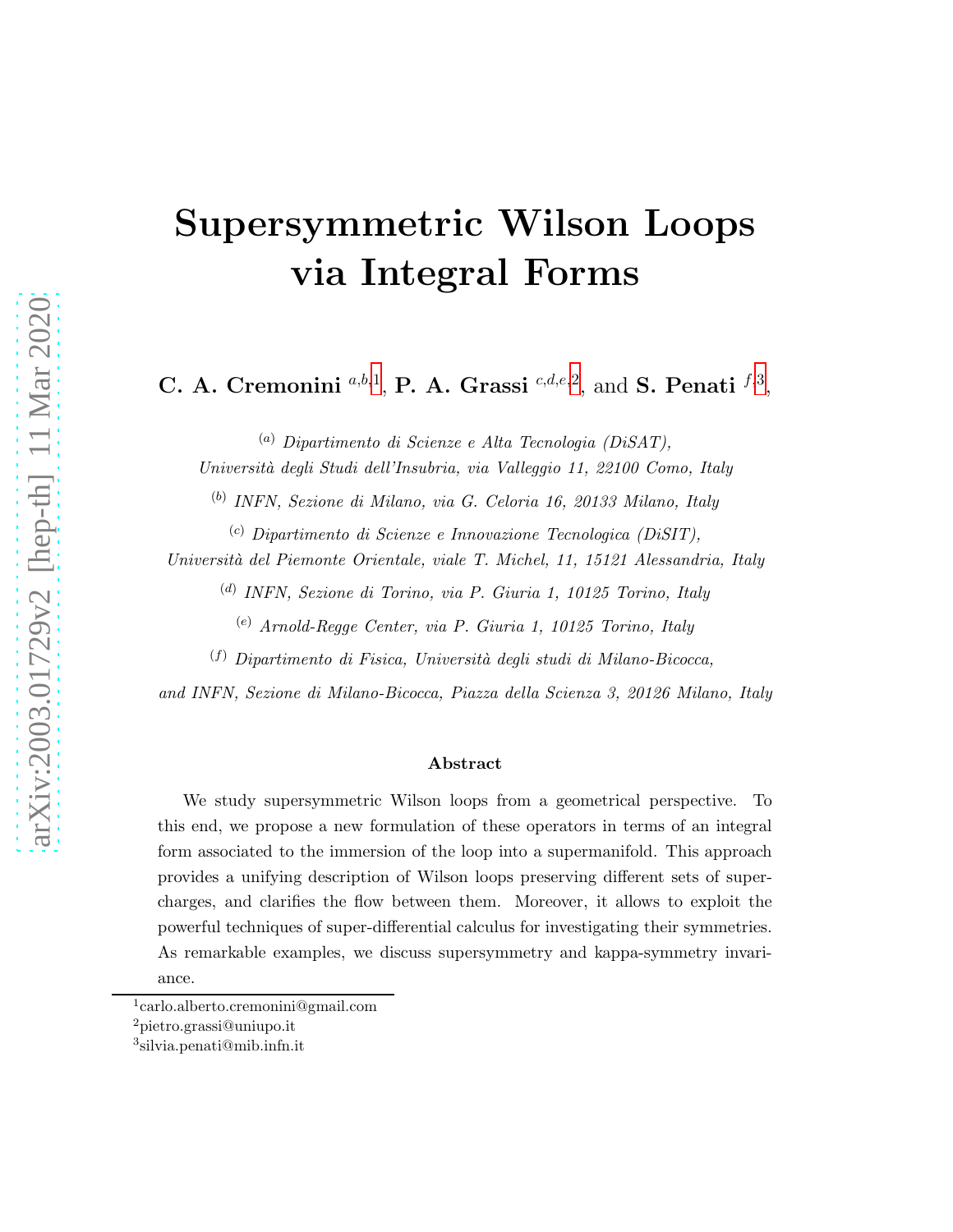## Contents

| 1              |                                                                     | Introduction                                                                | $\overline{2}$ |  |
|----------------|---------------------------------------------------------------------|-----------------------------------------------------------------------------|----------------|--|
| $\overline{2}$ |                                                                     | Preliminaries                                                               | $\mathbf{5}$   |  |
|                | 2.1                                                                 |                                                                             | $\overline{5}$ |  |
|                | 2.2                                                                 |                                                                             | $\overline{7}$ |  |
|                | 2.3                                                                 | Geometry of Supersymmetric Abelian Gauge Fields                             | 9              |  |
|                | 2.4                                                                 |                                                                             | 10             |  |
|                | 2.5                                                                 | Geometry of Supersymmetric Non-Abelian Gauge Fields                         | 11             |  |
| 3              | Geometric construction of a supersymmetric Wilson loop: The abelian |                                                                             |                |  |
|                | case                                                                |                                                                             | 13             |  |
|                | 3.1                                                                 |                                                                             | 13             |  |
|                | 3.2                                                                 | Supersymmetric Wilson loops as Integral Forms                               | 17             |  |
|                | 3.3                                                                 | The Wilson-Maldacena Operator in $N = 4$ SYM Theory                         | 23             |  |
| 4              |                                                                     | Variations and Symmetries                                                   | 24             |  |
|                | 4.1                                                                 |                                                                             | 24             |  |
|                | 4.2                                                                 |                                                                             | 25             |  |
|                | 4.3                                                                 |                                                                             | 26             |  |
|                | 4.4                                                                 |                                                                             | 28             |  |
|                |                                                                     | Kappa-symmetry for the super-Wilson loop in 10D<br>4.4.1                    | 29             |  |
|                |                                                                     | Kappa-symmetry for the Wilson-Maldacena loop in $4D \ldots \ldots$<br>4.4.2 | 30             |  |
| $\bf{5}$       | Generalization to non-abelian gauge groups<br>31                    |                                                                             |                |  |
|                | 5.1                                                                 |                                                                             | 32             |  |
|                | 5.2                                                                 |                                                                             | 35             |  |
| 6              |                                                                     | Relating Wilson Loops and Pure Spinor Vertex Operators                      | 35             |  |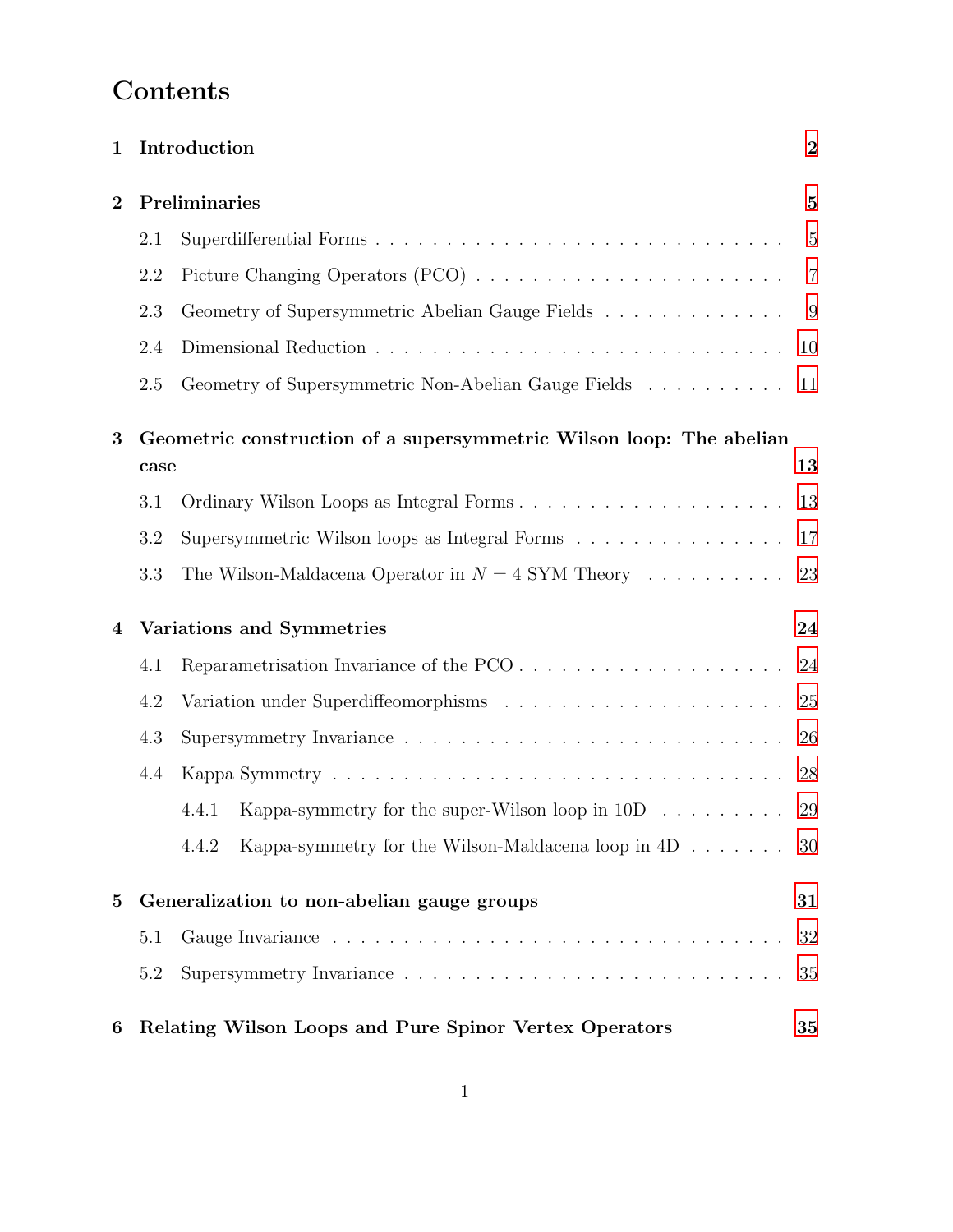| 7 Conclusions                                            | 37 |
|----------------------------------------------------------|----|
| A Superspace conventions                                 | 40 |
| B An alternative expression for the ordinary Wilson loop | 43 |
|                                                          |    |

<span id="page-2-0"></span> $C$  Proof of identity  $(5.7)$  [43](#page-43-1)

## 1 Introduction

One of the most powerful techniques for studying general relativity is the differential and Cartan calculus. Geometric objects like the Riemann tensor and its relatives are constructed in terms of differential forms defined on a curved manifold. These intrinsic definitions require neither coordinates nor suitable parametrizations and are then independent of the specific model. In this formulation reparametrization invariance of the theory becomes manifest, which corresponds to the equivalence principle. Similarly, translating such a powerful technique into the framework of supersymmetric models promotes supersymmetry to a general super-repametrization invariance principle and supergravity arises as a natural consequence [\[1,](#page-47-0) [2,](#page-47-1) [3,](#page-47-2) [4\]](#page-47-3).

The basic ingredients of the differential supercalculus are *integral forms* [\[1,](#page-47-0) [5,](#page-47-4) [6,](#page-47-5) [7,](#page-47-6) [8\]](#page-47-7), which replace the notion of top forms in the context of a supermanifold, and whose integration over the entire supermanifold can be consistently defined. In particular, given an ordinary p-form  $\omega^{(p|0)}$  on a supermanifold  $\mathcal{SM}$  of dimensions  $(n|m)$ , its integration over a p-dimensional submanifold  $\mathcal{N} \subset \mathcal{SM}$  can be defined as the integration on the entire supermanifold of the integral form  $\omega^{(p|0)} \wedge \mathbb{Y}_{\mathcal{N}}^{(n-p|m)}$ , where  $\mathbb{Y}_{\mathcal{N}}^{(n-p|m)}$  is the *Poincaré* dual to the immersion of N into  $\mathcal{SM}$  [\[2,](#page-47-1) [4\]](#page-47-3). This is also named the *Picture Changing Operator* (PCO), being related to a similar concept in string theory (see e.g. [\[7,](#page-47-6) [9\]](#page-47-8)).

Integral forms have been already used to develop a geometric formulation of some simple topological theories such as super Chern-Simons theory [\[10,](#page-47-9) [11,](#page-47-10) [12\]](#page-47-11) towards  $d = 3$  $N = 1$  supergravity. In this paper we apply this technique to reformulate supersymmetric Wilson loops in terms of integral forms. We will primarily focus on  $N = 1$  SYM theory in ten dimensions and  $N = 4$  SYM in four dimensions, though the general technique that we propose can be adapted to theories in different dimensions and with different degrees of supersymmetry.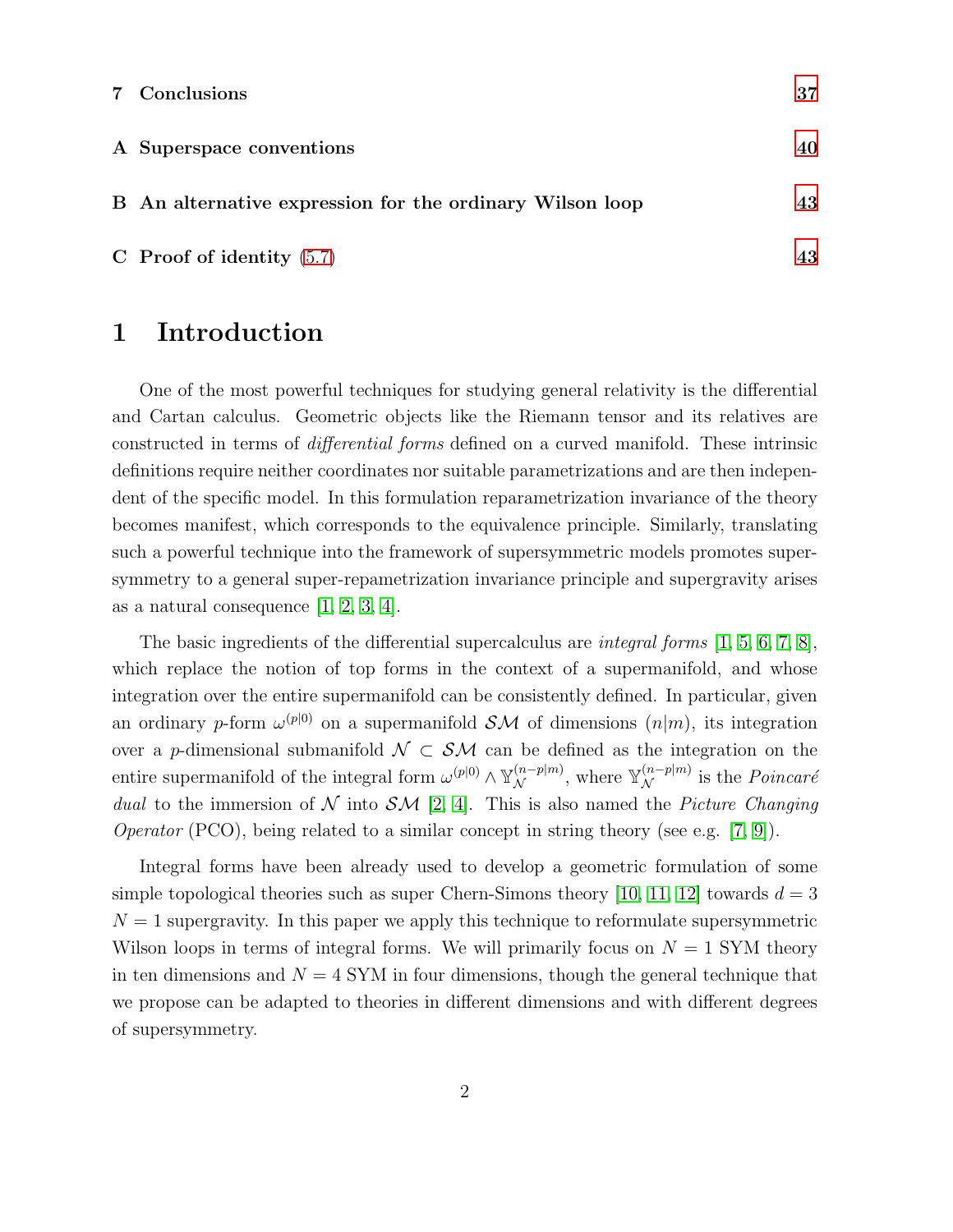The supersymmetric generalization of an ordinary Wilson loop [\[13\]](#page-48-0) appeared for the first time in [\[14\]](#page-48-1), for four dimensional gauge theories in  $N = 1$  superspace. Roughly speaking, it corresponds to replacing the ordinary path-ordered exponential as

$$
P e^{\int_{\lambda} dx^{\mu} A_{\mu}} \longrightarrow P e^{\int_{\Lambda} dz^{M} A_{M}}
$$
\n(1.1)

where  $z^M = (x^a, \theta^\alpha, \bar{\theta}^{\dot{\alpha}})$  are superspace coordinates running on a supercontour  $\Lambda$  and  $A_M = (A_\alpha, A_\alpha, \overline{A}_\alpha)$  is the gauge superconnection. Further study of these operators has been done later in the development of supersymmetric field theories [\[15,](#page-48-2) [16,](#page-48-3) [17,](#page-48-4) [18,](#page-48-5) [19\]](#page-48-6). More recently, this kind of operators have been investigated within the context of the AdS/CFT correspondence [\[20,](#page-48-7) [21,](#page-48-8) [22\]](#page-48-9), and integrability and Yangian invariance of the  $N = 4$  SYM theory [\[23,](#page-48-10) [24,](#page-48-11) [25\]](#page-49-0). Light-like super-Wilson loops have been studied as dual to super-amplitudes in  $N = 4$  SYM [\[26,](#page-49-1) [27,](#page-49-2) [28,](#page-49-3) [29\]](#page-49-4), also in a twistor formulation [\[30,](#page-49-5) [31,](#page-49-6) [32\]](#page-49-7).

Here we study an alternative geometric formulation, which makes use of integral forms. Our proposal is based on a preliminary observation regarding ordinary (bosonic) loops.

For an ordinary Wilson operator  $W = Tr_{\mathcal{R}} P e^{\Gamma}$  defined on a given *n*-dimensional manifold M, the holonomy is given by  $\Gamma = \int_{\lambda} A_*^{(1)}$ , where  $A_*^{(1)}$  is the pull-back of the gauge connection onto the path  $\lambda$ . Constructing the PCO  $\mathbb{Y}_{\lambda}^{(n-1)}$  which describes the immersion of  $\lambda$  in  $\mathcal{M}$ , it can be rewritten as

$$
\Gamma = \int_{\mathcal{M}} A^{(1)} \wedge \mathbb{Y}_{\lambda}^{(n-1)} \tag{1.2}
$$

Inside the integral the connection spans the entire manifold, whereas all the information about the path is encoded in the PCO. The main advantage of this formulation is that  $\Gamma$ is manifestly invariant under diffeomorphisms of M.

This construction can be generalized to supersymmetric Wilson loops by promoting the top form appearing in the  $\Gamma$  integral to a supersymmetric top form. However, care is required to circumvent the well-known problem of defining a geometric formulation of integration on a supermanifold (not to be confused with Berezin integral on superspace). As already mentioned, this problem has been solved [\[5,](#page-47-4) [6\]](#page-47-5) and the central result is the substitution of the top form in  $\Gamma$  with an integral form. Therefore, the geometric expression of a super-Wilson loop that we propose is the following

$$
\mathcal{W} = \text{Tr}_{\mathcal{R}} P e^{\Gamma} \qquad , \qquad \Gamma = \int_{\mathcal{SM}} A^{(1|0)} \wedge \mathbb{Y}_{\Lambda}^{(n-1|m)} \tag{1.3}
$$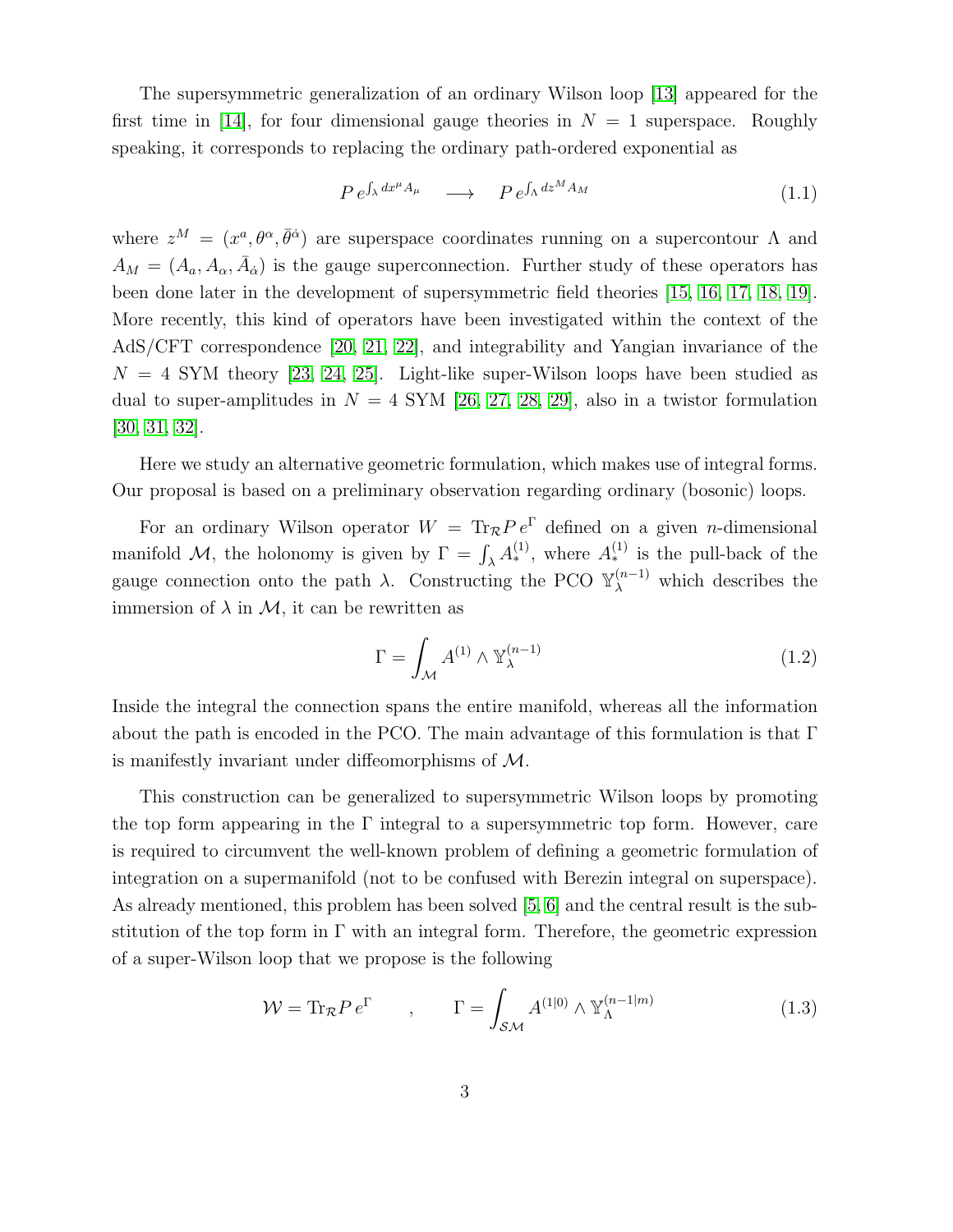where  $A^{(1|0)}$  is the gauge superconnection evaluated on the entire supermanifold  $\mathcal{SM}$ and  $\mathbb{Y}_{\Lambda}^{(n-1|m)}$  $\Lambda^{(n-1|m)}$  is an integral form representing the Poincaré dual of the immersion of the supercontour  $\Lambda$  into the supermanifold.

In this formulation, invariance under superdiffeomorphisms is automatically implemented. Since  $\Gamma$  is factorized into the product of two objects, manifest invariance leads to the important identity

$$
\delta A^{(1)} \wedge \mathbb{Y}_{\lambda}^{(n-1)} + A^{(1)} \wedge \delta \mathbb{Y}_{\lambda}^{(n-1)} \sim 0 \qquad \text{up to } d-\text{exact terms} \tag{1.4}
$$

which relates the variation of the Wilson loop to the variation of its supercontour, i.e.  $(\delta W)(\Lambda) = -W(\delta\Lambda)$ . It follows that the invariances of the Wilson operator are totally ascribable to the isometries of the PCO, which in turn can be investigated using differential geometry and the Cartan calculus.

As we discuss in the main text, all the PCOs belong to the same d-cohomological class, i.e. the addition of a d-exact term does not change their defining properties. However, different representatives exhibit in general a different spectrum of isometries. This freedom of choosing a particular representative can be used to algebraically impose a given set of isometries on  $\mathbb{Y}_{\Lambda}^{(n-1)}$  $\Lambda^{(n-1)}$ , leading to a Wilson loop that exhibits a given set of symmetries. We exploit this mechanism of *d-varying symmetries* to investigate the behavior of a super-Wilson loop under supersymmetry and kappa symmetry. A notable example is the BPS Wilson-Maldacena loop in  $N = 4$  SYM that we prove to be obtainable from the ordinary non-BPS operator by the addition of a suitable d-exact term to the original PCO.

It is remarkable to note that our formulation of Wilson operators can be easily generalized to the case of curved (super)manifolds, so leading to Wilson operators in (super)gravity, which is technically built-in.

The paper is structured as follows. In section 2 we briefly review the main tools of superdifferential calculus, integral forms, Poincaré duals and the geometric construction of super Yang-Mills theories. Section 3 is focused on the geometrical construction of abelian Wilson loops along the lines described above, both for the bosonic and the supersymmetric cases. Within the present geometric framework, in section 4 we investigate Wilson loop invariance under a reparametrization of the path, superdiffeomorphisms, supersymmetry and kappa symmetry. In particular, we show how Killing spinor equations corresponding to BPS Wilson loops arise in the present formalism. In section 5 the generalization to Wilson loops in non-abelian gauge theories is briefly presented. Finally, section 6 contains a brief discussion about the interesting relation between our geometric construction of Wilson operators and a similar construction in the context of pure spinor string theory. A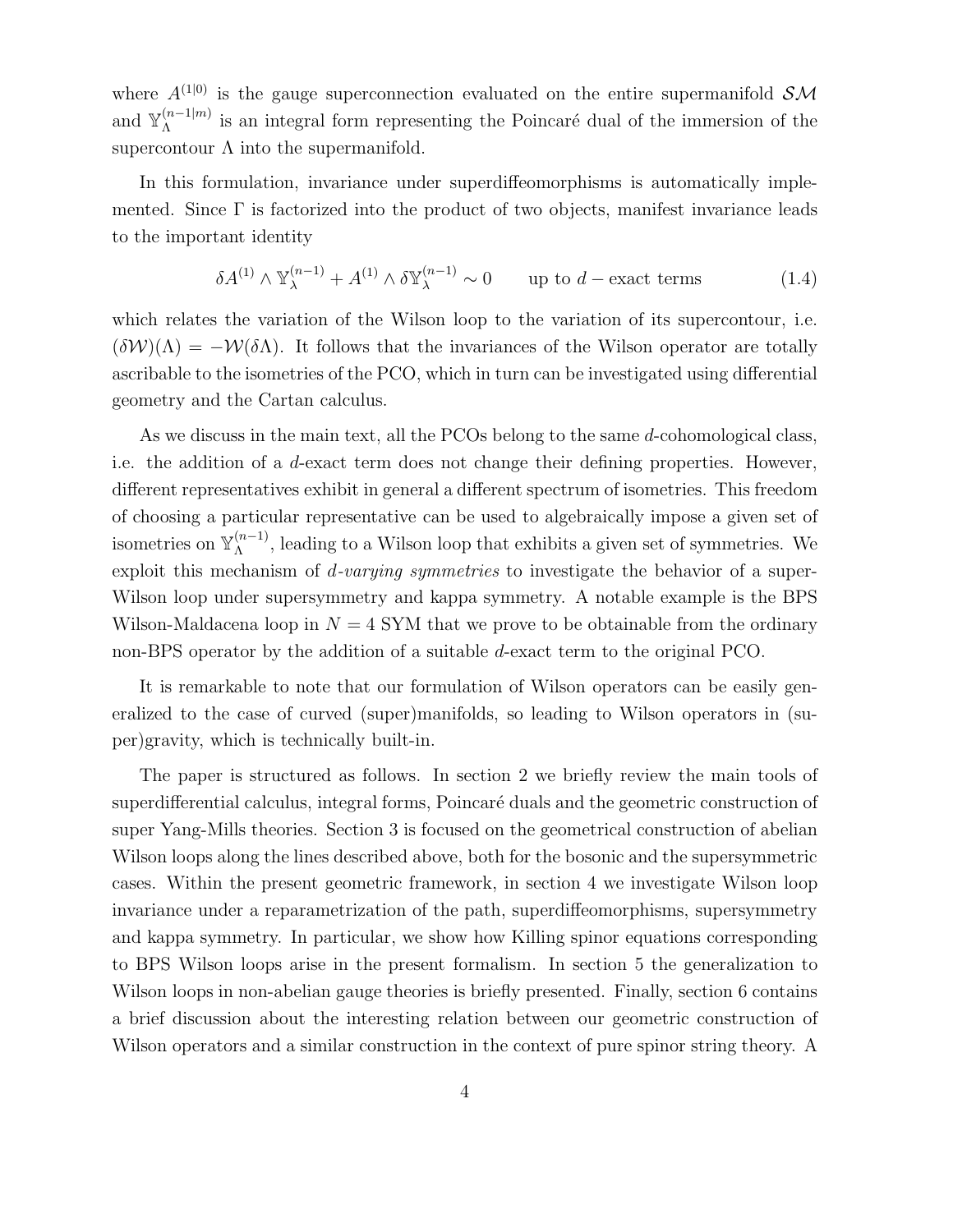brief summary of our main results and a discussion on possible follows-up can be found in section 7. Three appendices follow, which provide some technical material to supplement the main text and the equations therein.

## <span id="page-5-0"></span>2 Preliminaries

In this section we briefly review the geometric construction of supersymmetric gauge theories in terms of superdifferential forms. We mainly restrict to definitions and properties that will be useful in the following sections. For a more extensive introduction to this topic we refer the reader for example to [\[1,](#page-47-0) [2,](#page-47-1) [3,](#page-47-2) [4,](#page-47-3) [11,](#page-47-10) [33\]](#page-49-8).

#### <span id="page-5-1"></span>2.1 Superdifferential Forms

Superdifferential forms, and more specifically integral forms, are the crucial ingredients that allow to define a geometric integration theory for supermanifolds [\[1\]](#page-47-0) inheriting all the good properties of differential form integration theory in conventional geometry.

We recall that in the space of differential superforms there is no notion of top form, that is a form that can be suitably integrated on the supermanifold. This is due to the commuting nature of the fundamental one-forms  $d\theta$ 's corresponding to odd  $\theta$ -coordinates. As proposed in [\[5,](#page-47-4) [6,](#page-47-5) [7\]](#page-47-6), the notion of top form has to be found into a new complex of forms known as integral forms. Here we follow the strategy pioneered by Belopolsky [\[2\]](#page-47-1), where integral forms are distributional-like forms on which a suitable Cartan calculus can be developed. We clarify the basic ingredients and rules, and refer to the literature [\[1,](#page-47-0) [11,](#page-47-10) [34,](#page-49-9) [35\]](#page-50-0) for a complete description.

We consider a supermanifold  $\mathcal{SM}^{(n|m)}$  with n bosonic and m fermionic dimensions. We denote the local coordinates in an open set as  $(x^a, \theta^{\alpha})$ . A  $(p|q)$ -form  $\omega^{(p|q)}$  has the following structure

<span id="page-5-2"></span>
$$
\omega^{(p|q)}(x,\theta,dx,d\theta) = \omega(x,\theta) dx^{a_1} \dots dx^{a_r} d\theta^{\alpha_1} \dots d\theta^{\alpha_s} \delta^{(b_1)}(d\theta^{\beta_1}) \dots \delta^{(b_q)}(d\theta^{\beta_q}) \tag{2.1}
$$

where the  $d\theta^{\alpha}$  appearing in the product are independent of those appearing in the deltas  $(\alpha_i \neq \beta_j$  for any pair  $i, j$  and the  $b_i$  indices denote the number of derivatives acting on the delta functions. The  $\omega(x, \theta)$  coefficients, explicitly given by  $\omega_{[a_1...a_r](\alpha_1...\alpha_s)[\beta_1...\beta_q]}(x, \theta)$ , are a set of superfields. The indices  $a_1 \ldots a_r$  and  $\beta_1 \ldots \beta_q$  are anti-symmetrized, whereas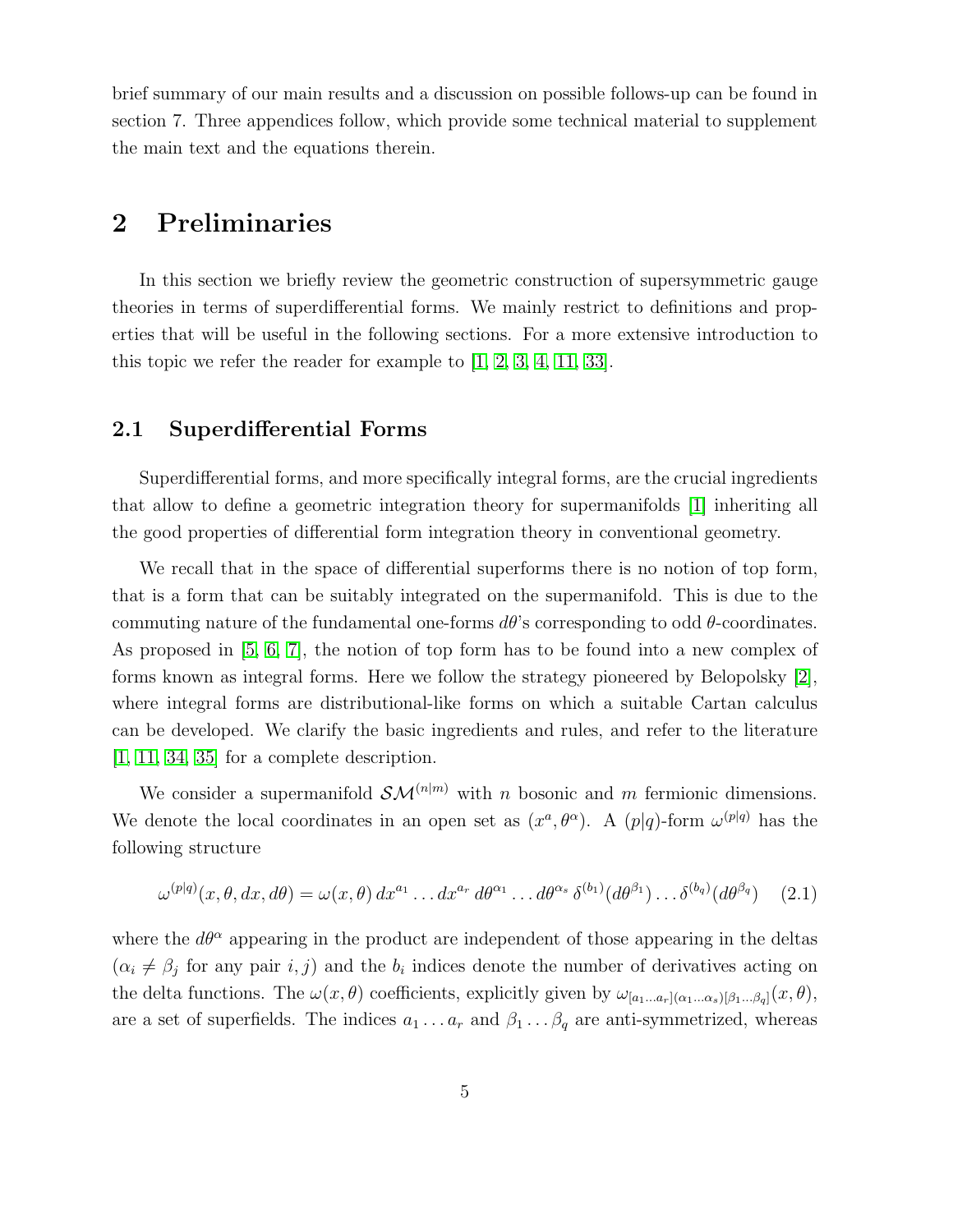the indices  $\alpha_1 \dots \alpha_s$  $\alpha_1 \dots \alpha_s$  $\alpha_1 \dots \alpha_s$  are symmetrized, because of the rules<sup>1</sup>

$$
dx^{a}dx^{b} = -dx^{b}dx^{a}, \quad dx^{a}d\theta^{\alpha} = d\theta^{\alpha}dx^{a}, \quad d\theta^{\alpha}d\theta^{\beta} = d\theta^{\beta}d\theta^{\alpha}, \tag{2.2}
$$

$$
\delta(d\theta^{\alpha})\delta(d\theta^{\beta}) = -\delta(d\theta^{\beta})\delta(d\theta^{\alpha}), \quad dx^{a}\delta(d\theta^{\alpha}) = -\delta(d\theta^{\alpha})dx^{a}, \quad d\theta^{\alpha}\delta(d\theta^{\beta}) = \delta(d\theta^{\beta})d\theta^{\alpha}
$$

From the first identity of the second line we note that  $\delta(d\theta)$  has to be treated as an anticommuting object, unlike the standard  $\delta$  distribution. This is due to the fact that  $\delta(d\theta)$  is used to compute the *oriented volume* of the supermanifold. Indeed,  $\delta(d\theta)$  is not a distribution on smooth functions, but rather on "smooth differential forms". This is mathematically called a *de Rham current* (see [\[1\]](#page-47-0) for further explanations).

The two quantum numbers p and q in eq.  $(2.1)$  correspond to the form number and the *picture* number, respectively, and they range as  $-\infty < p < +\infty$  and  $0 \le q \le m$ . The total form degree is given by  $p = r + s - \sum_{i=1}^{i=q} b_i$  since the derivatives act effectively as negative forms and the delta functions do not carry any form degree. The total picture  $q$ of  $\omega^{(p|q)}$  corresponds to the number of delta functions. In particular, we call it superform if  $q = 0$ ,

$$
\omega^{(p|0)}(x,\theta,dx,d\theta) = \omega(x,\theta)dx^{a_1}\dots dx^{a_r}d\theta^{a_1}\dots d\theta^{a_s}, \qquad p = r + s \,, \tag{2.3}
$$

or *integral form* if  $q = m$ ,

<span id="page-6-1"></span>
$$
\omega^{(p|m)}(x,\theta,dx,d\theta) = \omega(x,\theta)dx^{a_1}\dots dx^{a_r}\delta^{(b_1)}(d\theta^{\beta_1})\dots\delta^{(b_q)}(d\theta^{\beta_q})\ ,\ p = r - \sum_{i=1}^q b_i\ (2.4)
$$

Otherwise it is called pseudoform.

A top integral form  $\omega^{(n|m)}$  corresponds to an element of the line bundle known as Berezinian bundle (the transition functions are represented by the superdeterminant of the Jacobian) and it can be locally expressed as in eq.  $(2.4)$  with  $p = n$ . As in conventional geometry, we can define the integral of a top form on the superspace  $T^*S\mathcal{M}$  endowed with a super-measure  $[dx d\theta d(dx)d(d\theta)]$  as

<span id="page-6-2"></span>
$$
I[\omega] = \int_{\mathcal{SM}} \omega^{(n|m)} = \int_{T^* \mathcal{SM}} \omega(x, \theta, dx, d\theta) [dx d\theta d(dx) d(d\theta)] \tag{2.5}
$$

where the order of the integration variables is kept fixed and the measure is invariant under coordinate transformations. We refer the reader to [\[1\]](#page-47-0) for a complete discussion on

$$
d\,\delta^{(a)}\!(d\theta^\alpha) = 0\,,\qquad d\theta^\alpha\delta^{(a)}\!(d\theta^\alpha) = -a\delta^{(a-1)}\!(d\theta^\alpha)\,,\quad a > 0\,,\qquad d\theta^\alpha\delta(d\theta^\alpha) = 0
$$

<span id="page-6-0"></span><sup>&</sup>lt;sup>1</sup>We also recall the following properties (the  $\alpha$  index is not summed)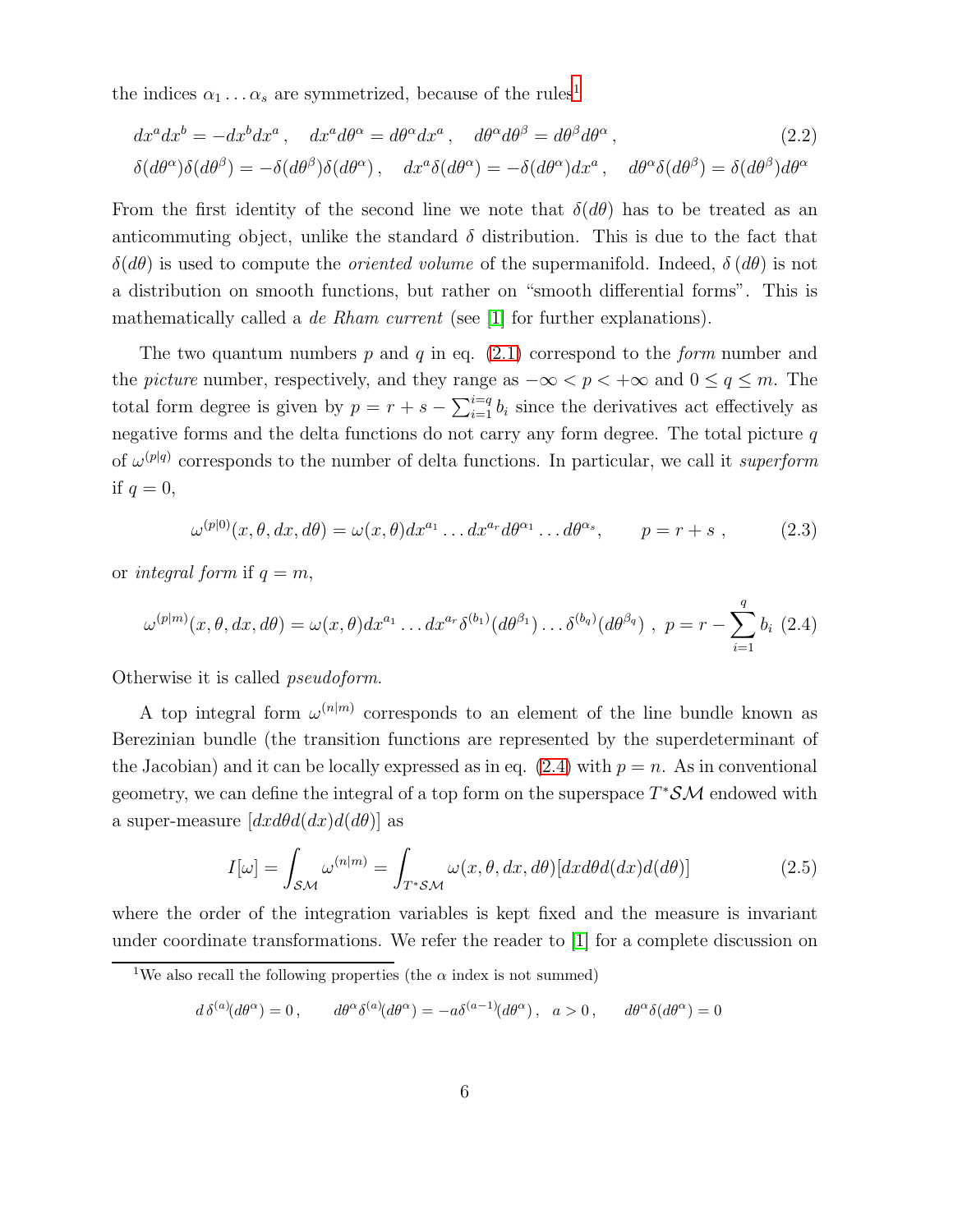the symbol  $[dx d\theta d(dx)d(d\theta)]$ . Here we simply recall that while dx and  $d(d\theta)$  are ordinary Lebesgue integrals, the integrations over  $d\theta$  and  $d(dx)$  are Berezin integrals. Therefore, the following identities hold

$$
\int dx d[dx] \equiv \int \delta(dx) d[dx] = 1 \qquad , \qquad \int \delta(d\theta) d[d\theta] = 1 \qquad (2.6)
$$

where in the first relation we emphasised the fact that being  $dx$  an odd variable, it coincides with its Dirac delta function. Performing the Berezin  $d/dx$  integrations and the algebraic  $d[d\theta]$  ones in [\(2.5\)](#page-6-2), it is then easy to check that  $I[\omega]$  is nothing but the ordinary superspace integral

<span id="page-7-2"></span>
$$
I[\omega] = \int_{\mathcal{SM}} \omega(x,\theta) dx^{1} \dots dx^{n} d\theta^{1} \dots d\theta^{m}
$$
 (2.7)

of the  $\omega(x, \theta)$  superfield. In the present formulation the Stokes theorem for integral forms is also valid.

By changing the one-forms  $dx^a$ ,  $d\theta^{\alpha}$  as

$$
dx^{a} \to E^{a} = E_{m}^{a} dx^{m} + E_{\mu}^{a} d\theta^{\mu} \qquad , \qquad d\theta^{\alpha} \to E^{\alpha} = E_{m}^{\alpha} dx^{m} + E_{\mu}^{\alpha} d\theta^{\mu} \qquad (2.8)
$$

a top form  $\omega^{(n|m)}$  transforms as

$$
\omega^{(n|m)} \to \text{Ber}(E) \,\omega(x,\theta) \,dx^1 \dots dx^n \,\delta(d\theta^1) \dots \delta(d\theta^m) \tag{2.9}
$$

<span id="page-7-0"></span>where Ber(E) is the superdeterminant (i.e. Berezinian) of the supervielbein  $(E^a, E^{\alpha})$ .

### 2.2 Picture Changing Operators (PCO)

The strategy that we use for constructing suitable integral forms to be integrated on a supermanifold is the following. Given a bosonic p-form  $\omega^{(p|0)}$ , which can be integrated on a p-dimensional submanifold  $\mathcal{N} \subset \mathcal{SM}$ , we note that since its integral is not on the entire supermanifold, its transformation properties under superdiffeomorphisms are not manifest. They become manifest if the integral can be converted into the integral of an integral form over the entire  $\mathcal{SM}$ . Indeed, this can be achieved by constructing the Poincaré dual form  $\mathbb{Y}_{\mathcal{N}}^{(n-p|m)}$  of the immersion<sup>[2](#page-7-1)</sup> of  $\mathcal N$  into  $\mathcal{SM}$  (a.k.a. *Picture Changing* 

<span id="page-7-1"></span><sup>&</sup>lt;sup>2</sup>Precisely, we consider  $\mathcal{N} \subset \mathcal{M}$  where  $\mathcal{M}$  is the bosonic component of SM known in the literature as the body.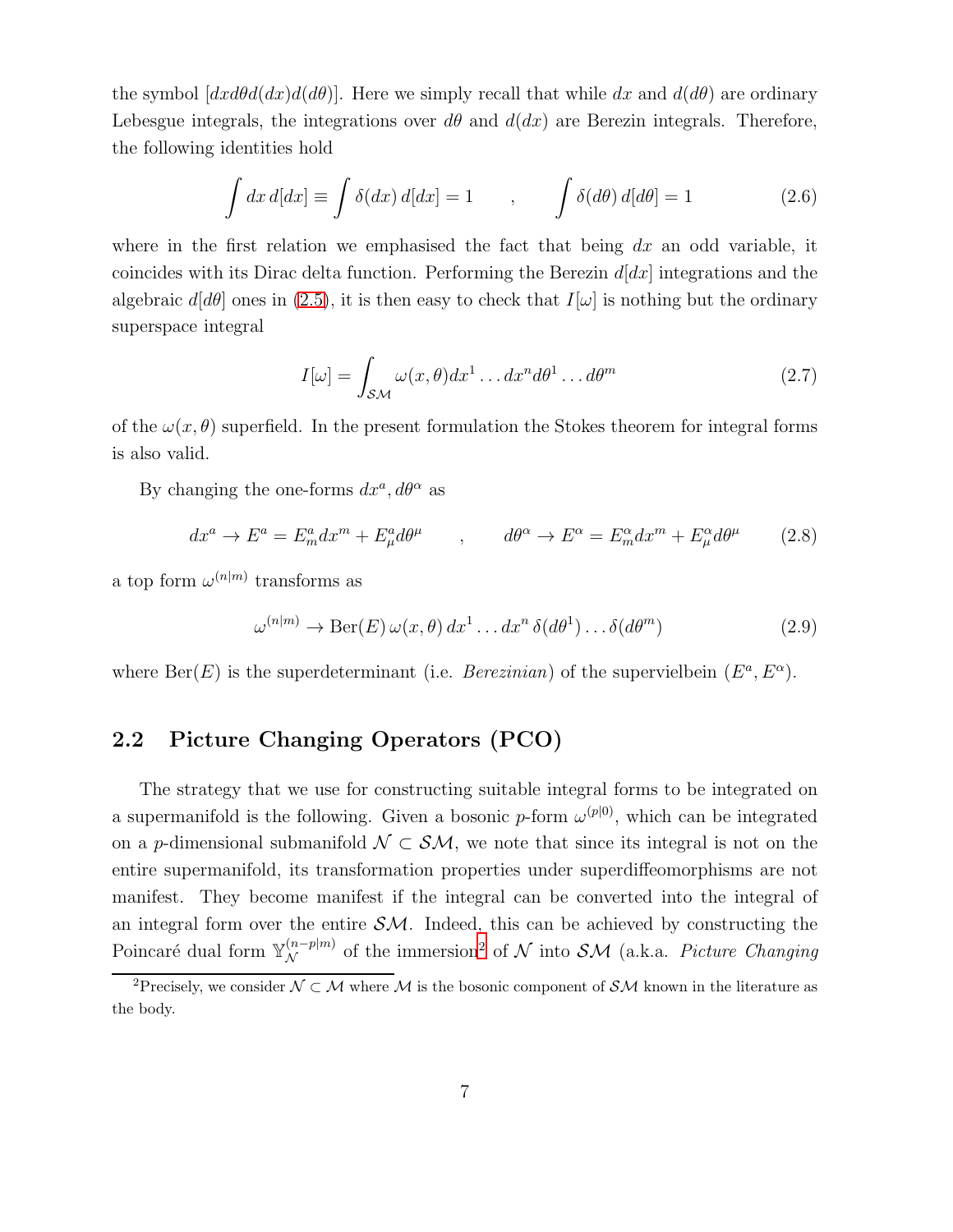Operator (PCO)) such that, if we denote  $\omega_*^{(p|0)} \equiv \iota_* \omega^{(p|0)}$  with  $\iota$  the immersion of N into  $S\mathcal{M}$ , we define

<span id="page-8-0"></span>
$$
\int_{\mathcal{N}} \iota_* \omega^{(p|0)} = \int_{\mathcal{SM}} \omega^{(p|0)} \wedge \mathbb{Y}_{\mathcal{N}}^{(n-p|m)} \tag{2.10}
$$

The second expression is the integral over the whole supermanifold of a  $(n|m)$ -dimensional top form to which we can apply the usual Cartan calculus rules.

This is a well-known formula in differential geometry (see for example Bott and Tu [\[36\]](#page-50-1)) which allows us to disentangle the geometrical properties of the immersed surfaced N in the entire manifold or supermanifold from the properties of the  $\omega^{(p|0)}$  integrand. In topological field theories it is a powerful tool used to prove the Duistermaat-Heckman formula [\[37\]](#page-50-2) for the localization technique and to implement the computations in that framework using the Thom isomorphism [\[38\]](#page-50-3).

The PCO in [\(2.10\)](#page-8-0) is independent of the coordinates, it only depends on the immersion through its homology class. Moreover, it is closed, but not exact

$$
d\mathbb{Y}^{(n-p|m)} = 0 , \qquad \mathbb{Y}^{(n-p|m)} \neq d\Sigma^{(n-p-1|m)} \tag{2.11}
$$

Therefore, by changing the immersion  $\iota$  to an homologically equivalent surface  $\mathcal{N}'$ , the new Poincaré dual  $\mathbb{Y}_{\mathcal{N}'}^{(n-p|m)}$  differs from the original one by d-exact terms. It is important to note that if  $\omega^{(p|0)}$  is a closed form, then  $(2.10)$  is automatically invariant under any change of the embedding (we will always assume there are no boundary contributions).

Tipically, for rigid supersymmetric models the closed form  $\omega^{(n|0)}$  is represented by the Lagrangian of the model  $\mathcal{L}^{(n|0)}(\Phi, V, \psi)$  built using the rheonomic rules (see [\[39\]](#page-50-4)). It is a function of dynamical superfields  $\Phi$  and the rigid supervielbeins  $V^a$ ,  $\psi^\alpha$  defined in eq. [\(A.3\)](#page-40-1). The corresponding action reads

$$
S = \int_{\mathcal{SM}^{(n|m)}} \mathcal{L}^{(n|0)}(\Phi, V, \psi) \wedge \mathbb{Y}^{(0|m)}(V, \psi)
$$
 (2.12)

where the PCO  $\mathbb{Y}^{(0|m)}$  contains only geometric data (for instance the supervielbeins or the coordinates themselves). If  $d\mathcal{L}^{(n|0)}(\Phi, V, \psi) = 0$  we can change the PCO by exact terms without changing the action. This can be conveniently exploited for choosing for instance a PCO that possesses manifest symmetries.

In the supergravity case, after the change  $(2.8)$ ,  $(E^a, E^{\alpha})$  are promoted to dynamical fields and the action becomes

$$
S_{sugra} = \int_{\mathcal{SM}^{(n|m)}} \mathcal{L}^{(n|0)}(\Phi, E) \wedge \mathbb{Y}^{(0|m)}(E) \tag{2.13}
$$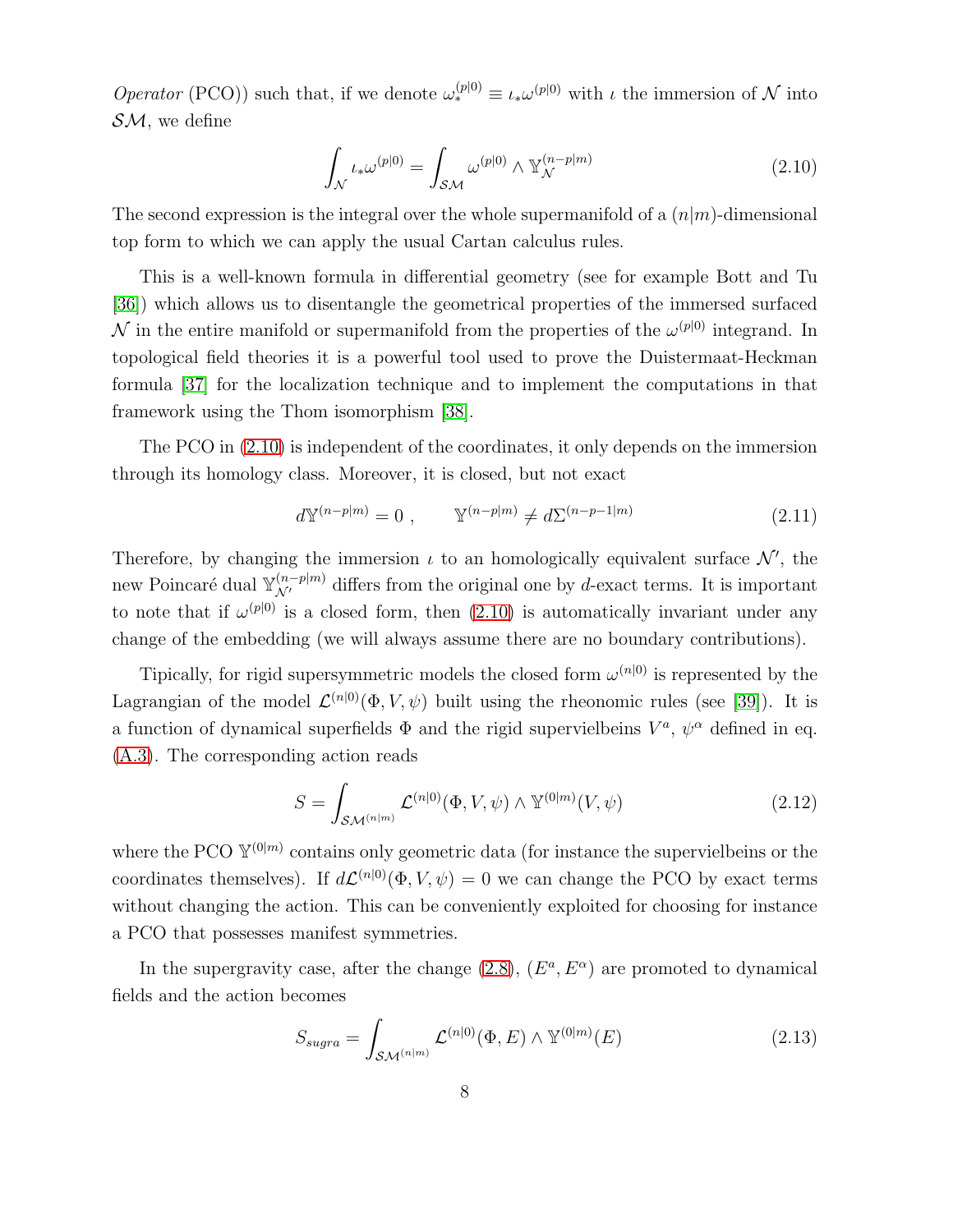The closure of the lagrangian and the closure of the PCO imply the conventional supergravity constraints that reduce the spectrum of independent fields to the one of physical fields.

#### <span id="page-9-0"></span>2.3 Geometry of Supersymmetric Abelian Gauge Fields

We recall some basic facts about the geometrical construction of supersymmetric gauge theories. We focus first on the  $U(1)$  case, postponing the review of the non-abelian case to section [2.5.](#page-11-0) As a starting point we consider the 10d  $N=1$  SYM case, since other cases can be obtained by dimensional reduction and suitable truncations.

The 10d gauge supermultiplet is represented by one vector superfield and one spinor superfield (the gaugino) with degrees of freedom matching on-shell [\[40,](#page-50-5) [41,](#page-50-6) [42\]](#page-50-7). No superspace off-shell formulation is known, which includes the correct spectrum of auxiliary fields allowing to construct a superspace action that leads to the correct equations of motion. However, a super-geometric formulation can be developped, which stems from promoting the gauge field to a superfield (1|0)-superform (with  $V^a$  and  $\psi^{\alpha}$  defined in [\(A.3\)](#page-40-1))

<span id="page-9-1"></span>
$$
A^{(1|0)} = A_a V^a + A_\alpha \psi^\alpha \tag{2.14}
$$

The corresponding field strength, defined as

$$
F^{(2|0)} \equiv dA^{(1|0)} = F_{ab}V^aV^b + F_{a\alpha}V^a\psi^\alpha + F_{\alpha\beta}\psi^\alpha\psi^\beta \tag{2.15}
$$

is subject to Bianchi identities supplemented by the conventional gauge invariant constraint

$$
F_{\alpha\beta} \equiv D_{(\alpha}A_{\beta)} + \gamma_{\alpha\beta}^a A_a = 0 \tag{2.16}
$$

from which we obtain  $A_a$  as a function of the spinorial components  $A_\alpha$ . As a consequence, the other components turn out to be uniquely expressed in terms of the gaugino  $(0|0)$ superform  $W^{\alpha}$ 

$$
F_{a\alpha} = (\gamma_a W)_{\alpha} \qquad , \qquad F_{ab} = (D\gamma_{ab} W) \tag{2.17}
$$

and satisfy the additional constraints

$$
D^{\alpha}W_{\alpha} = 0 \qquad , \qquad D_{\alpha}F_{ab} = (\gamma_{[a}\partial_{b]}W)_{\alpha} \qquad (2.18)
$$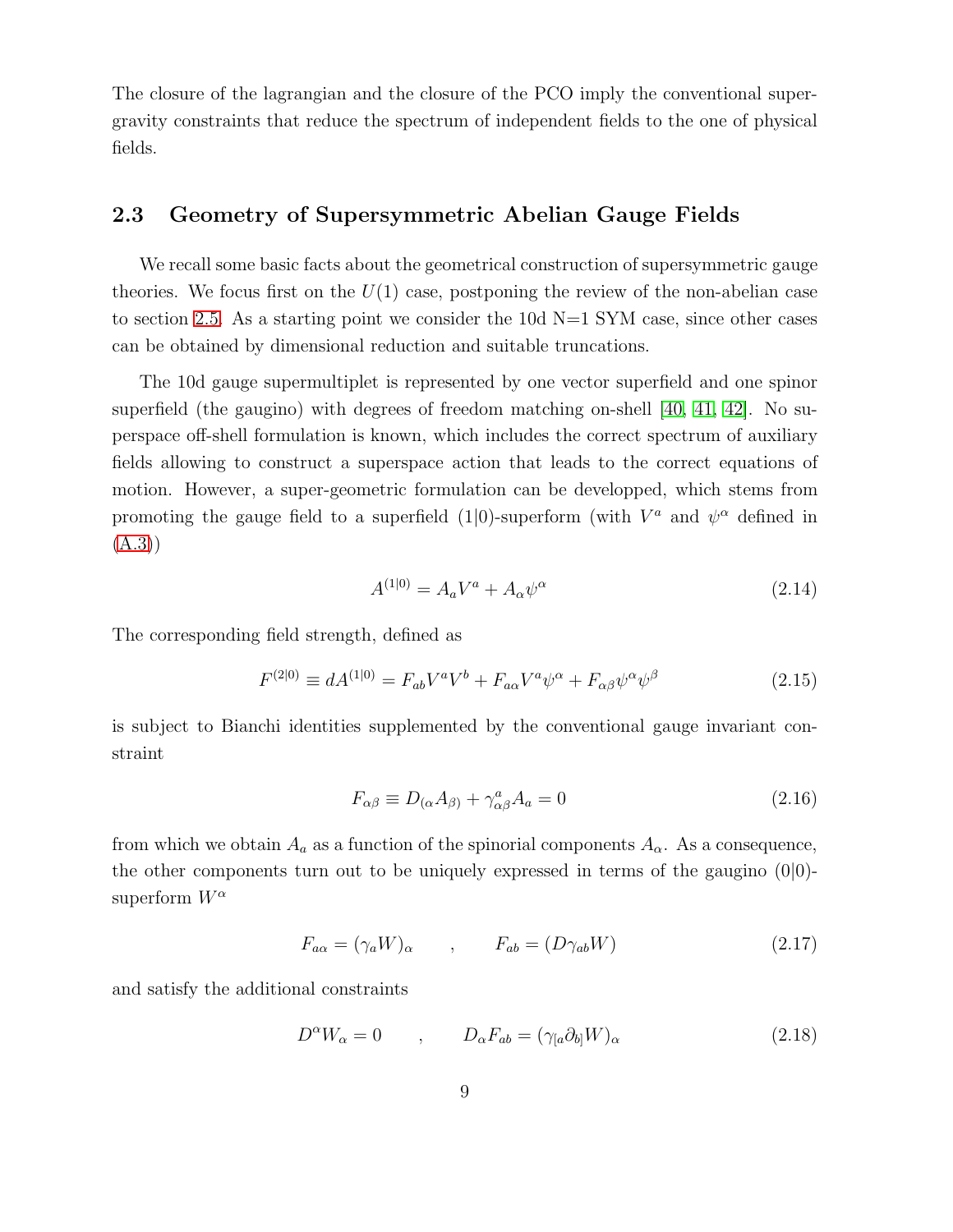These constraints automatically imply the equations of motion for all the physical fields.

By using suitable gamma matrices identities, one can prove that the previous relations can be recast in the following superform equations

<span id="page-10-1"></span>
$$
F^{(2|0)} = V^a \wedge V^b F_{ab} + (\psi \gamma_a W) V^a \qquad , \qquad dW^\alpha = V^a \partial_a W^\alpha - \frac{1}{4} (\gamma^{ab} \psi)^\alpha F_{ab} \tag{2.19}
$$

The great advantage of using the geometric formulation is that supersymmetry transformations can be expressed as superdiffeomorphisms along the fermionic directions (see appendix [A](#page-40-0) for the geometric definition of supersymmetry transformations). In particular, the gauge superfields transform as

$$
\delta_{\epsilon}A^{(1|0)} = \mathcal{L}_{\epsilon}A^{(1|0)} = \iota_{\epsilon}dA^{(1|0)} - d(\iota_{\epsilon}A^{(1|0)})
$$
  
\n
$$
= \epsilon \gamma_a W V^a + 4\epsilon \gamma^a \theta V^b F_{ab} - 2\epsilon \gamma^a \theta \psi \gamma_a W - d(\iota_{\epsilon}A^{(1|0)})
$$
  
\n
$$
\delta_{\epsilon}W = \mathcal{L}_{\epsilon}W = \iota_{\epsilon}dW = -\frac{1}{4}(\gamma^{ab}\epsilon)F_{ab}
$$
\n(2.20)

These relations give rise to the ordinary supersymmetry transformations up to a gauge transformation of the gauge field A, while the gaugino superfield  $W^{\alpha}$  is gauge covariant. We note that these rules remain true also in the case of local transformations.

#### <span id="page-10-0"></span>2.4 Dimensional Reduction

As is well–known,  $D = 4$ ,  $N = 4$  SYM theory can be obtained by dimensional reduction of the  $D = 10, N = 1$  theory, while preserving the maximal amount of supersymmetry. Here we clarify how to perform the dimensional reduction in the geometric set-up.

Given the set of ten dimensional superspace coordinates  $(x^a, \theta^{\alpha})$ ,  $a = 0, \ldots, 9$  and  $\alpha = 1, \ldots, 16$ , we decompose  $x^a = (x^{\alpha \dot{\alpha}}, y^{[AB]})$  and  $\theta^{\alpha} = (\theta^{A\alpha}, \bar{\theta}^{\dot{\alpha}}_A)$ , where  $\alpha, \dot{\alpha} = 1, 2$  are spinorial indices in Weyl representation and  $A = 1, \ldots, 4$  are  $SU(4)$  R-symmetry indices.

Starting from the ten dimensional superform [\(2.14\)](#page-9-1), we first perform the following decompositions

$$
A_a V^a = A_{\alpha \dot{\alpha}} V^{\alpha \dot{\alpha}} + \phi_{[AB]} V^{[AB]}, \qquad A_{\alpha} \psi^{\alpha} = A_{A,\alpha} \psi^{A,\alpha} + \bar{A}_{\dot{\alpha}}^A \bar{\psi}_A^{\dot{\alpha}} \tag{2.21}
$$

Here  $V^{\alpha\dot{\alpha}}$  can be identified with the components of the four-dimensional vielbein, whereas  $V^{[AB]}$  is the vielbein along the extra six directions. It satisfies the self-duality constraint  $\bar{V}_{AB} = \epsilon_{ABCD} V^{[CD]}$ . Similarly,  $\psi = (\psi^{A,\alpha}, \bar{\psi}^{\dot{\alpha}}_A)$  represents the decomposition of the rigid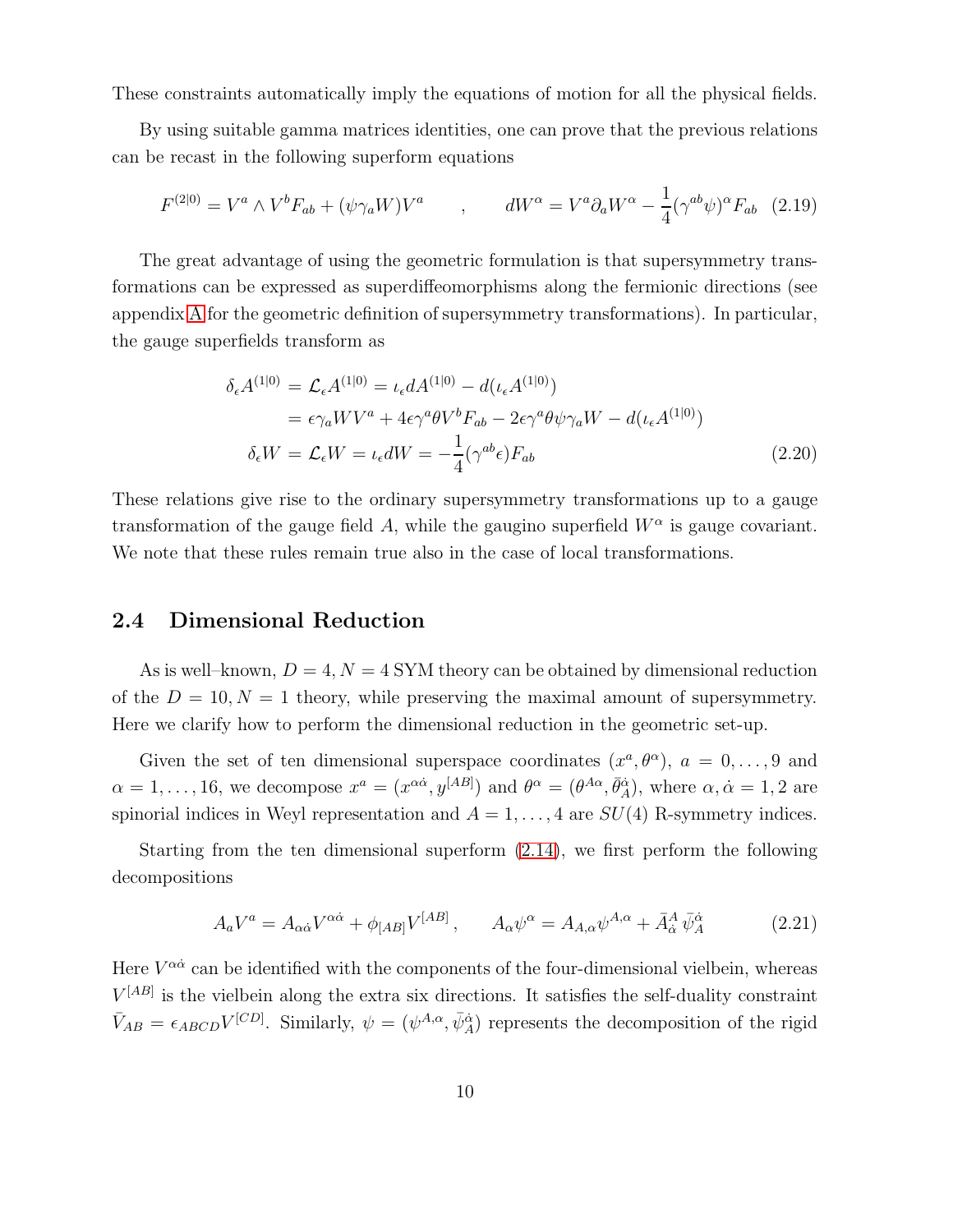gravitino field. They satisfy the following equations

$$
dV^{\alpha\dot{\alpha}} = \bar{\psi}_{A}^{\dot{\alpha}} \psi^{A,\alpha}, \qquad dV^{[AB]} = \epsilon^{ABCD} \epsilon_{\dot{\alpha}\dot{\beta}} \bar{\psi}_{C}^{\dot{\alpha}} \bar{\psi}_{D}^{\dot{\beta}} + \epsilon_{\alpha\beta} \psi^{A,\alpha} \psi^{B,\beta}
$$

$$
d\psi^{A,\alpha} = 0, \qquad d\bar{\psi}_{A}^{\dot{\alpha}} = 0 \tag{2.22}
$$

In the same way, we decompose the gaugino superform  $W_{\alpha} = (W_{\alpha}^{A}, \bar{W}_{A\dot{\alpha}})$  according to its  $SL(2,\mathbb{C}) \times SU(4)$  representation.

The dimensional reduction is then achieved by removing the dependence of the fields upon the transverse coordinates  $y^{[AB]}$ . The four  $A_{\alpha\dot{\alpha}}$  components then describe the gauge connection in four dimensions,  $\phi_{[AB]}$  are the six real scalars of the  $N = 4$  SYM theory and  $W_{A,\alpha}$  give rise to the four gaugini. As a consequence, from the definition of the field strength  $F^{(2|0)}$  in [\(2.19\)](#page-10-1) we obtain

$$
F^{(2|0)} = V^{\alpha\dot{\alpha}} \wedge V^{\beta\dot{\beta}} F_{\alpha\dot{\alpha},\beta\dot{\beta}} + 2 V^{\alpha\dot{\alpha}} \wedge V^{AB} F_{\alpha\dot{\alpha},AB} +
$$
  
- 
$$
V^{\alpha\dot{\alpha}} (\bar{\psi}_{A,\dot{\alpha}} W^A_{\alpha} + \psi^A_{\alpha} \bar{W}_{A,\dot{\alpha}}) - V^{AB} (\bar{\psi}_{A,\dot{\alpha}} \bar{W}^{\dot{\alpha}}_{B} + \epsilon_{ABCD} \psi^C_{\alpha} W^{D,\alpha})
$$
(2.23)

As described in [\[43\]](#page-50-8), in order to complete the dimensional reduction we have to redefine the connection as

$$
A^{(1|0)} \to A^{(1|0)} - \Phi_{[AB]} V^{[AB]} \tag{2.24}
$$

where  $\Phi_{[AB]}$  are six chiral superfields containing the  $\phi_{[AB]}$  scalars. As a consequence, the superfield strength becomes

<span id="page-11-1"></span>
$$
F^{(2|0)} = V^{\alpha\dot{\alpha}} \wedge V^{\beta\dot{\beta}} F_{\alpha\dot{\alpha},\beta\dot{\beta}} - V^{\alpha\dot{\alpha}} (\bar{\psi}_{A,\dot{\alpha}} W^A_{\alpha} + \psi^A_{\alpha} \bar{W}_{A,\dot{\alpha}}) + (\epsilon^{ABCD} \epsilon_{\dot{\alpha}\dot{\beta}} \bar{\psi}^{\dot{\alpha}}_{C} \bar{\psi}^{\dot{\alpha}}_{D} + \epsilon_{\alpha\beta} \psi^{A,\alpha} \psi^{B,\beta}) \Phi_{AB}
$$
\n(2.25)

and coincides with the expression for the superfield strength of the  $N = 4$  SYM theory obtained directly in four dimensional non-chiral superspace (see for instance [\[39\]](#page-50-4)). We note that additional pieces proportional to the flat gravitinos appear, which carry an explicit dependence on the scalar fields  $\phi_{[AB]}$ . As we are going to explain in the next sections, these terms are crucial for the construction of the supersymmetric version of BPS Wilson loops in four dimensions.

#### <span id="page-11-0"></span>2.5 Geometry of Supersymmetric Non-Abelian Gauge Fields

We now review the geometric construction for non-abelian gauge fields, still focusing on the ten dimensional case [\[40,](#page-50-5) [41,](#page-50-6) [42\]](#page-50-7). As for the abelian case, a superspace off-shell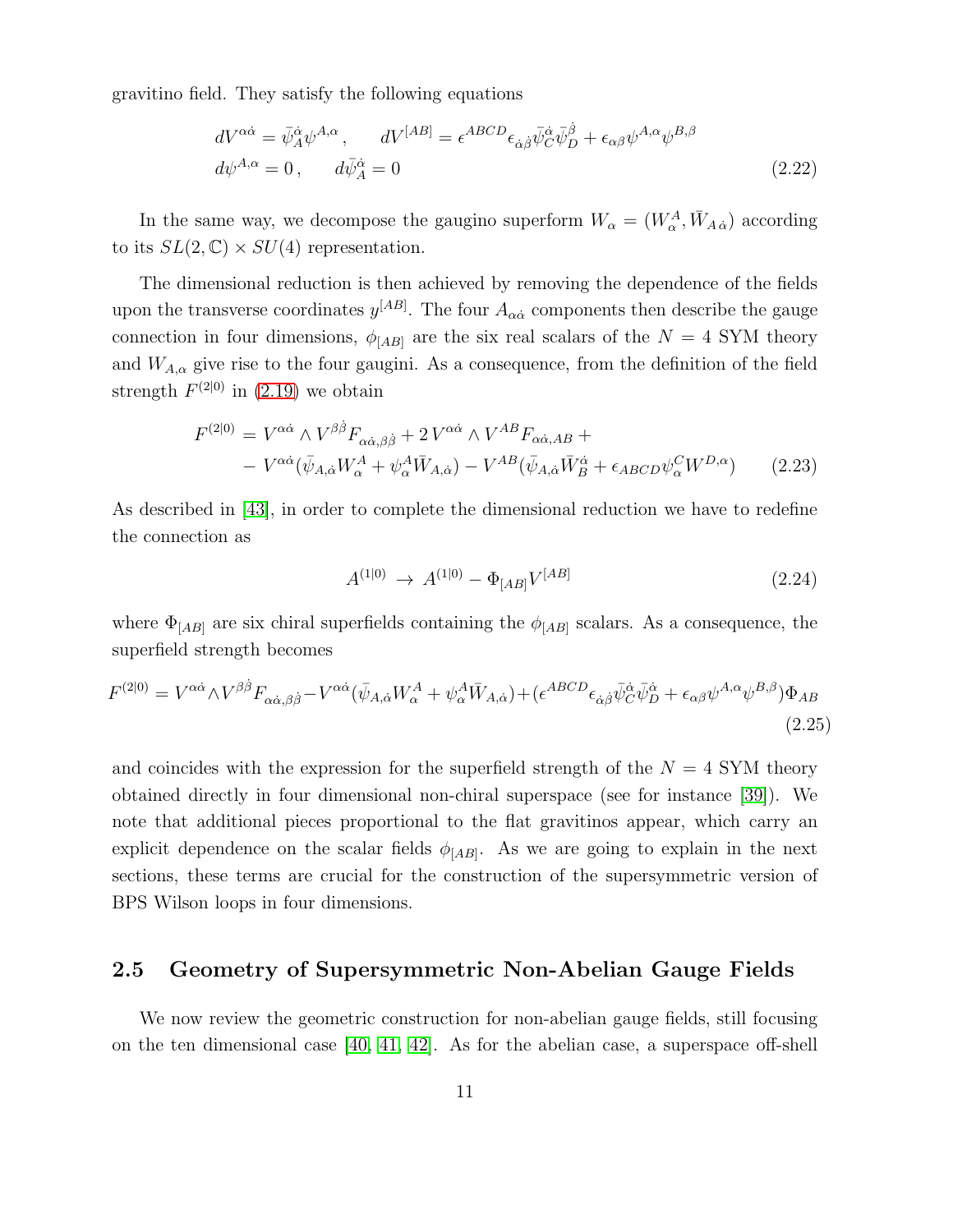formulation of gauge superfields with auxiliary fields is not known, but a geometric formulation can be provided.

For a non-abelian gauge group the superfield strength is defined as

$$
F^{(2|0)} \equiv dA^{(1|0)} + \frac{1}{2}A^{(1|0)} \wedge A^{(1|0)} = F_{ab}V^aV^b + F_{a\alpha}V^a\psi^\alpha + F_{\alpha\beta}\psi^\alpha\psi^\beta \tag{2.26}
$$

and it is subject to the Bianchi identities

$$
\nabla F^{(2|0)} = 0\tag{2.27}
$$

with the covariant derivative defined as  $\nabla F^{(2|0)} = dF^{(2|0)} + [A^{(1|0)}, F^{(2|0)}] = 0$ . This is supplemented by the conventional gauge invariant constraint

$$
F_{\alpha\beta} \equiv \nabla_{(\alpha}A_{\beta)} + \gamma^a_{\alpha\beta}A_a = 0 \tag{2.28}
$$

from which one obtains  $A_a$  as a function of the spinorial components  $A_\alpha$ . The other components turn out to be expressed in terms of the gaugino superfield  $W^{\alpha}$  as

<span id="page-12-0"></span>
$$
F_{a\alpha} = (\gamma_a W)_{\alpha}, \qquad W^{\alpha} = \gamma^{a\alpha\beta} (\nabla_a A_{\beta} - \nabla_{\beta} A_{a}), \qquad F_{ab} = \nabla^{\alpha} (\gamma_{ab})_{\alpha\beta} W^{\beta} \quad (2.29)
$$

and satisfy the additional constraints

<span id="page-12-1"></span>
$$
\nabla^{\alpha} W_{\alpha} = 0, \qquad \nabla_{\alpha} F_{ab} = (\gamma_{[a} \nabla_{b]} W)_{\alpha} \tag{2.30}
$$

Equations [\(2.29\)](#page-12-0), [\(2.30\)](#page-12-1) imply the equations of motion, which are then a consequence of the superspace constraints.

Supersymmetry transformations are easily expressed as

$$
\delta_{\epsilon}A^{(1|0)} = \mathcal{L}_{\epsilon}A^{(1|0)} = \iota_{\epsilon}\left(dA^{(1|0)} + \frac{1}{2}A^{(1|0)} \wedge A^{(1|0)}\right) + d(\iota_{\epsilon}A^{(1|0)}) + [A^{(1|0)}, \iota_{\epsilon}A^{(1|0)}]
$$

$$
= \epsilon \gamma_a W V^a + 4\epsilon \gamma^a \theta V^b F_{ab} - 2\epsilon \gamma^a \theta \psi \gamma_a W + \nabla(\iota_{\epsilon}A^{(1|0)})
$$

$$
\delta_{\epsilon} W = \mathcal{L}_{\epsilon} W = \iota_{\epsilon} \nabla W - [\iota_{\epsilon}A^{(1|0)}, W] = -\frac{1}{4}(\gamma^{ab}\epsilon)F_{ab} - [\iota_{\epsilon}A^{(1|0)}, W] \tag{2.31}
$$

These relations give rise to the ordinary supersymmetry transformations up to a gauge transformation of the gauge field A, while the gaugino superfield  $W^{\alpha}$  is gauge covariant.

The reduction to four dimensions works exactly as for the abelian case, section [2.4,](#page-10-0) with the obvious covariantization of the equations.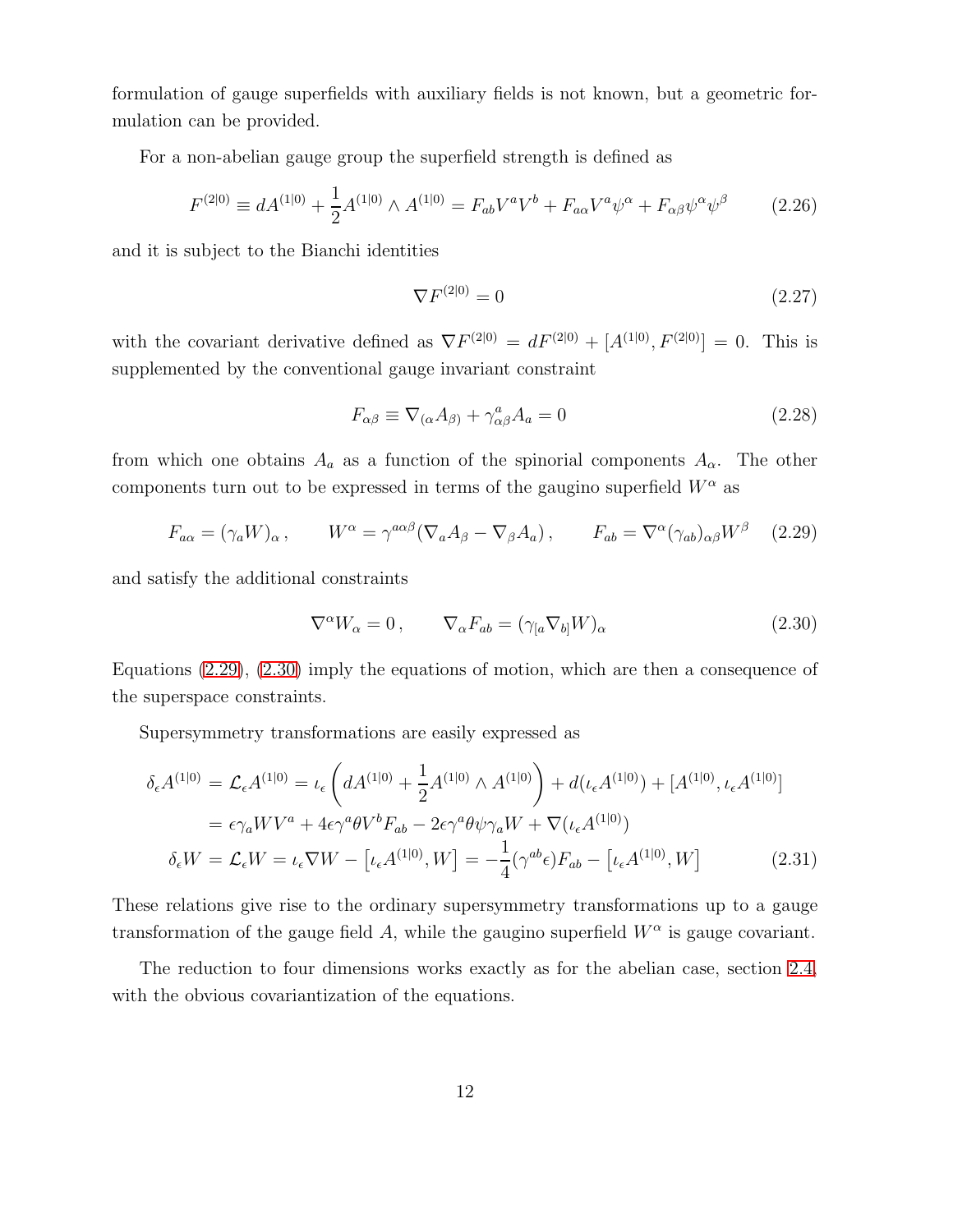# <span id="page-13-0"></span>3 Geometric construction of a supersymmetric Wilson loop: The abelian case

We present a general construction of supersymmetric Wilson loops in terms of integral forms. The main goal is to obtain a general expression suitable for any geometry of the loop and whose invariances are easily analysable. For the time being we restrict to the case of an abelian gauge theory. The generalization to the non-abelian case is discussed in section [5.](#page-31-0)

### <span id="page-13-1"></span>3.1 Ordinary Wilson Loops as Integral Forms

As a warm-up, we begin by discussing how to write ordinary (i.e. bosonic) Wilson loops in terms of integral forms.

Given an abelian gauge theory with gauge connection  $A^{(1)}$  defined on a manifold M of arbitrary dimension n, a Wilson loop along a curve  $\lambda \subset \mathcal{M}$  is given by

<span id="page-13-3"></span>
$$
W = e^{\Gamma} \qquad , \qquad \Gamma = \int_{\lambda} A_{*}^{(1)} \tag{3.1}
$$

where  $A_*^{(1)}$  is the pull-back of the connection one-form  $A^{(1)} = A_a dx^a$  along the curve. The integration of a one-form ensures the parametrization independence of the loop. As usual, by choosing a suitable parametrization, one can compute the integral.

When  $\lambda$  is a closed path the W operator is gauge invariant. This can be made manifest by alternatively expressing the Wilson loop in terms of the curvature two-form  $F^{(2)}$  =  $dA^{(1)}$ . In fact, using the Stokes theorem we can rewrite  $\Gamma$  as an integral over a two dimensional surface  $S$  whose boundary is  $\lambda$ 

<span id="page-13-4"></span>
$$
\Gamma = \oint_{\lambda} A_{*}^{(1)} = \int_{\mathcal{S}} F^{(2)} \tag{3.2}
$$

This expression is then manifestly invariant under gauge transformations.

We now prove that  $\Gamma$  can be rewritten as the integral of an *n*-form on the entire manifold  $M$ . To this end we introduce the PCO dual to the immersion of the onedimensional curve  $\lambda$  into the manifold  $\mathcal M$ 

<span id="page-13-2"></span>
$$
\mathbb{Y}_{\lambda}^{(n-1)} = \prod_{i=1}^{n-1} \delta(\phi_i) \delta(d\phi_i) \equiv \prod_{i=1}^{n-1} \delta(\phi_i) d\phi_i \tag{3.3}
$$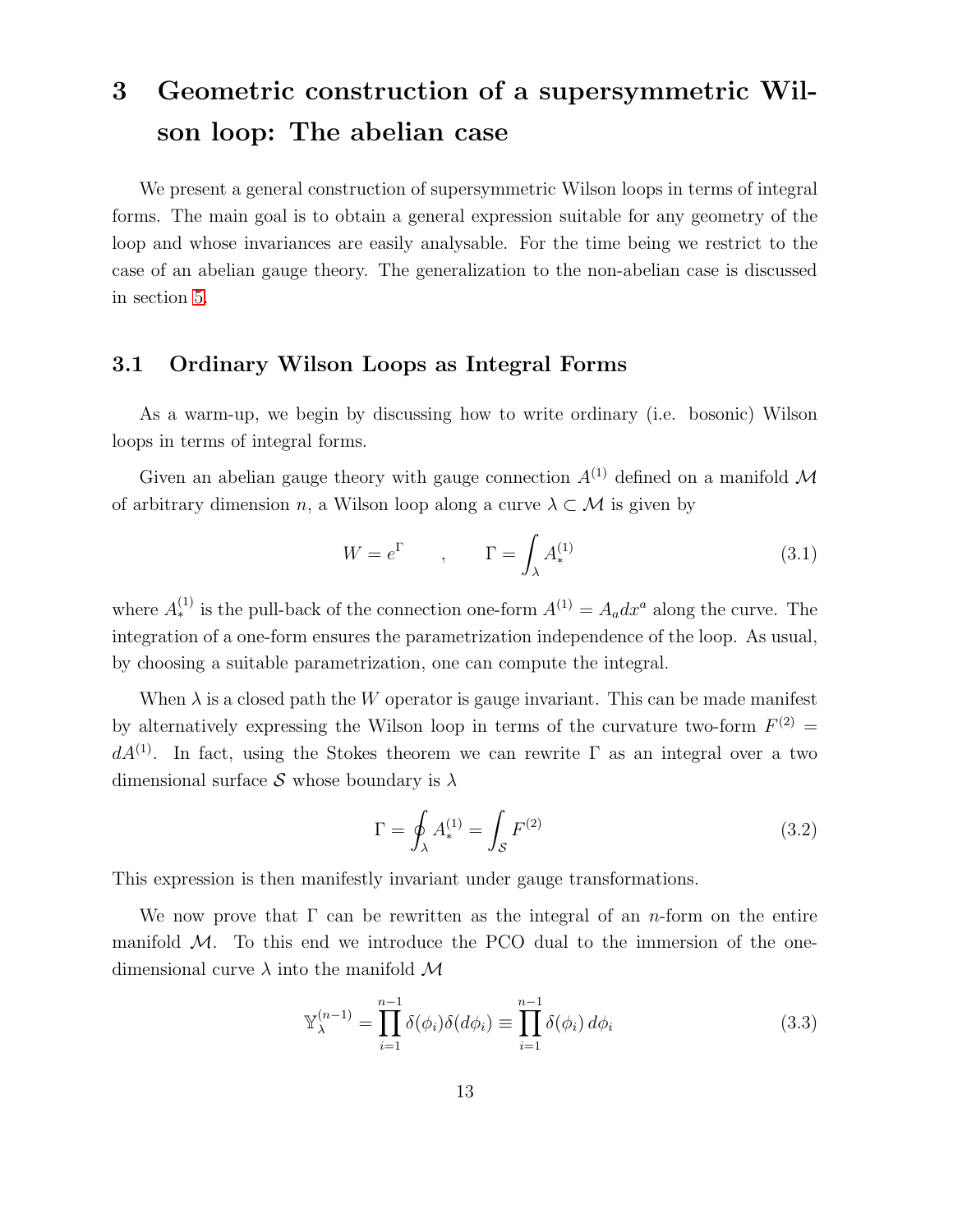where  $\{\phi_i\}_{i=1,\dots,n-1}$  is a set of  $(n-1)$  functions whose zero locus

$$
\lambda = \{x \in \mathcal{M} | \phi_i(x) = 0, \quad i = 1, \dots, n - 1\}
$$
\n(3.4)

defines the curve  $\lambda \subset \mathcal{M}$ . In the second equality we have used  $\delta(d\phi_i) = d\phi_i$ , being  $d\phi_i$ anticommuting differential one-forms.

As a simple example we consider the unit circle in two dimensions. In this case we have a single function  $\phi(x_0, x_1) = x_0^2 + x_1^2 - 1$  whose locus defines the curve. The Poincaré dual to the immersion is then

$$
\mathbb{Y}^{(1)} = 2\delta(x_0^2 + x_1^2 - 1)(x_0 dx_0 + x_1 dx_1)
$$
\n(3.5)

and it is manifestly invariant under the  $O(2)$  isometry group of the circle<sup>[3](#page-14-0)</sup>.

The PCO in [\(3.3\)](#page-13-2) possesses the following fundamental properties

<span id="page-14-1"></span>
$$
d\mathbb{Y}_{\lambda}^{(n-1)} = 0, \qquad \mathbb{Y}_{\lambda}^{(n-1)} \neq d\eta^{n-2}
$$

$$
\delta_{\phi} \mathbb{Y}_{\lambda}^{(n-1)} = d \left[ \prod_{i} \delta(\phi_{i}) (\sum_{j} \delta \phi_{j} \iota_{j}) \delta(d\phi_{i}) \right]
$$
(3.6)

where  $\iota_j$  is the contraction along the vector field  $\partial_j$  and acts as  $\iota_j \delta(d\phi_i) = \partial/\partial (d\phi_j) \delta(d\phi_i)$ , while  $\delta \phi_j$  is the variation of the constraints.

The first identity can be proven by using the chain rule  $d\delta(\phi_i) = (\sum_j d\phi_j \frac{\partial}{\partial \phi_j})$  $\frac{\partial}{\partial \phi_j}$ ) $\delta(\phi_i)$  (the differential  $d\phi_j$  is kept on the left hand side of the delta) and the distributional property  $d\phi_i\delta(d\phi_i) = 0$ . To prove the second identity one needs to list all possible candidates for  $\eta^{(n-2)}$  and then check that there is none. The last identity is more elaborated and makes use of the additional distributional identity (integration by parts)  $d\phi_i\iota_i\delta(d\phi_i) = -\delta(d\phi_i)$ (*i* is not summed) [\[2\]](#page-47-1). In particular, it states that any variation of  $\mathbb{Y}_{\lambda}^{(n-1)}$  $\lambda^{(n-1)}$  by changing the immersion of the curve  $\lambda$  into  $\mathcal M$  is d-exact. In other words, each homologically equivalent curve  $\lambda$  corresponds to a single cohomological class represented by  $\mathbb{Y}_{\lambda}^{(n-1)}$  $\lambda^{(n-1)}$ .

Given a path  $\lambda$  in M and the corresponding Poincaré dual  $\mathbb{Y}_{\lambda}^{(n-1)}$  $\lambda^{(n-1)}$  as in [\(3.3\)](#page-13-2) the Wilson loop holonomy [\(3.1\)](#page-13-3) can be rewritten in the following way

<span id="page-14-2"></span>
$$
\Gamma = \int_{\lambda} A_{*}^{(1)} = \int_{\mathcal{M}} A^{(1)} \wedge \mathbb{Y}_{\lambda}^{(n-1)} \tag{3.7}
$$

<span id="page-14-0"></span><sup>&</sup>lt;sup>3</sup>For the 2d manifold M where the circle is immersed, we can use the invariant vielbeins  $V_{ang}$  =  $x_0dx_1 - x_1dx_0, V_{rad} = x_0dx_0 + x_1dx_1$ , which are the usual angular and radial vielbeins  $V_{ang} = d\phi$  and  $V_r = r dr$ .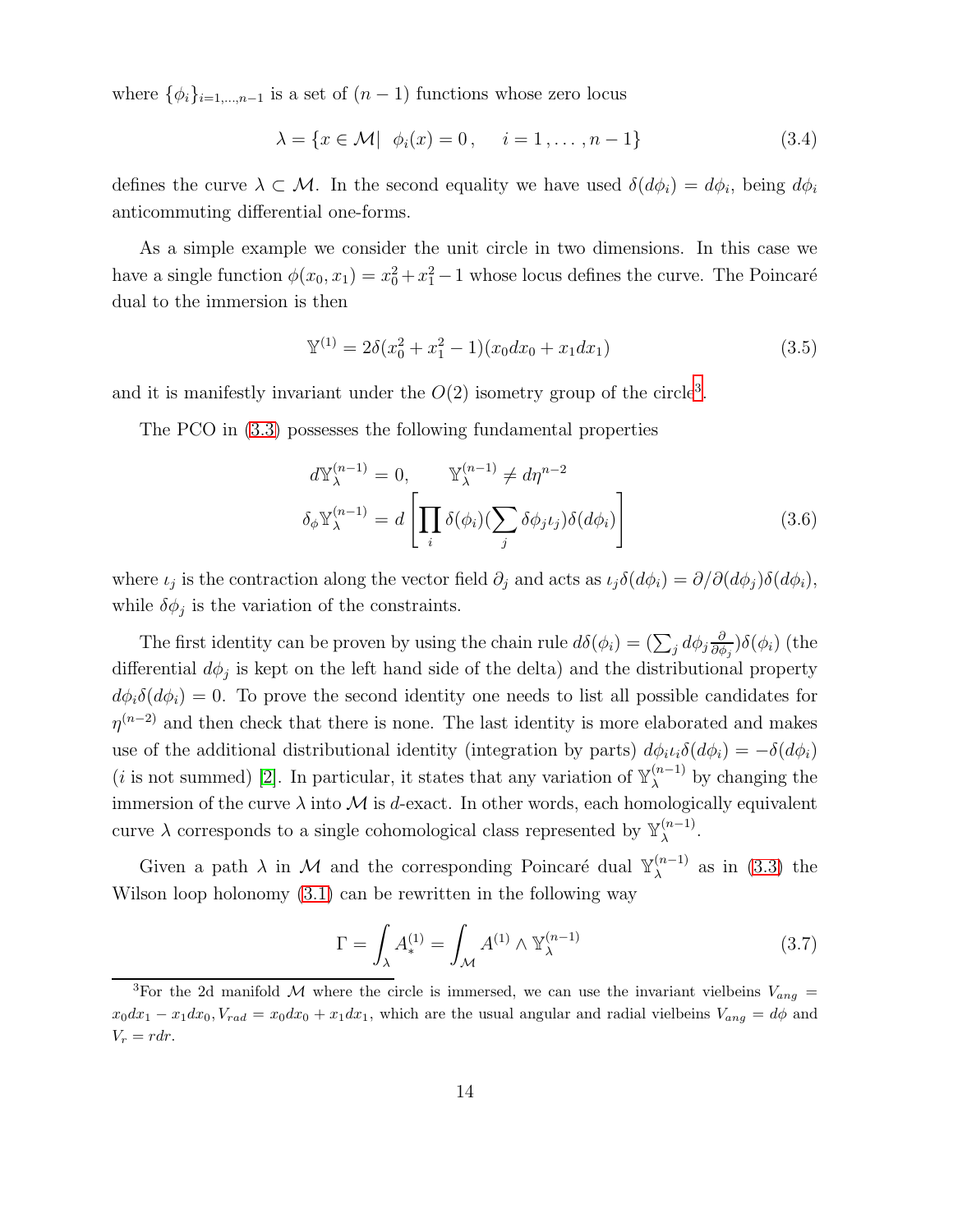that is as a top form integrated over the entire manifold. The two expressions are clearly equivalent, but their interpretation is rather different. On the left hand side, the connection is computed on a submanifold corresponding to the curve suitably parametrized. On the right hand side instead, the connection is a generically assigned abelian gauge field on  $M$  while the geometrical data concerning the path are entirely captured by the PCO. In particular, the latter can be modified as  $\mathbb{Y}_{\lambda}^{(n-1)} \to \mathbb{Y}_{\lambda}^{(n-1)} + d\Sigma^{(n-2)}$ , while preserving properties [\(3.6\)](#page-14-1) and leaving the connection unchanged. This freedom can be exploited to enhance the set of manifest symmetries of Γ; these algebraic properties embody the strength of this method, since it would be much more difficult to ascribe these properties to the curve  $\lambda$ , namely on the homology side.

The Γ integral in [\(3.7\)](#page-14-2) is manifestly invariant under gauge transformations and deformations of the path within the class of homologically equivalent contours.

Gauge invariance is manifest thanks to the closure property of Poincaré duals (first equation in [\(3.6\)](#page-14-1)). In fact, under a gauge transformation  $\delta A^{(1)} = d\alpha$  the integral transforms as

$$
\delta\Gamma = \int_{\mathcal{M}} d\alpha \wedge \mathbb{Y}_{\lambda}^{(n-1)} = \int_{\mathcal{M}} d\big(\alpha \wedge \mathbb{Y}_{\lambda}^{(n-1)}\big) \tag{3.8}
$$

and the r.h.s. vanishes if  $\partial \mathcal{M} = \emptyset$  or if we impose  $\alpha$  to vanish at the intersection  $\lambda \cap \partial \mathcal{M}$ .

Invariance of the Wilson loop under a deformation of the path is also easy to study. In fact, from the last identity in [\(3.6\)](#page-14-1) it turns out that a deformation of the path equations amounts to a shift of  $\mathbb{Y}_{\lambda}^{(n-1)}$  by an exact term  $d\eta^{(n-2)}$ . Therefore, integrating by parts, we have

$$
\delta_{\phi} \int_{\mathcal{M}} A^{(1)} \wedge \mathbb{Y}_{\lambda}^{(n-1)} = \int_{\mathcal{M}} A^{(1)} \wedge \delta_{\phi} \mathbb{Y}_{\lambda}^{(n-1)} = \int_{\mathcal{M}} F^{(2)} \wedge \eta^{(n-2)} \tag{3.9}
$$

and the r.h.s. vanishes if the connection has zero curvature on the surface connecting the loop and its deformation, namely if the curve  $\lambda$  has been deformed without encountering singularities. This shows the equivalence between Wilson loops computed on homologically equivalent curves.

It is interesting to investigate how to recast in this new framework the identity in  $(3.2)$  which states the equivalence between the line integral of the connection  $A^{(1)}$  and the surface integral of the field strength  $F^{(2)}$ . Given a surface S with  $\partial S = \lambda$ , we call  $\mathbb{Y}_{S}^{(n-2)}$ S the PCO dual to the surface immersed in the space  $\mathcal{M}$ . Therefore, we can write

$$
\int_{\mathcal{S}} F_{*}^{(2)} = \int_{\mathcal{M}} F^{(2)} \wedge \mathbb{Y}_{S}^{(n-2)} = \int_{\mathcal{M}} A^{(1)} \wedge d\mathbb{Y}_{S}^{(n-2)} \tag{3.10}
$$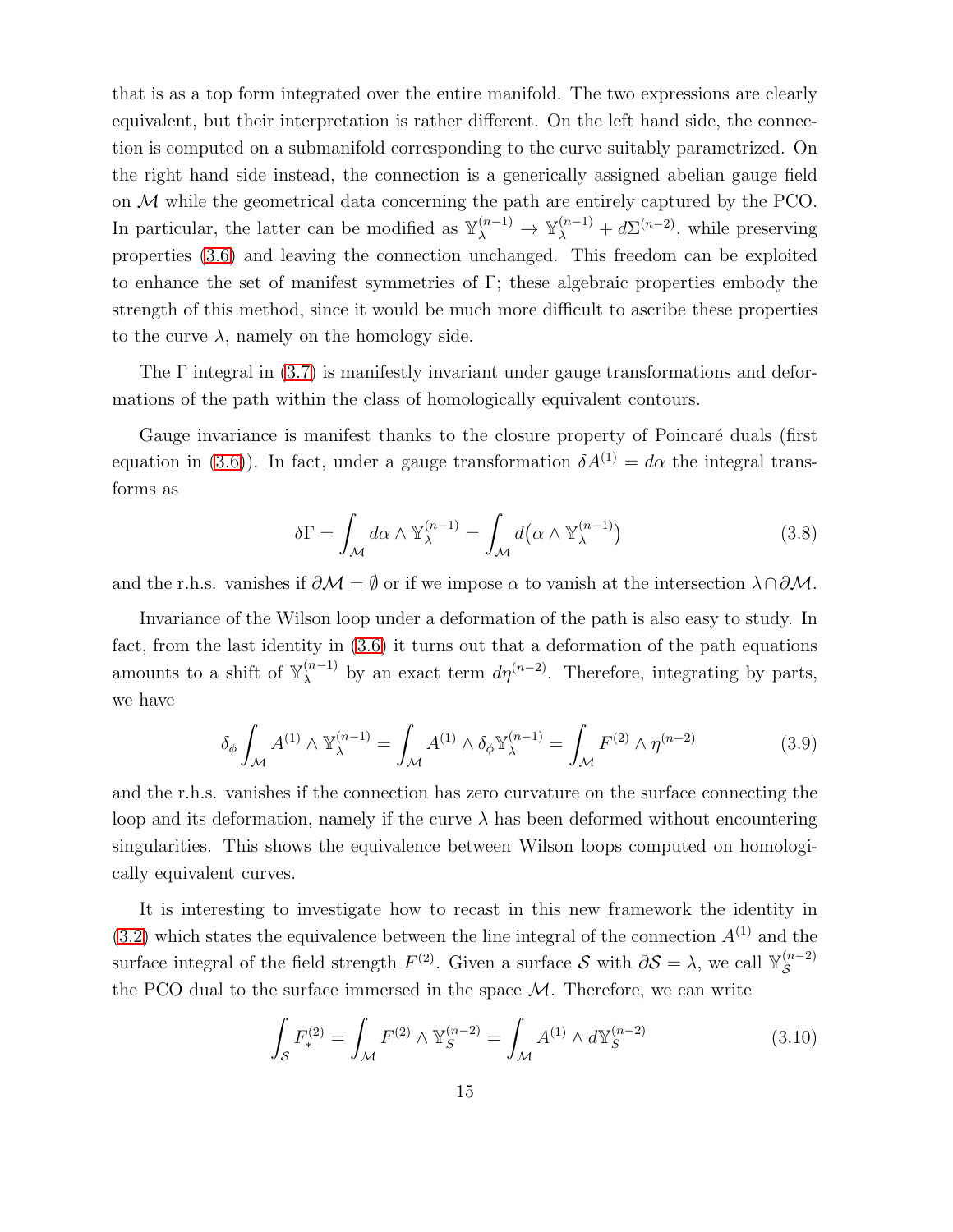where we have assumed that d-exact terms integrate to zero. As discussed above, Stokes theorem (or equivalently eq. [\(3.2\)](#page-13-4)) implies  $d\mathbb{Y}_{\mathcal{S}}^{(n-2)} = \mathbb{Y}_{\lambda}^{(n-1)}$  $\chi^{(n-1)}$ , where  $\mathbb{Y}_{\lambda}^{(n-1)}$  $\lambda^{(n-1)}$  is the PCO of the path  $\lambda$ . However, this condition seems to violate the second identity in [\(3.6\)](#page-14-1).

This apparent contradiction can be sorted out by observing that  $\mathbb{Y}_{\mathcal{S}}^{(n-2)}$  does not have compact support, while  $\mathbb{Y}_{\lambda}^{(n-1)}$  $\lambda^{(n-1)}$  is a distribution with compact support. In order to elaborate on this point we assume that locally we can split the manifold as  $\mathcal{M} = \mathcal{M}' \times \mathbb{R}^+$ , with the factor  $\mathbb{R}^+$  described by the additional coordinate x'. We take  $\lambda$  to be immersed into M' only and the surface S to be the union  $S = \lambda \cup \{x' > 0\}$ . Moreover, we denote by  $\mathbb{Y}_{\lambda \subset \mathcal{M}'}^{(n-2)}$  the PCO dual of  $\lambda$  in  $\mathcal{M}'$  while  $\mathbb{Y}_{\lambda}^{(n-1)}$  $\lambda^{\{n-1\}}$  is still the dual of  $\lambda$  in M. If we define

$$
\mathbb{Y}_{\mathcal{S}}^{(n-2)} = \Theta(x') \mathbb{Y}_{\lambda \subset \mathcal{M}'}^{(n-2)} \tag{3.11}
$$

where  $\Theta(x')$  is the Heaviside theta function, a non-compact support distribution equal to 1 for  $x' > 0$ , it follows that

$$
d\mathbb{Y}_{\mathcal{S}}^{(n-2)} = d\left(\Theta(x')\mathbb{Y}_{\lambda \subset \mathcal{M}'}^{(n-2)}\right) = d\Theta(x') \wedge \left(\mathbb{Y}_{\lambda \subset \mathcal{M}'}^{(n-2)}\right) = \delta(x')dx' \wedge \left(\mathbb{Y}_{\lambda \subset \mathcal{M}'}^{(n-2)}\right) = \mathbb{Y}_{\lambda}^{(n-1)}(3.12)
$$

This is the expected identity which establishes relation [\(3.2\)](#page-13-4) in the language of integral forms.

Before closing this section, we give a simple formula for the bosonic Wilson loop and the corresponding PCO when the curve is parametrized as  $\tau \to x^a(\tau)$ , with  $\tau \in \mathbb{T} \subseteq \mathbb{R}$ .

We enlarge the manifold to  $\mathcal{M} \times \mathbb{T}$  with coordinates  $(x^{\mu}, \tau)$  and we construct the PCO dual to the embedding  $\tau \to (x^{\mu}(\tau), \tau)$  as follows

<span id="page-16-0"></span>
$$
\mathbb{Y}_{\lambda}^{(n)} = \prod_{a=1}^{n} \delta\left(x^{a} - x^{a}(\tau)\right) \bigwedge_{a=1}^{n} (dx^{a} - \dot{x}^{a} d\tau) \n= \prod_{a=1}^{n} \delta\left(x^{a} - x^{a}(\tau)\right) \left(\bigwedge_{a=1}^{n} dx^{a} + \sum_{b=1}^{n} (-1)^{b} \dot{x}^{b} d\tau \bigwedge_{a \neq b} dx^{a}\right)
$$
\n(3.13)

It then follows that

$$
A^{(1)} \wedge \mathbb{Y}_{\lambda}^{(n)} = A_c dx^c \wedge \prod_{a=1}^{n} \delta\left(x^a - x^a(\tau)\right) \left(\sum_{b=1}^{n} (-1)^b \dot{x}^b d\tau \bigwedge_{a \neq b} dx^a\right)
$$

$$
= A_c \dot{x}^c d\tau \prod_{a=1}^{n} \delta\left(x^a - x^a(\tau)\right) \bigwedge_{a=1}^{n} dx^a
$$
(3.14)

where  $\dot{x}^c = \frac{dx}{d\tau}$ dτ <sup>c</sup>. Integrating on  $\mathcal{M} \times \mathbb{T}$  we obtain

$$
\int_{\mathcal{M}\times\mathbb{T}} A^{(1)} \wedge \mathbb{Y}_{\lambda}^{(n)} = \int_{\lambda} d\tau \, \dot{x}^{c}(\tau) A_{c}(x(\tau)) \tag{3.15}
$$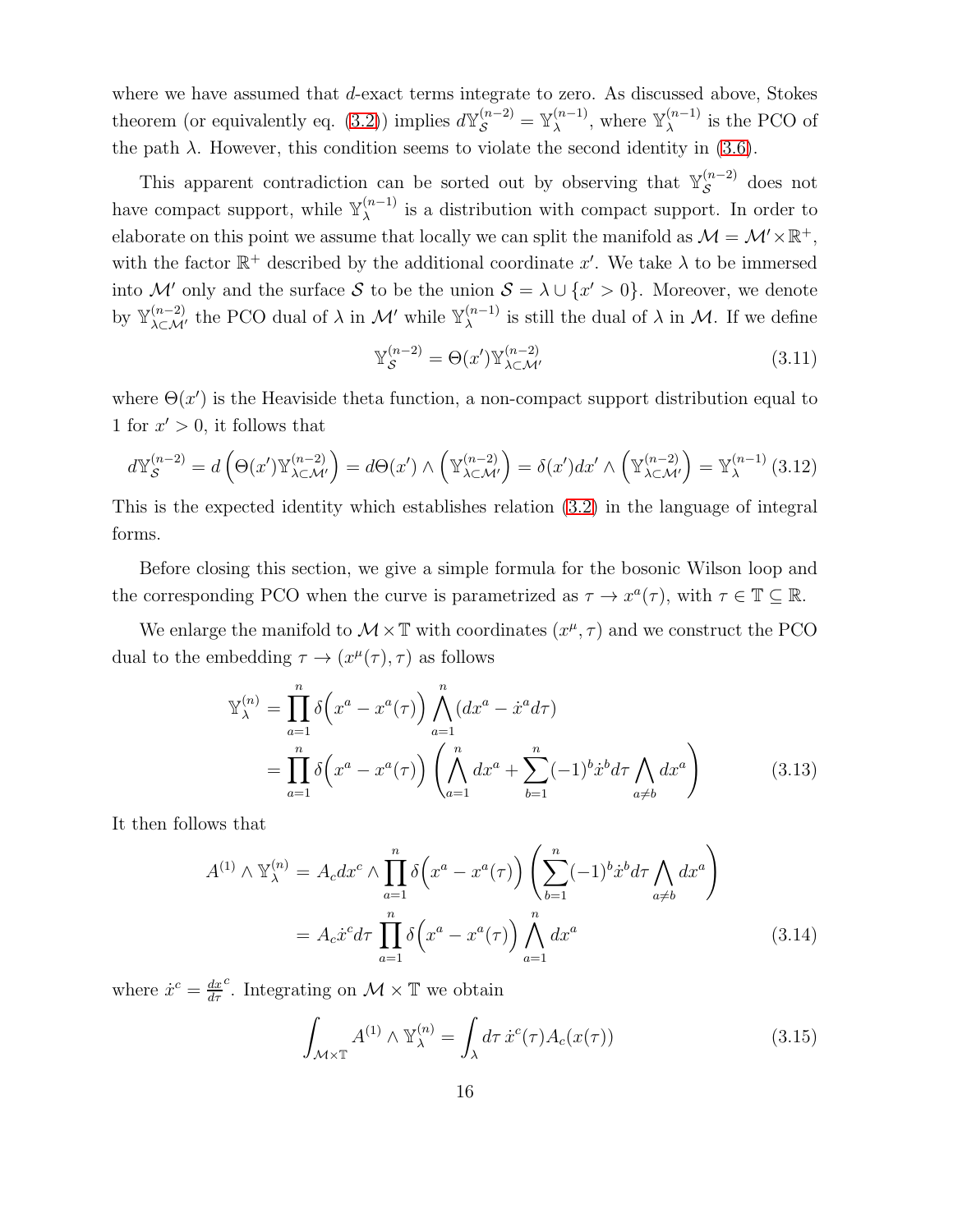which is the usual expression for a Wilson loop along  $\lambda$  parametrized by  $\tau$ .

To summarise, we have proposed a new expression for the holonomy of a bosonic Wilson operator as the integral of a top form on the entire manifold (see eq.  $(3.7)$ ). To our knowledge this is a new formulation, which has never appeared in the literature before. It has the advantage to split the field and the contour dependences, making the investigation of invariances easier. Moreover, it allows for a natural generalization to the supersymmetric case, as we are going to discuss in the next section.

#### <span id="page-17-0"></span>3.2 Supersymmetric Wilson loops as Integral Forms

The supersymmetric version of eq. [\(3.1\)](#page-13-3) can be defined as [\[14,](#page-48-1) [44\]](#page-51-0)

<span id="page-17-1"></span>
$$
\mathcal{W} = e^{\Gamma} \qquad , \qquad \Gamma = \int_{\Lambda} A_{*}^{(1|0)} \tag{3.16}
$$

where  $A_*^{(1|0)}$  is the pull-back of the connection superform on a supercurve  $\Lambda$  defined in a supermanifold  $\mathcal{SM}$  and parametrized by a set of local coordinates  $z^M(\tau) = (x^a(\tau), \theta^{\alpha}(\tau)),$  $a = 1, \ldots, n$  and  $\alpha = 1, \ldots, m$ . For example, in ten dimensional  $N = 1$  superspace  $(n = 10, m = 16)$  the connection superform is given by  $(2.14)$ , and using definitions  $(A.3)$ it can be explicitly written as

<span id="page-17-2"></span>
$$
A_*^{(1|0)} = \left[ A_a(\dot{x}^a + \theta \gamma^a \dot{\theta}) + A_\alpha \dot{\theta}^\alpha \right] d\tau \tag{3.17}
$$

Similarly, in four dimensional  $N = 1$  superspace  $(n = m = 4)$ , the corresponding gauge superform reads

$$
A_*^{(1|0)} = \left[ A_a(\dot{x}^a + \theta \gamma^a \dot{\theta} + \bar{\theta} \gamma^a \dot{\theta}) + A_\alpha \dot{\theta}^\alpha + \bar{A}_{\dot{\alpha}} \dot{\bar{\theta}}^\alpha \right] d\tau \qquad \alpha = \dot{\alpha} = 1,2 \tag{3.18}
$$

For closed supercontours,  $\mathcal W$  in [\(3.16\)](#page-17-1) is a non-local operator, invariant under supergauge transformations  $\delta A^{(1)} = d\omega$ . Its lowest component coincides with the ordinary Wilson loop in [\(3.1\)](#page-13-3).

Generalizing the procedure used in the bosonic case, we construct a super-Poincaré dual which localizes the integrand on the supercurve and allows to rewrite  $\Gamma$  in [\(3.16\)](#page-17-1) as an integral over the entire supermanifold. Precisely, if the immersion equations of the supercurve  $\Lambda$  in  $\mathcal{SM}$  are

$$
\phi_a(x,\theta) = 0 \quad a = 1,\dots, n-1
$$
  

$$
g^{\alpha}(x,\theta) = 0 \quad \alpha = 1,\dots, m
$$
 (3.19)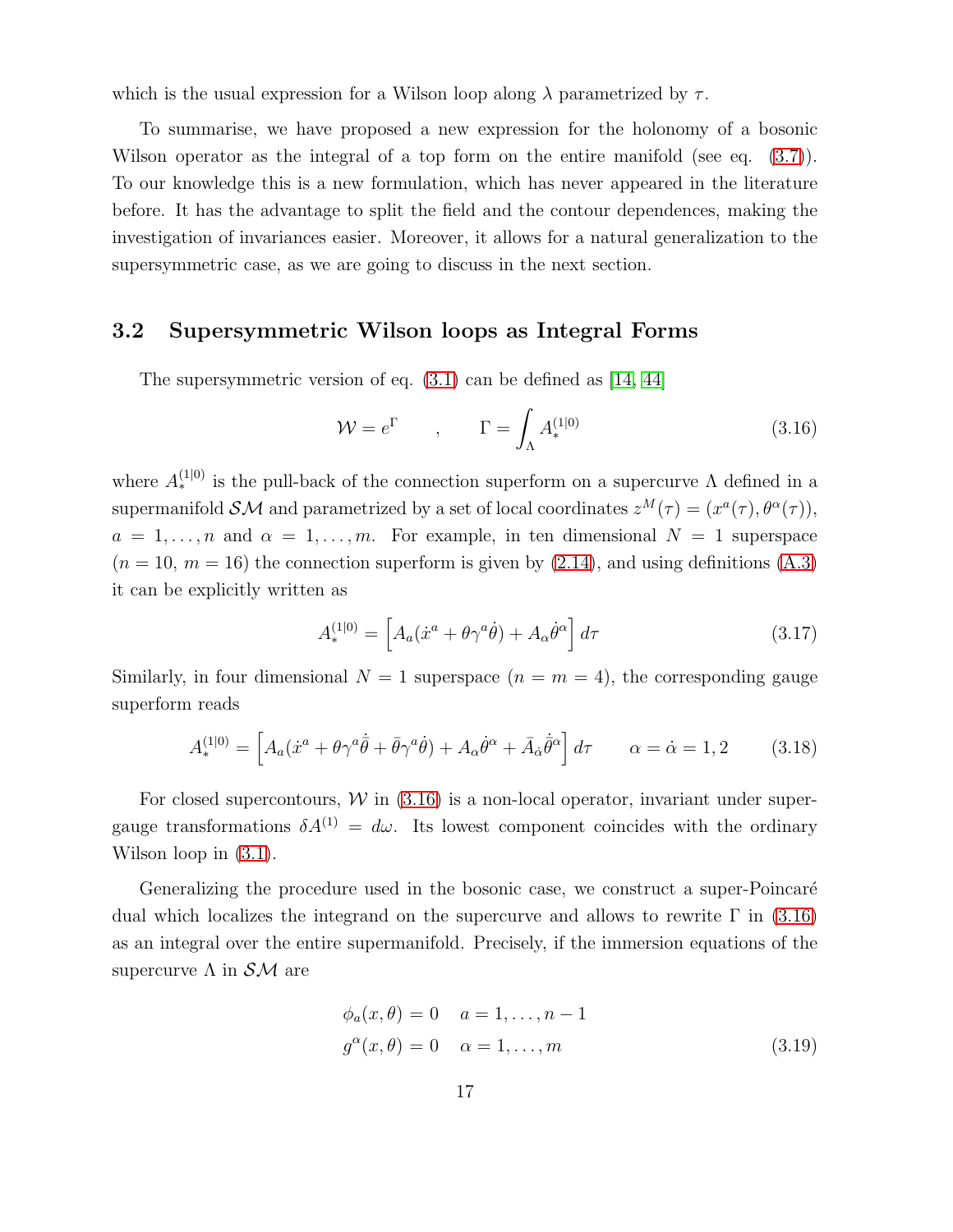with  $\{\phi_a\}$  a set of bosonic superfields in  ${\cal SM}$  and  $\{g^\alpha\}$  a set of fermionic ones, we introduce a factorized PCO  $\mathbb{Y}_{\Lambda}^{(n-1|m)} \equiv \mathbb{Y}_{\Lambda}^{(n-1|0)} \wedge \mathbb{Y}_{\Lambda}^{(0|m)}$  $\Lambda^{(0|m)}$ , with

<span id="page-18-1"></span>
$$
\mathbb{Y}_{\Lambda}^{(n-1|0)} = \prod_{a=1}^{n-1} \delta(\phi_a(x,\theta))\delta(d\phi_a) = \prod_{a=1}^{n-1} \delta(\phi_a(x,\theta))d\phi_a
$$

$$
\mathbb{Y}_{\Lambda}^{(0|m)} = \prod_{\alpha=1}^{m} \delta(g^{\alpha}(x,\theta))\delta(dg^{\alpha}) = \prod_{\alpha=1}^{m} g^{\alpha}(x,\theta)\delta(dg^{\alpha})
$$
(3.20)

The second PCO carries no form degree, but it carries picture number equal to  $m$ .

Assigned the PCO, we can rewrite the Wilson loop exponent  $\Gamma$  in [\(3.16\)](#page-17-1) as

<span id="page-18-3"></span>
$$
\Gamma = \int_{\mathcal{SM}} A^{(1|0)} \wedge \mathbb{Y}_{\Lambda}^{(n-1|m)} \tag{3.21}
$$

The superconnection is generically defined on  $S\mathcal{M}$ , while the geometrical data featuring the supercurve are captured by the Poincaré dual  $\mathbb{Y}_{\Lambda}^{(n-1|m)}$  $\Lambda^{(n-1|m)}.$ 

This expression for  $\Gamma$  can be made more explicit if we parametrize the supercurve A in terms of smooth functions  $\tau \to z^M(\tau)$  on  $\mathbb{T} \subseteq \mathbb{R}$ . For the bosonic part of the PCO we can proceed exactly as done in section [3.1](#page-13-1) by including  $\tau$  as an extra bosonic coordinate and extending the integration to the supermanifold  $\mathcal{SM}\times\mathbb{T}$ . A straightforward supersymmetrization of eq. [\(3.13\)](#page-16-0) leads to

<span id="page-18-0"></span>
$$
\mathbb{Y}_{\Lambda}^{(n|0)} = \prod_{a=1}^{n} \delta\left(x^a - x^a(\tau)\right) \bigwedge_{a=1}^{n} (V^a - \Pi^a(\tau)d\tau) \tag{3.22}
$$

where we have defined  $V^a(\tau) \equiv \Pi^a(\tau) d\tau = (\dot{x}^a + \theta \gamma^a \dot{\theta}) d\tau$ .

For the PCO of the fermionic sector we choose

<span id="page-18-2"></span>
$$
\mathbb{Y}_{\Lambda}^{(0|m)} = \prod_{\alpha=1}^{m} (\theta^{\alpha} - \theta^{\alpha}(\tau)) \delta\left(\psi^{\alpha} - \dot{\theta}^{\alpha}(\tau)d\tau\right)
$$
\n
$$
= \prod_{\alpha=1}^{m} (\theta^{\alpha} - \theta^{\alpha}(\tau)) \left(1 - \sum_{\beta} \dot{\theta}^{\beta}(\tau)d\tau \iota_{\beta}\right) \prod_{\alpha=1}^{m} \delta(\psi^{\alpha})
$$
\n(3.23)

where in the second line we have expanded the Dirac delta functions exploiting the presence of the anticommuting one-form  $d\tau$ . Here  $\iota_{\beta}$  is the contraction along the  $D_{\beta}$  vector field. Using a shorter notation we can then write

<span id="page-18-4"></span>
$$
\mathbb{Y}_{\Lambda}^{(n|m)} \equiv \mathbb{Y}_{\Lambda}^{(n|0)} \wedge \mathbb{Y}_{\Lambda}^{(0|m)} =
$$
\n
$$
= \delta^{(n)}(x - x(\tau)) \left( V - \Pi(\tau) d\tau \right)^n \wedge \left( \theta - \theta(\tau) \right)^m \delta^{(m)}(\psi - \dot{\theta}(\tau) d\tau)
$$
\n(3.24)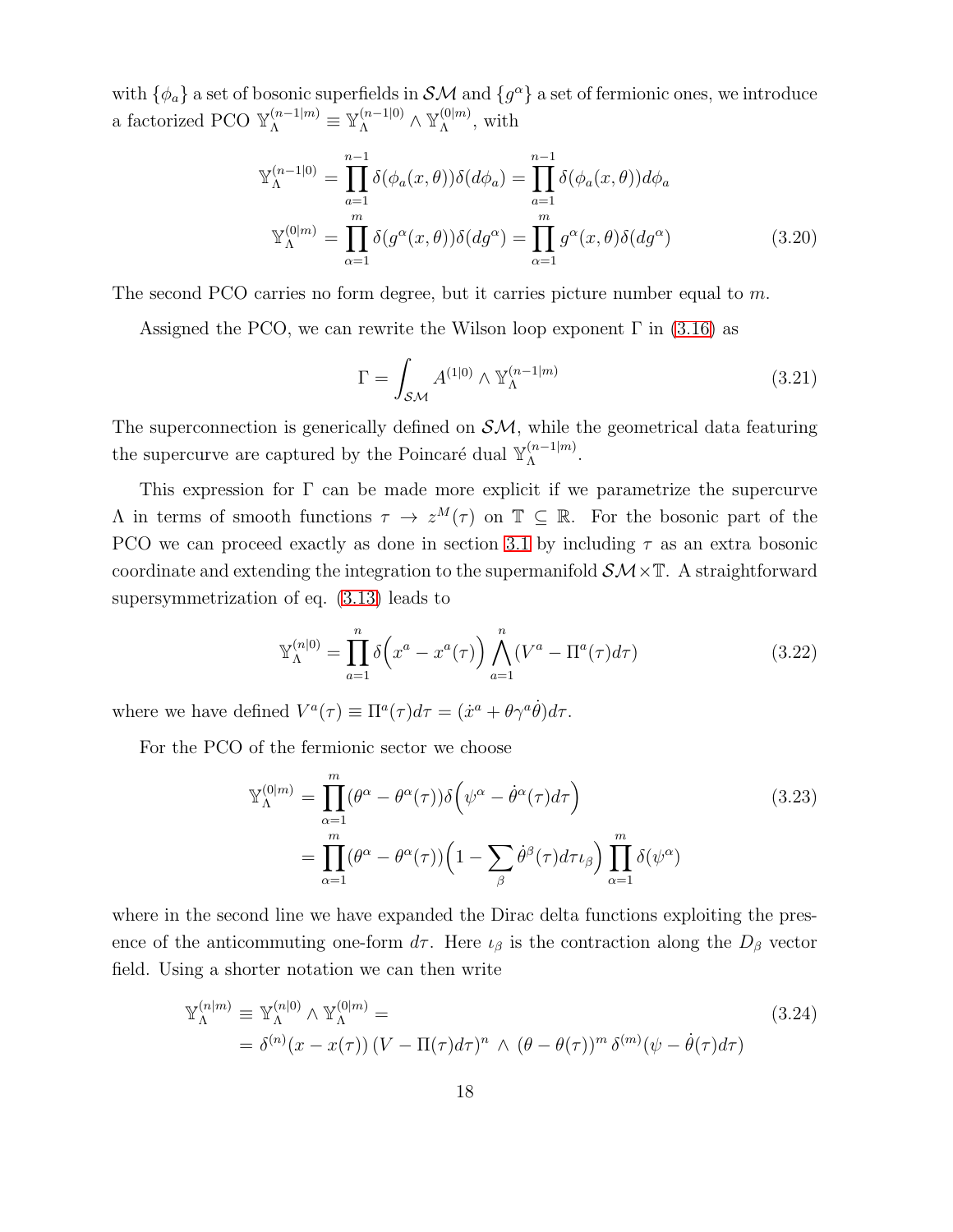Focusing on the fermionic part, we can write  $\Gamma$  as

<span id="page-19-0"></span>
$$
\Gamma = \int_{\mathcal{SM}\times\mathbb{T}} A^{(1|0)} \wedge \mathbb{Y}_{\Lambda}^{(n|m)} \qquad (3.25)
$$
\n
$$
= \int_{\mathcal{SM}\times\mathbb{T}} A^{(1|0)} \wedge \prod_{\alpha=1}^{m} (\theta^{\alpha} - \theta^{\alpha}(\tau)) \left(1 - \sum_{\beta} \dot{\theta}^{\beta}(\tau) d\tau \iota_{\beta}\right) \prod_{\alpha=1}^{m} \delta(\psi^{\alpha}) \wedge \mathbb{Y}_{\Lambda}^{(n|0)} \qquad (3.25)
$$
\n
$$
= \int_{\mathcal{SM}\times\mathbb{T}} \left( A_{a}(x, \theta(\tau)) V^{a} + A_{\alpha}(x, \theta(\tau)) \psi^{\alpha} \right) \qquad \qquad \wedge \prod_{\alpha=1}^{m} (\theta^{\alpha} - \theta^{\alpha}(\tau)) \left(1 - \sum_{\beta} \dot{\theta}^{\beta}(\tau) d\tau \iota_{\beta}\right) \prod_{\alpha=1}^{m} \delta(\psi^{\alpha}) \wedge \mathbb{Y}_{\Lambda}^{(n|0)}
$$

where we have used the product  $\prod_{\alpha=1}^m (\theta^{\alpha} - \theta^{\alpha}(\tau))$  to localize the superfield  $\theta$ -coordinates on the supercurve. Due to the presence of the factor  $\prod_{\alpha} \delta(\psi^{\alpha})$  the only non-vanishing contributions come from terms in the integrand which do not contain any power of  $\psi^{\alpha}$ , like for instance  $A_a(x, \theta(\tau))dx^a$  from the first term, or terms linear in  $\psi^{\alpha}$  where the action of the contraction  $\iota_{\alpha}$  has the effect to replace  $\psi^{\alpha} \to \dot{\theta}^{\alpha} d\tau$ . Therefore, using the PCO  $(3.22)$  to localize also the bosonic coordinates on the supercurve  $\Lambda$ , from eq.  $(3.25)$  we easily find

<span id="page-19-2"></span>
$$
\Gamma = \int_{\mathcal{SM}\times\mathbb{T}} \left( A_a(x,\theta(\tau))(dx^a + \theta \gamma^a \dot{\theta} d\tau) + A_\alpha(x,\theta(\tau))\dot{\theta}^\alpha d\tau \right) \prod_{\alpha=1}^m (\theta^\alpha - \theta^\alpha(\tau)) \prod_{\alpha=1}^m \delta(\psi^\alpha) \wedge \mathbb{Y}_{\Lambda}^{(n|0)} \n= \int_{\Lambda} \left( A_a(\tau)\Pi^a(\tau) + A_\alpha(\tau)\dot{\theta}^\alpha(\tau) \right) d\tau
$$
\n(3.26)

In the special case of ten dimensional  $N = 1$  superspace, this expression coincides with [\(3.16\)](#page-17-1), [\(3.17\)](#page-17-2) and describes the supersymmetric Wilson operator studied in [\[21,](#page-48-8) [24\]](#page-48-11). Similarly, in the four dimensional  $N = 1$  case  $\Gamma$  reduces to the well-known superholonomy and gives rise to the super Wilson loop proposed in  $[14]^4$  $[14]^4$  $[14]^4$ .

Properties of the fermionic PCO. The fermionic PCO defined in  $(3.20)$  satisfies the same properties of the bosonic one, eqs. [\(3.6\)](#page-14-1). Therefore the total operator  $\mathbb{Y}_{\Lambda}^{(n|m)}$  $\mathop \Lambda \limits^{(n|m)}$  is closed, but not exact and its variations are d-exact.

The last statement is a consequence of a remarkable feature of the fermionic PCO's: Given the non-supersymmetric PCO

$$
\mathbb{Y}_0^{(0|m)} = \theta^m \,\delta^{(m)}(\psi) \tag{3.27}
$$

<span id="page-19-1"></span><sup>&</sup>lt;sup>4</sup>An alternative construction of abelian supersymmetric Wilson loops has been proposed in [\[18\]](#page-48-5), in terms of superfield strengths rather than superconnections. The two formulations should be related by a super-Stokes theorem in analogy with what happens in the bosonic case (see eq. [\(3.2\)](#page-13-4)).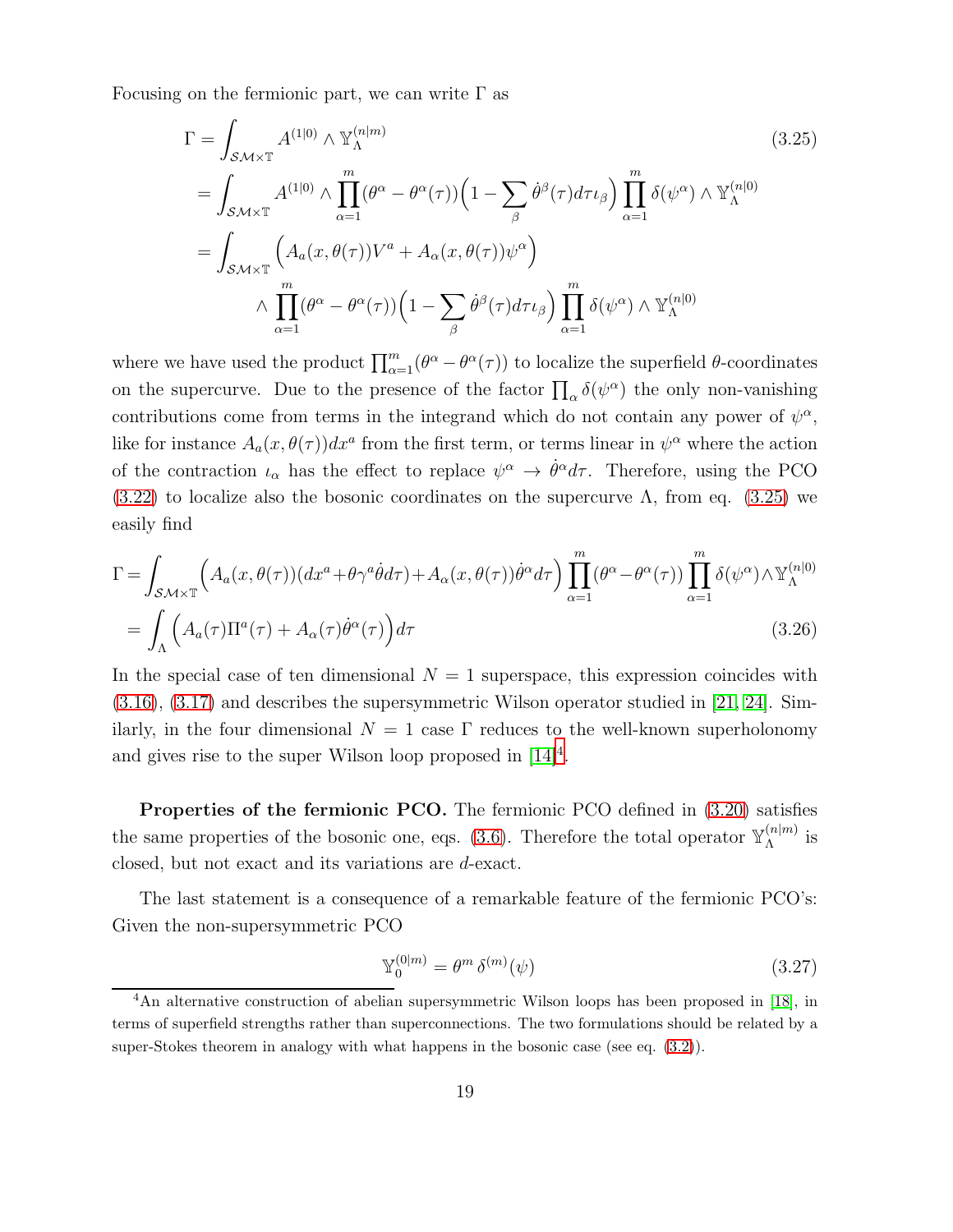corresponding to immersion functions  $g^{\alpha}(\tau) = \theta^{\alpha}$  (i.e.  $\theta^{\alpha}(\tau) = 0$ ), then describing an ordinary curve localized at  $\theta^{\alpha} = 0$ , all the fermionic PCO's turn out to be in the same d-cohomological class of  $\mathbb{Y}_0^{(0|m)}$  $\binom{0}{0}$ . In order to prove this property we consider a generic  $\mathbb{Y}^{(0|m)}_\Lambda$  $\Lambda^{(0,m)}$  as given in eq. [\(3.23\)](#page-18-2). Restricting to the the simplest case of a single fermionic dimension  $(m = 1)$ , and using  $d\theta \delta'(d\theta) = -\delta(d\theta)$ ,  $d\theta \delta''(d\theta) = -2\delta'(d\theta)$ , we can write the following chain of identities

$$
\mathbb{Y}_{\Lambda}^{(0|1)} = (\theta - \theta(\tau))\delta \left(d\theta - \dot{\theta}(\tau)d\tau\right) = (\theta - \theta(\tau))\left(\delta(d\theta) - \dot{\theta}(\tau)d\tau\delta'(d\theta)\right)
$$
  
\n
$$
= \theta\delta(d\theta) - \theta(\tau)\delta(d\theta) - \theta\dot{\theta}(\tau)d\tau\delta'(d\theta) + \theta(\tau)\dot{\theta}(\tau)d\tau\delta'(d\theta)
$$
  
\n
$$
= \theta\delta(d\theta) - d\left[\theta(\tau)\left(\theta\delta'(d\theta) + \frac{1}{2}\dot{\theta}(\tau)d\tau\theta\delta''(d\theta)\right)\right]
$$
  
\n
$$
= \mathbb{Y}_{0}^{(0|1)} + d - \text{exact term}
$$
 (3.28)

so proving the property in the  $m = 1$  case. Since the generalization of the proof to more than one fermionic coordinate is straightforward, we conclude that a generic fermionic PCO is d-equivalent to the non-supersymmetric one, independently of the particular defining function  $g^{\alpha}(x,\theta)$ . It then follows that any pair of PCOs that differ for the choice of the supercontour, i.e. for the choice of the immersion functions, are  $d$ -equivalent (clearly, if the two contours are linked by a deformation that does not cross singularities). In particular, this implies that the any variation of the PCO induced by a deformation of the path is  $d$ -exact, as stated above. The same conclusions remain true when we complete the PCO with its bosonic part  $\mathbb{Y}_{\Lambda}^{(n|0)}$  $\Lambda^{\mathsf{H}^{(1)}}$ .

Although the addition of d-exact terms does not change the cohomological properties of a PCO, it can change its degree of supersymmetry, that is the number of supercharges under which the operator is invariant. We now elaborate on this important point.

Using the geometrical approach, a supersymmetry transformation generated by a spinor  $\epsilon$  acts on the PCO as the Lie derivative  $(A.6)$ . Exploiting its d-closure property we can write

$$
\delta_{\epsilon} \mathbb{Y}_{\Lambda}^{(n|m)} = d \iota_{\epsilon} \mathbb{Y}_{\Lambda}^{(n|m)} \tag{3.29}
$$

The  $\mathbb{Y}_0^{(0|m)}$  $_0^{(0|m)}$  operator introduced above breaks supersymmetry completely,  $\delta_{\epsilon} \mathbb{Y}_0^{(0|m)}$  $0^{(0|m)} \neq 0.$ In fact, its defining constraints  $\theta^{\alpha} = 0$  are trivially not invariant under supersymmetry transformations,  $\delta\theta^{\alpha} = \epsilon^{\alpha}$ . However, we can perform the shift (we include also the bosonic part)

<span id="page-20-0"></span>
$$
\mathbb{Y}_0^{(n|m)} \to \mathbb{Y}_\Lambda^{(n|m)} = \mathbb{Y}_0^{(n|m)} + d\Sigma^{(n-1|m)} \tag{3.30}
$$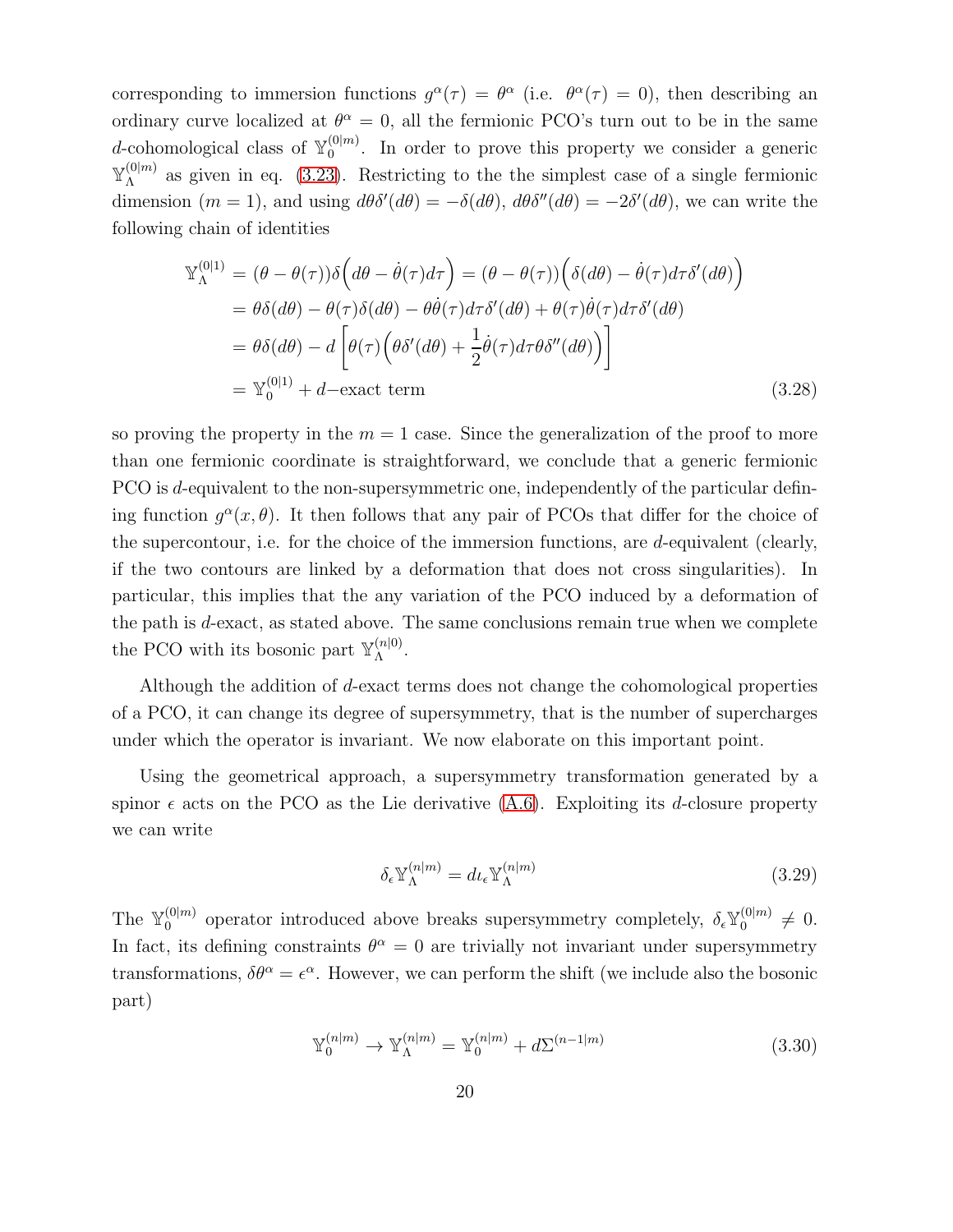and determine  $\Sigma^{(n-1|m)}$  in such a way that  $\delta_{\epsilon} \mathbb{Y}_{\Lambda}^{(n|m)} = 0$ . This condition is equivalent to requiring

<span id="page-21-0"></span>
$$
\delta_{\epsilon} \Sigma^{(n-1|m)} = -\iota_{\epsilon} \mathbb{Y}_0^{(n|m)} \tag{3.31}
$$

If this equation is true for arbitrary  $\epsilon^{\alpha}$ , then the shifted PCO is manifestly invariant under all the supersymmetry charges. In general the Killing spinors  $\epsilon$  are a function of  $\tau$  and supersymmetry is realized *locally* on the contour.

Therefore, by simply adding a d-exact term we can move from a PCO localizing on a non-supersymmetric contour to a PCO localizing on a supersymmetric one. Between these two extreme cases we may have a pletora of intermediate situations where eq. [\(3.31\)](#page-21-0) holds only for a subset of Killing spinor  $\epsilon^{\alpha}$  components, so defining PCO localizing on partially supersymmetric supercontours. An easy way to convince about this fact is to consider for instance the following PCO in ten dimensions

$$
\mathbb{Y}^{(0|16)} = \epsilon_{\alpha_1...\alpha_{16}} \theta^{\alpha_1} \dots \theta^{\alpha_{15}} (V_a \gamma^a \iota)^{\alpha_{16}} \delta^{16}(d\theta)
$$
\n(3.32)

obtained from the non-supersymmetric  $\mathbb{Y}_0^{(0|16)} = \epsilon_{\alpha_1...\alpha_{16}}\theta^{\alpha_1} \dots \theta^{\alpha_{16}}\delta^{16}(d\theta)$  by replacing  $\theta^{\alpha_{16}}$  with the supersymmetric expression  $(V_a \gamma^a \iota)^{\alpha_{16}}$ . Writing  $V^a$  explicitly as in  $(A.3)$ , after little algebra one can show that this PCO is d-equivalent to the non-supersymmetric one

$$
\mathbb{Y}^{(0|16)} = \mathbb{Y}_0^{(0|16)} - d \left[ \epsilon_{\alpha_1...\alpha_{16}} \theta^{\alpha_1} \dots \theta^{\alpha_{15}} x_a (\gamma^a \iota)^{\alpha_{16}} \delta^{16} (d\theta) \right]
$$
(3.33)

and is invariant under a supersymmetry transformation generated by the Killing spinor  $\epsilon = (1, 0, \ldots, 0)$ , that is it preserves only one supercharge. More generally, if in  $\mathbb{Y}_0^{(0|16)}$  we replace  $\theta^{\alpha_1} \dots \theta^{\alpha_p}$  with p factors  $(V_a \gamma^a \iota)^{\alpha_i}$  we obtain a well-defined fermionic PCO which preserves p supercharges. We note that this procedure can be applied as long as  $p \leq 10$ . Beyond that limit, we would end up with an exceeding number of  $V$  forms that would trivialize the expression. In particular, this construction cannot be used to generate a fully supersymmetric PCO.

In the fully supersymmetric case, we claim that the solution to [\(3.31\)](#page-21-0) is given by the following expression

<span id="page-21-1"></span>
$$
\mathbb{Y}_{\Lambda}^{(n|m)} = \delta^{n} \left( x^{a} - x^{a}(\tau) - (V_{b} - \Pi_{b} d\tau) \left( \theta - \theta(\tau) \right) \gamma^{ab} \iota \right) \left( V - \Pi d\tau \right)^{n} \qquad (3.34)
$$

$$
\wedge \left( \theta - \theta(\tau) - \left( dx^{a} - \dot{x}^{a} d\tau \right) \gamma_{a} \iota \right)^{m} \delta^{m} \left( d\theta - \dot{\theta} d\tau \right)
$$

$$
= e^{-\mathcal{L}_{\partial_{\tau}}} \left[ \delta^{n} \left( x^{a} - V_{b} \theta \gamma^{ab} \iota \right) V^{n} \left( \theta - dx^{a} \gamma_{a} \iota \right)^{m} \delta^{m} \left( d\theta \right) \right] \equiv e^{-\mathcal{L}_{\partial_{\tau}}} \mathbb{Y}'
$$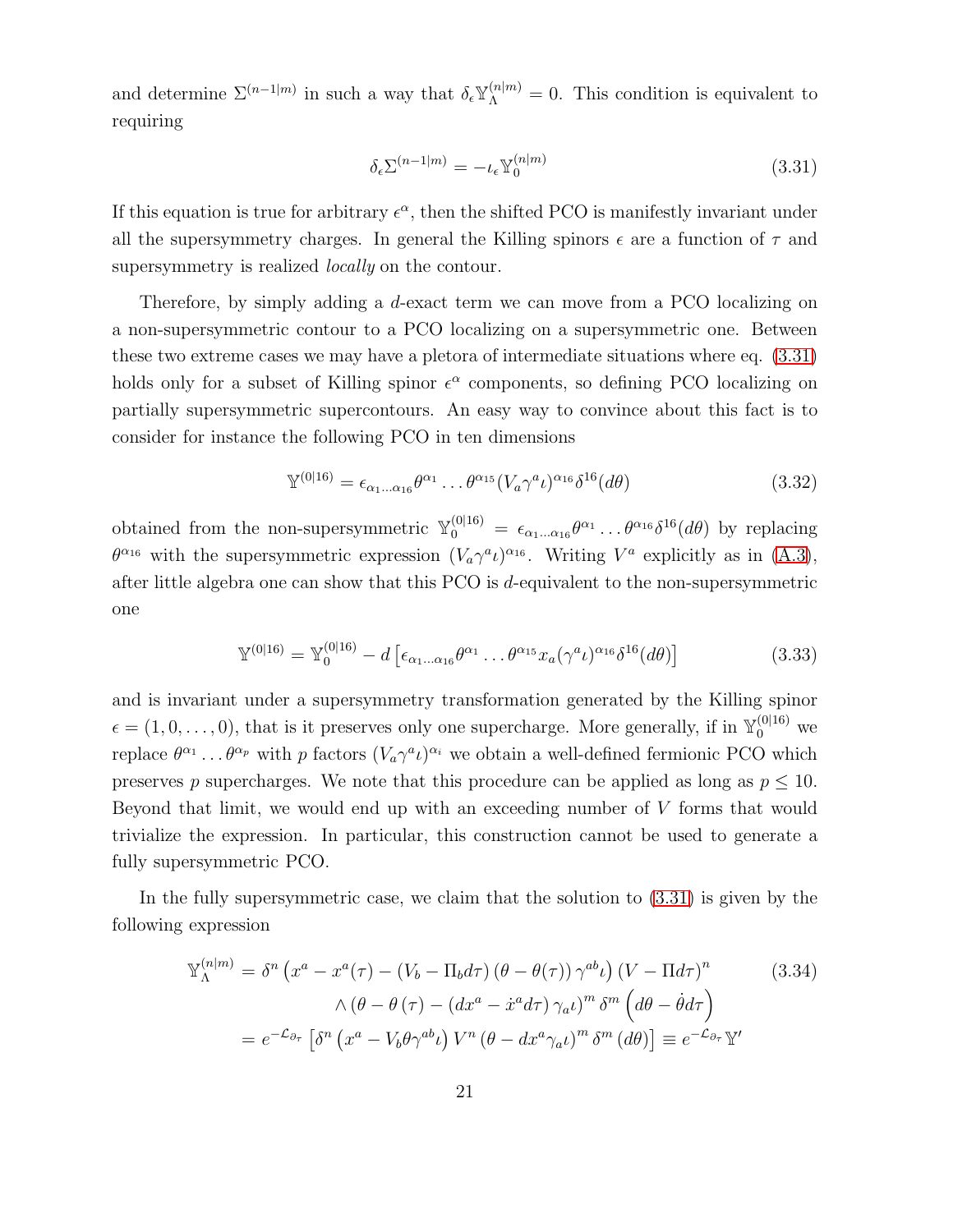where we have introduced the Lie derivative along the vector field  $\partial_{\tau}$ , the tangent vector along the curve.

In order to support this statement we prove that  $(3.34)$  is d-closed and invariant under supersymmetry transformations. To this end, it is convenient to remind the following identities

$$
[d,\mathcal{L}_{\partial_{\tau}}] = 0 \qquad , \qquad [\mathcal{L}_{\epsilon},\mathcal{L}_{\partial_{\tau}}] = \mathcal{L}_{[\epsilon,\partial_{\tau}]} = \mathcal{L}_{-\epsilon^{\alpha}Q_{\alpha}} = \mathcal{L}_{-\epsilon} \qquad (3.35)
$$

which easily imply

<span id="page-22-0"></span>
$$
d\left(e^{-\mathcal{L}_{\partial_{\tau}}}\mathbb{Y}'\right)=e^{-\mathcal{L}_{\partial_{\tau}}}d\mathbb{Y}',\qquad\mathcal{L}_{\epsilon}\exp\left(-\mathcal{L}_{\partial_{\tau}}\right)\mathbb{Y}'=\exp\left(-\mathcal{L}_{\partial_{\tau}}\right)\mathcal{L}_{\epsilon}\mathbb{Y}'+\mathcal{L}_{\tilde{\epsilon}}\mathbb{Y}'\qquad(3.36)
$$

Here we have introduced the super-vector field  $\tilde{\epsilon} = (1 - \exp(-\partial_{\tau})) \epsilon^{\alpha} Q_{\alpha}$ . We note that this super-vector is vanishing in the case of supersymmetry globally defined on the supercontour. From eqs. [\(3.36\)](#page-22-0) it then follows that it is sufficient to study the closure and the supersymmetry invariance of Y'. For sake of clarity, we do the calculation in the simplest case of  $n = m = 1$ , being the generalisation lengthy but straightforward. For the *d*-closure we have

$$
d\mathbb{Y}' = d\left[\delta(x - dx\theta_t)V(\theta - dx_t)\delta(d\theta)\right] = \delta'(x - dx\theta_t)(dx + dx d\theta_t)V(\theta - dx_t)\delta(d\theta) ++\delta(x - dx\theta_t)(d\theta)^2(\theta - dx_t)\delta(d\theta) + \delta(x - dx\theta_t)Vd\theta(\theta) = 0
$$
\n(3.37)

whereas for the supersymmetry variation we obtain

$$
\delta_{\epsilon} \mathbb{Y}' = \delta_{\epsilon} \left[ \delta \left( x - dx \theta \iota \right) V \left( \theta - dx \iota \right) \delta \left( d\theta \right) \right] = \delta' \left( x - dx \theta \iota \right) \epsilon \left( \theta + V \iota \right) V \left( \theta - dx \iota \right) \delta \left( d\theta \right) + + \delta \left( x - dx \theta \iota \right) V \left( \epsilon + \epsilon d\theta \iota \right) \delta \left( d\theta \right) = 0
$$
\n(3.38)

and the same for  $\delta_{\tilde{\epsilon}} Y'$ . The results have been obtained by using nilpotence properties like  $\theta^2 = 0 = dx \wedge dx$  and the usual distributional properties recalled in section 2. Now, inserting back in [\(3.36\)](#page-22-0) we conclude that  $\mathbb{Y}_{\Lambda}^{(n|m)}$  $\Lambda^{(n|m)}$  is indeed closed and fully supersymmetric.

To close this section it is important to observe that if two PCO's correspond to two different supercontours, and therefore differ by a d-exact term, they give rise in general to two different Wilson operators. In fact, if we start from [\(3.21\)](#page-18-3) and perform the shift  $\mathbb{Y}^{(n-1|m)} \to \mathbb{Y}^{(n-1|m)} + d\Sigma^{(n-2|m)}$  the  $\Gamma$  integral undergoes the following non-trivial change

<span id="page-22-1"></span>
$$
\Gamma \to \Gamma' = \int_{\mathcal{SM}} A^{(1|0)} \wedge \left( \mathbb{Y}^{(n-1|m)} + d\Sigma^{(n-2|m)} \right) = \Gamma + \int_{\mathcal{SM}} F^{(2|0)} \wedge \Sigma^{(n-2|m)} \tag{3.39}
$$

where  $F^{(2|0)} = dA^{(1|0)}$  is the field-strength which is in general non-vanishing on  $S\mathcal{M}$ . Therefore, by tuning the d-exact term we can flow from one operator to another one. In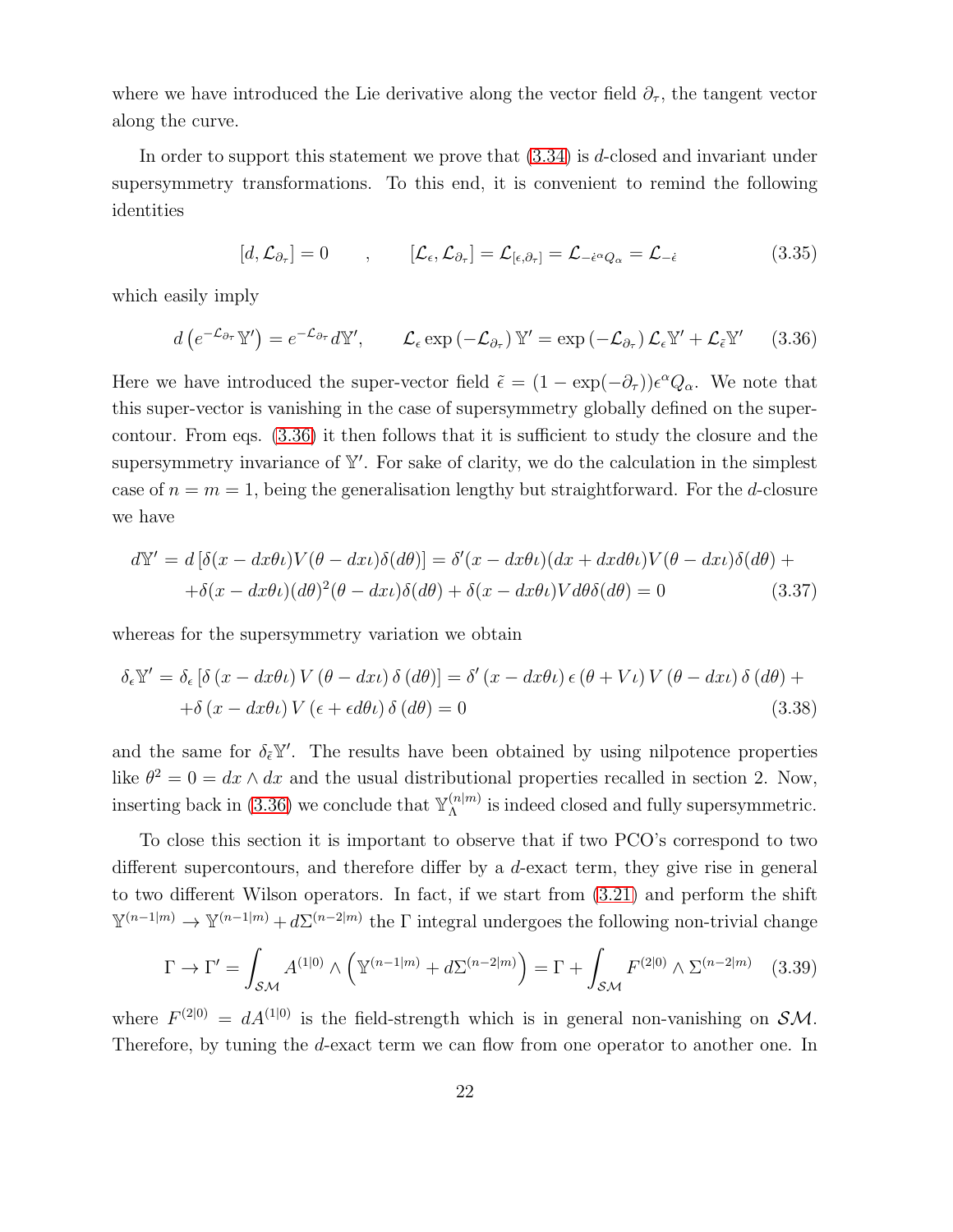particular, since different choices of PCO's may correspond to different degrees of supersymmetry preserved by the corresponding supercontours, the d-cohomological equivalence can be used to vary the number of supercharges preserved by the Wilson loop. This will be discussed in detail in section [4.3,](#page-26-0) whereas in the next subsection we give a first example of this mechanism at work.

### <span id="page-23-0"></span>3.3 The Wilson-Maldacena Operator in  $N = 4$  SYM Theory

In this section we provide an explicit example of the *d-varying supersymmetry* mechanism described above by studying the remarkable case of the Wilson-Maldacena loop in four dimensional  $N = 4$  SYM theory [\[45,](#page-51-1) [46\]](#page-51-2).

We consider the four dimensional  $N = 4$  SYM theory formulated in the (4|16)supermanifold. An ordinary Wilson loop along a curve  $\lambda$  parametrized by  $\tau \to x^a(\tau)$ , is defined as in eq. [\(3.25\)](#page-19-0) by taking the non-supersymmetric PCO

$$
\mathbb{Y}_0^{(4|16)} = \prod_{a=1}^4 \delta\left(x^a - x^a(\tau)\right) \bigwedge_{a=1}^4 (dx^a - \dot{x}^a d\tau) \prod_{\alpha=1}^{16} \theta^{\alpha} \delta(\psi^{\alpha})
$$
(3.40)

As already observed, it never preserves any supercharge, no matter is the choice of the contour. Instead, let us consider the d-equivalent PCO

<span id="page-23-1"></span>
$$
\mathbb{Y}^{(4|16)} = \mathbb{Y}_0^{(4|16)} + d \Sigma^{(3|16)} \tag{3.41}
$$

with

<span id="page-23-3"></span>
$$
\Sigma^{(3|16)} = d\tau \prod_{\rho=1}^{16} \left( \theta^{\rho} - \theta^{\rho}(\tau) \right) \prod_{a=1}^{4} \delta \left( x^a - x^a(\tau) \right) \epsilon_{a_1 \dots a_4} V^{a_1} \dots V^{a_4}
$$

$$
\times \left( N^{AB} \epsilon^{\alpha \beta} \iota_{\alpha A} \iota_{\beta B} + \bar{N}_{AB} \epsilon^{\dot{\alpha} \dot{\beta}} \iota_{\dot{\alpha}}^A \iota_{\dot{\beta}}^B \right) \delta^{16}(\psi)
$$
(3.42)

Here  $\iota_{\alpha}$  is the contraction respect to fermionic vector field  $\partial_{\alpha}$ , and  $N_{AB}$  is a real vector of the  $SU(4)$  R-symmetry group satisfying  $\bar{N}_{AB} = \epsilon_{ABCD} N^{CD}$ .

Plugging the shifted PCO [\(3.41\)](#page-23-1) into the general expression for  $\Gamma$  we obtain a shifted holonomy of the form [\(3.39\)](#page-22-1). If we now replace  $F^{(2|0)}$  with its explicit expression [\(2.25\)](#page-11-1) valid for the  $N = 4$  case, thanks to its non-trivial dependence on the scalar fields, we obtain

<span id="page-23-2"></span>
$$
\Gamma = \int_{\lambda} \left( A_a \dot{x}^a + N^{AB} \bar{\phi}_{AB} + \bar{N}_{AB} \phi^{AB} \right) d\tau \tag{3.43}
$$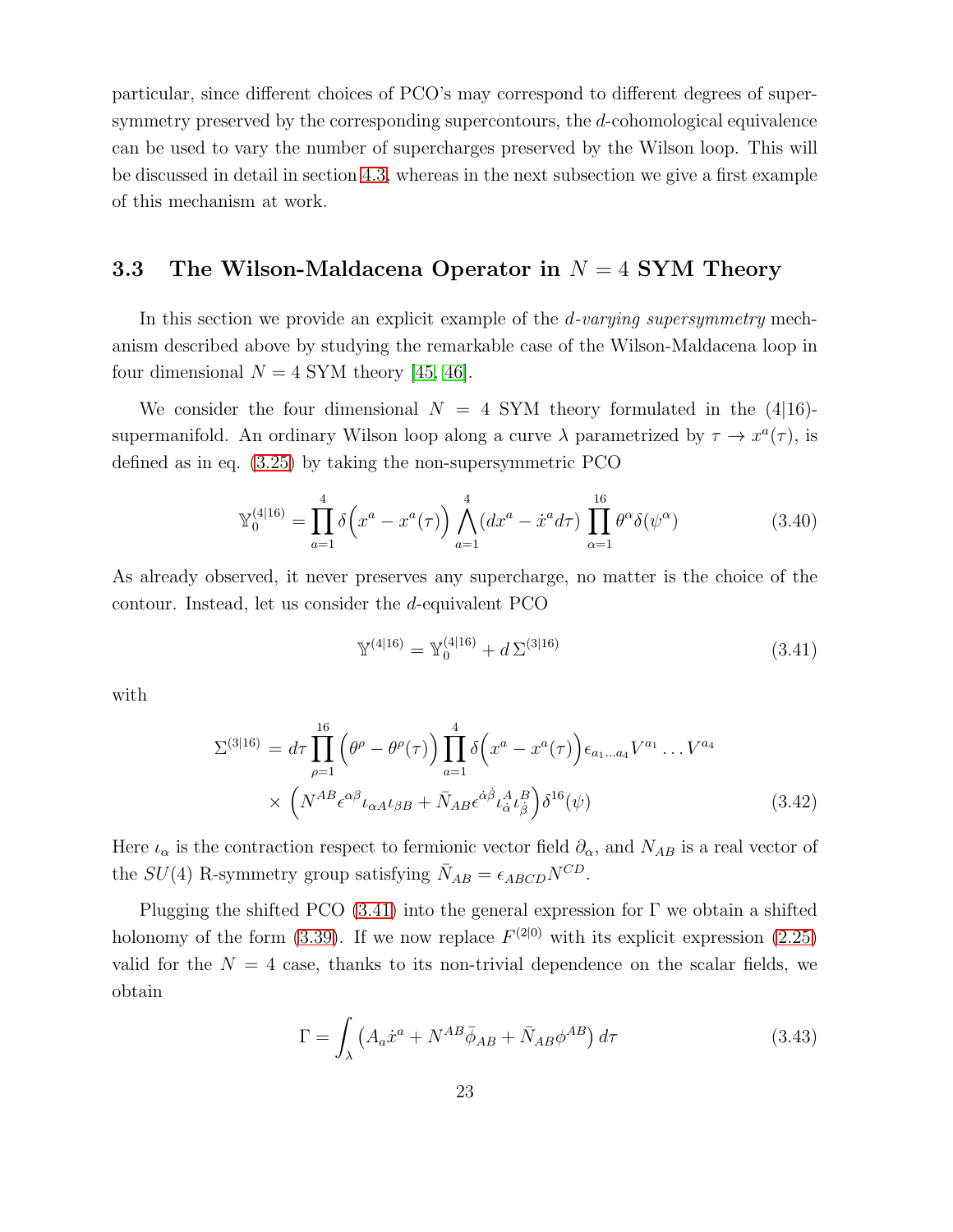This expression coincides with the integral of the Wilson-Maldacena generalised connection that includes non-trivial couplings to the six scalars  $\phi^{[AB]}$ . As is well-known, under a suitable choice of the  $\lambda$  contour and the internal couplings  $N_{AB}$  this operator is partially supersymmetric  $[20]$ . Therefore, this example proves that d-exact terms can be used to enhance the degree of supersymmetry of a Wilson operator.

More generally, if we start from the super-Wilson loop [\(3.25\)](#page-19-0) corresponding to a generic PCO [\(3.24\)](#page-18-4) and perform the shift  $\mathbb{Y}_{\Lambda}^{(4|16)} \to \mathbb{Y}_{\Lambda}^{(4|16)} + d \Sigma^{(3|16)}$ , with a similar procedure we find the supersymmetric version of the Wilson-Maldacena operator

<span id="page-24-3"></span>
$$
\Gamma = \int_{\Lambda} \left( A_a \Pi^a + A_\alpha \dot{\theta}^\alpha + N^{AB} \bar{\Phi}_{AB} + \bar{N}_{AB} \Phi^{AB} \right) d\tau \tag{3.44}
$$

which has been proposed in [\[24\]](#page-48-11).

This construction holds for any gauge theory with extended supersymmetry  $N >$ 2. In fact, in all these cases the superfield strength  $F^{(2|0)}$  contains terms of the form  $F_{\alpha I\beta J}\psi^{\alpha I}\psi^{\beta J}$ , with  $F_{\alpha I\beta J}$  being proportional to the scalar fields of the gauge multiplet [\[39\]](#page-50-4). Therefore, as in the Wilson-Maldacena example, a careful choice of  $\Sigma^{(n-1|m)}$  leads to an operator which contains non-trivial couplings to the scalar sector.

## <span id="page-24-0"></span>4 Variations and Symmetries

In this section we study how invariances of a super-Wilson loop can be studied in the language of supermanifolds. As representatives we will consider operators in  $N = 1$  SYM in ten dimensions and  $N = 4$  SYM in four dimensions. We begin by checking invariance under a reparametrization of the path, and then move to the study of invariance under superdiffeomorphisms, supersymmetry and kappa symmetry.

#### <span id="page-24-1"></span>4.1 Reparametrisation Invariance of the PCO

We start by briefly studying the reparametrisation invariance of the PCO in [\(3.24\)](#page-18-4). To this end, it is convenient to rewrite it in the following form

<span id="page-24-2"></span>
$$
\mathbb{Y}_{\Lambda}^{(n|m)} = \left(\iota_{\tau} + \dot{\theta}^{\alpha}\iota_{\alpha} + \Pi^{a}\iota_{a}\right) \text{Vol} \tag{4.1}
$$

where we have introduced the volume form

$$
\text{Vol} = \delta^{(n)} \left( x - x(\tau) \right) V^n d\tau \times \left( \theta - \theta(\tau) \right)^m \delta^{(m)} \left( \psi \right) \tag{4.2}
$$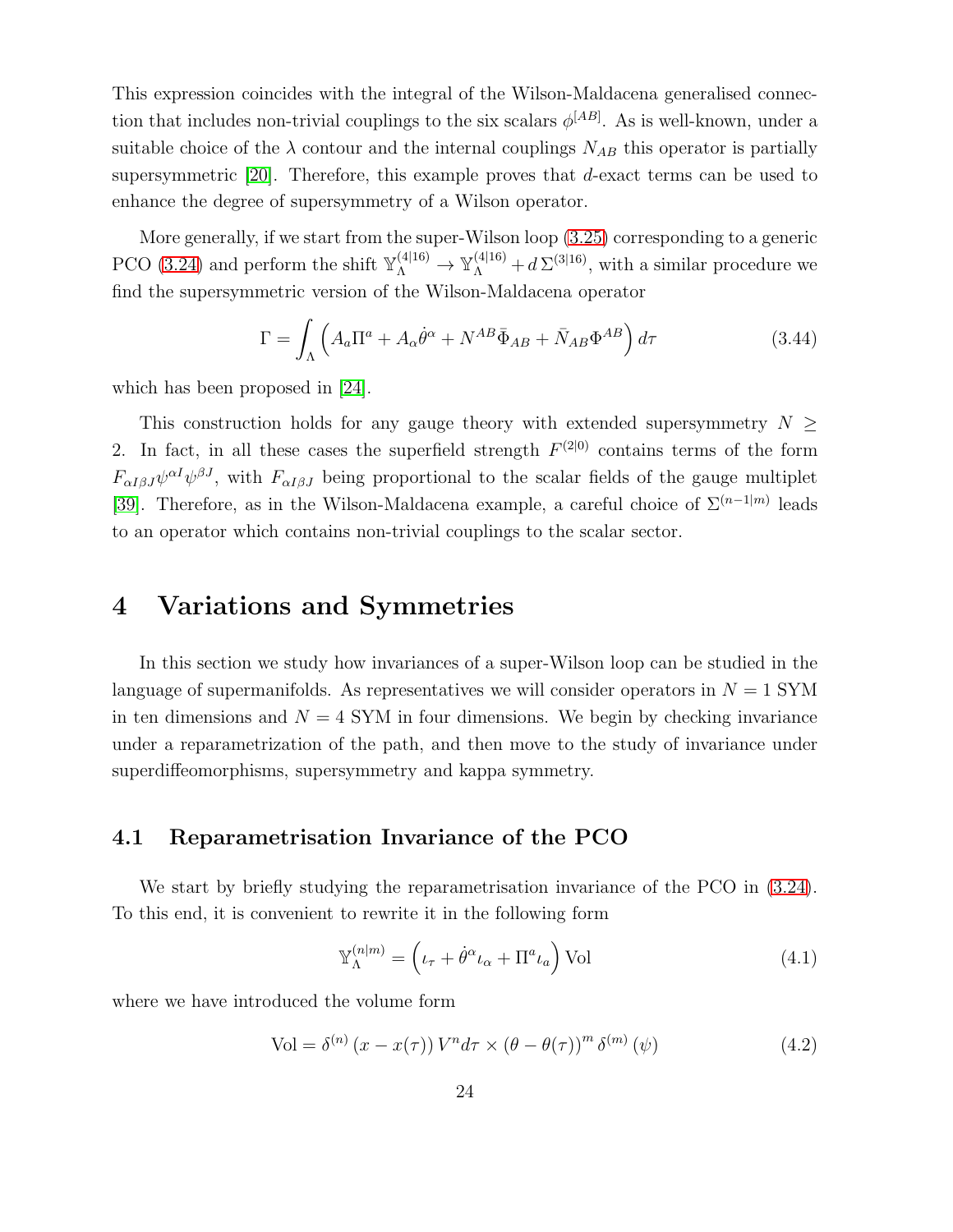Now, under a given reparametrisation  $\tau \mapsto \sigma(\tau)$ , the PCO variation, expressed as usual by a Lie derivative, reads

$$
\delta_{\sigma} \mathbb{Y}_{\Lambda}^{(n|m)} = d\iota_{\sigma} \mathbb{Y}_{\Lambda}^{(n|m)} = d \left[ \sigma \left( \iota_{\tau} + \dot{\theta}^{\alpha} \iota_{\alpha} + \Pi^{a} \iota_{a} \right) \mathbb{Y}_{\Lambda} \right] = d \left[ \sigma \left( \iota_{\tau} + \dot{\theta}^{\alpha} \iota_{\alpha} + \Pi^{a} \iota_{a} \right)^{2} \text{Vol} \right] = 0
$$
\n(4.3)

<span id="page-25-0"></span>since the object inside the round brackets is odd. This proves the independence of the  $\Gamma$ integral from the contour parametrization.

#### 4.2 Variation under Superdiffeomorphisms

Given a super-Wilson loop  $W = e^{\Gamma}$  with  $\Gamma$  written as in eq. [\(3.21\)](#page-18-3), we study its behavior under an infinitesimal superdiffeomorphism generated by a vector field  $X$ . This is equivalent to studying how the  $\Gamma$  exponent transforms. Since we have written  $\Gamma$  as a top form integrated on the entire supermanifold and a generic superdiffeomorphism is nothing but a change of coordinates in the supermanifold, we can immediately conclude that by construction  $\Gamma$ , and then W, are manifestly invariant under superdiffeomorphisms. Explicitly, taking into account that for an infinitesimal trasformation the PCO changes by a *d*-exact term,  $\delta_X \mathbb{Y}_{\Lambda}^{(n|m)} = d\iota_X \mathbb{Y}_{\Lambda}^{(n|m)}$  $\Lambda^{(n|m)}$ , we can write

<span id="page-25-1"></span>
$$
\delta_X \Gamma = \int_{\mathcal{SM}\times\mathbb{T}} \left( \iota_X F^{(2|0)} \wedge \mathbb{Y}_{\Lambda}^{(n|m)} + A^{(1|0)} \wedge d\iota_X \mathbb{Y}_{\Lambda}^{(n|m)} \right) \equiv 0 \tag{4.4}
$$

If in the second term we integrate by parts and assume that there are no boundary terms, this identity can be equivalently written as

<span id="page-25-4"></span>
$$
\iota_X F^{(2|0)} \wedge \mathbb{Y}_{\Lambda}^{(n|m)} + F^{(2|0)} \wedge \iota_X \mathbb{Y}_{\Lambda}^{(n|m)} = d\Omega^{(n|m)} \tag{4.5}
$$

for any arbitrary  $\Omega^{(n|m)}$  form.

Identity [\(4.4\)](#page-25-1) is equivalent to state that in superspace the variation in form of the superconnection induced by the X-tranformation is compensated by the variation of the supercontour  $\Lambda$  encoded in the PCO. In other words, we can write

<span id="page-25-3"></span>
$$
(\delta_X \Gamma)(\Lambda) = -\Gamma(\delta_X \Lambda) \tag{4.6}
$$

where  $\delta_X$  on the l.h.s. is the X-variation done by keeping the supercontour fixed<sup>[5](#page-25-2)</sup>. When uplifted at the level of the super-Wilson loop, taking into account that a PCO identifies

<span id="page-25-2"></span><sup>&</sup>lt;sup>5</sup>Here we use the same symbol  $\delta_X$  to indicate both the variation in form of the fields and the variation of the coordinates of the supermanifold.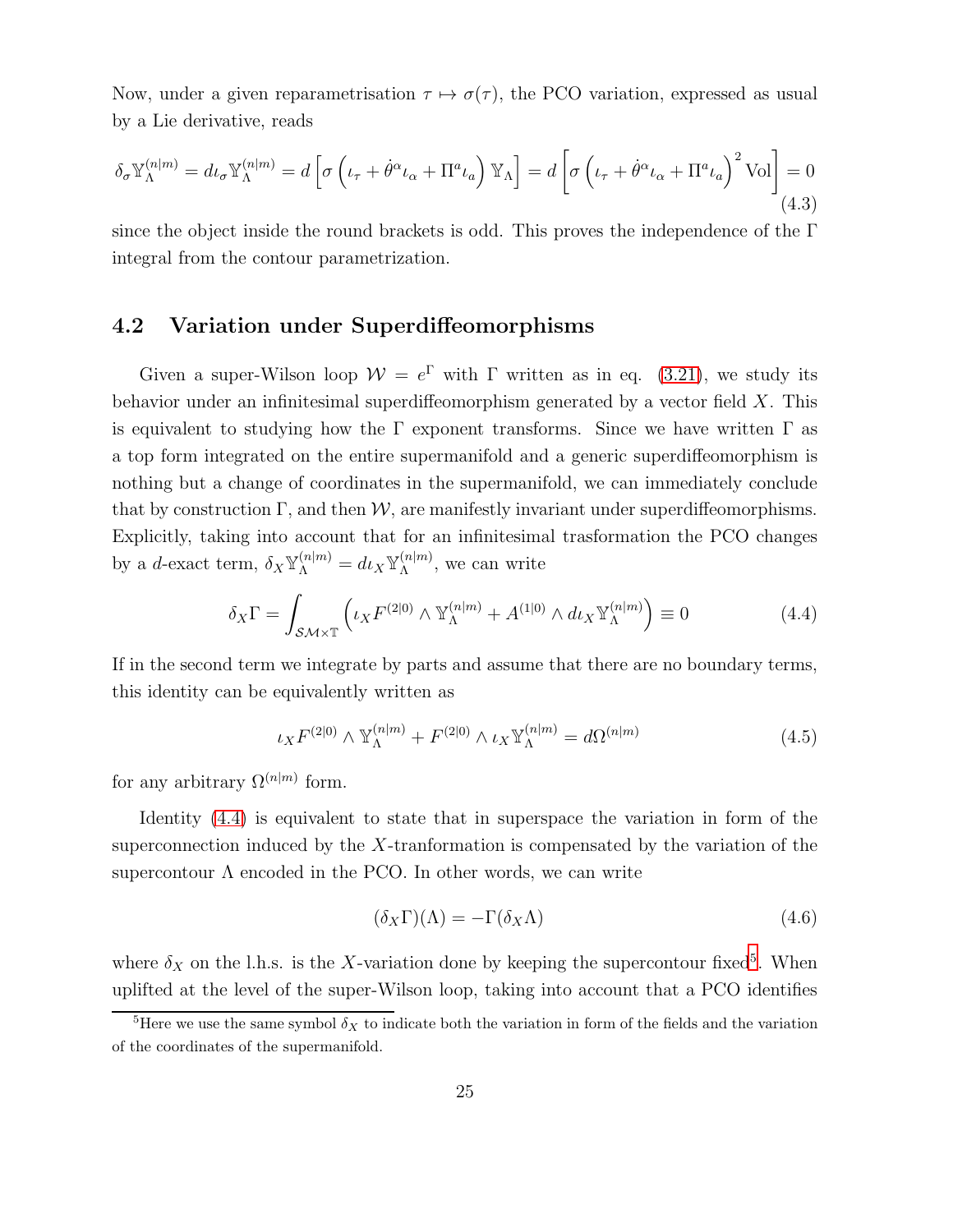a supercontour uniquely, this implies that  $(\delta_X \mathcal{W})(\Lambda) = -\mathcal{W}(\delta_X \Lambda)$ . Therefore, the variation of the Wilson operator follows from the X-transformation of the supercontour. In particular, a given X-diffeomorphism is a symmetry for W if  $(\delta_X \Gamma)(\Lambda) = 0$ , but from identity [\(4.6\)](#page-25-3) this is true if and only if  $\delta_X \Lambda = 0$ . Therefore, the set of W invariances coincides with the set of  $\Lambda$  symmetries. We note that the same reasoning can be applied to bosonic loops defined in ordinary manifolds:  $(\delta_X W)(\lambda) = 0$  if and only if  $\delta_X \lambda = 0$ .

#### <span id="page-26-0"></span>4.3 Supersymmetry Invariance

A supersymmetry transformation is a particular superdiffeomorphism generated by the vector  $X \equiv \epsilon = \epsilon^{\alpha} Q_{\alpha}$ , where  $Q_{\alpha}$  are the supersymmetry charges. Therefore, the behavior of a Wilson loop under supersymmetry transformations can be easily infered from the discussion in the previous section. In particular,  $\Gamma$  is manifestly supersymmetric by construction, and from [\(4.6\)](#page-25-3) we can write  $(\delta_{\epsilon} \Gamma)(\Lambda) = -\Gamma(\delta_{\epsilon} \Lambda)$ . This means that its variation is entirely due to the variation of the supercontour. This property has been already discussed in [\[23,](#page-48-10) [24\]](#page-48-11). What is interesting to stress here is that in the present formalism, being the Γ's integrand factorized into the product of a contour-independent superfield and a PCO that encloses the whole dependence on the contour, this pattern arises straightforwardly.

A Wilson loop preserves a given amount of supersymmetry (it is BPS) when for a particular generator  $\epsilon$  it satisfies  $(\delta_{\epsilon} \mathcal{W})(\Lambda) = 0$ , or equivalently  $(\delta_{\epsilon} \Gamma)(\Lambda) = 0$ . But, from the previous reasoning this can be traded for the condition  $\Gamma(\delta_{\epsilon}\Lambda) = 0$ . Therefore, counting the number of supersymmetries preserved by  $W$  gets translated into counting the number of supersymmetries preserved by the corresponding supercontour. More precisely, from [\(4.5\)](#page-25-4) we read

<span id="page-26-1"></span>
$$
(\delta_{\epsilon}\Gamma)(\Lambda) = 0 \quad \Longleftrightarrow \quad F^{(2|0)} \wedge \iota_{\epsilon} \mathbb{Y}_{\Lambda}^{(n|m)} = 0 \tag{4.7}
$$

up to d-exact terms that we neglect.

As discussed in section [3.2,](#page-17-0) we can exploit the *d*-equivalence of super-PCO's to vary their degree of supersymmetry. Precisely, given a particular supersymmetry transformation generated by an assigned  $\epsilon$  we can always construct an  $\epsilon$ -preserving PCO from an  $\epsilon$ -breaking operator by performing the shift [\(3.30\)](#page-20-0), with  $\Sigma^{(n-1|m)}$  satisfying condition  $(3.31)$ . Therefore, choosing a specific representative within the d-class corresponds to fixing the amount of supersymmetry preserved by the corresponding Wilson loop. Enhancing or de-enhancing supersymmetry can then be done by adding d-exact terms. This result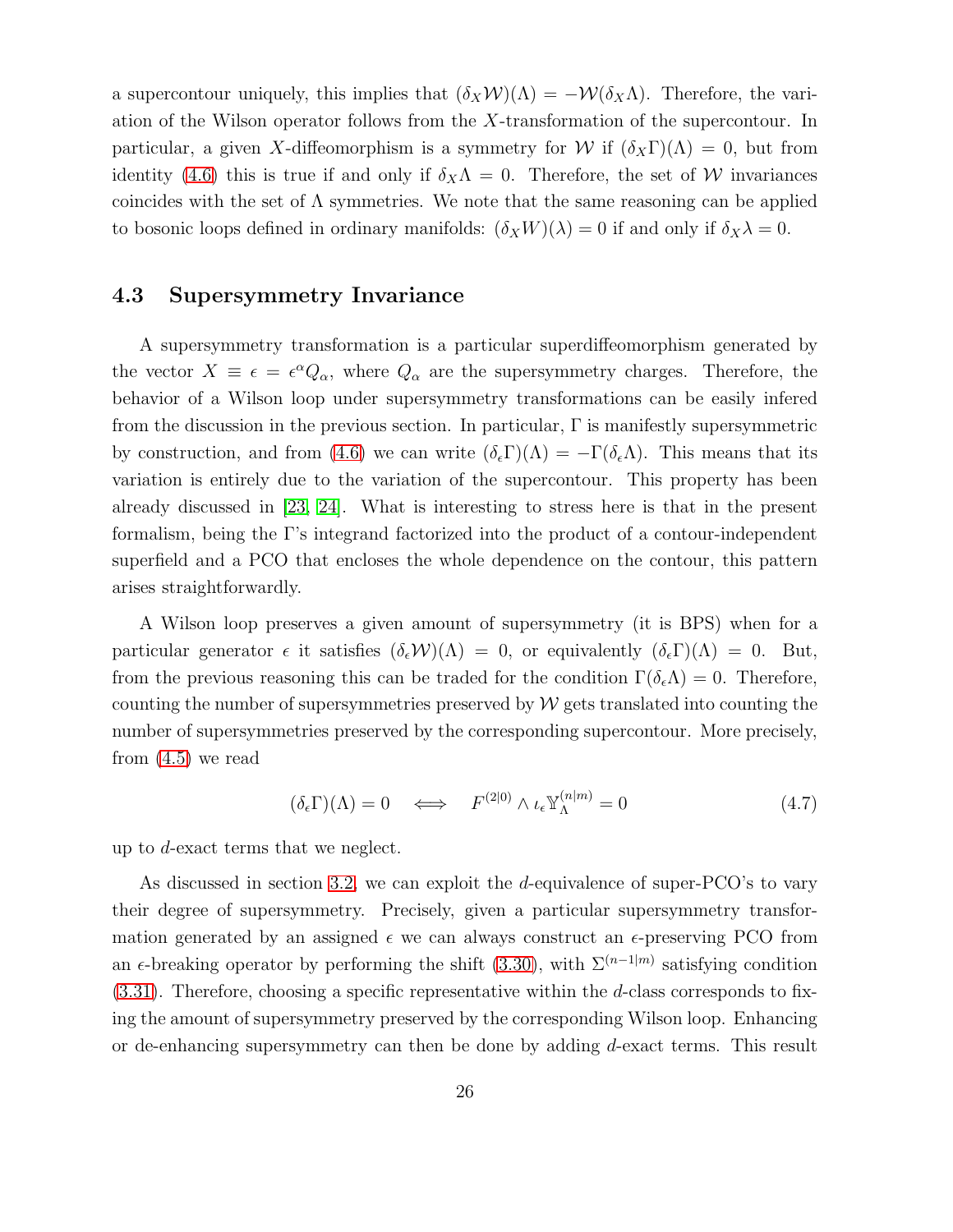may have important implications in the study of renormalization group flows between Wilson operators preserving different amount of supersymmetry [\[47,](#page-51-3) [48,](#page-51-4) [49\]](#page-51-5).

Equation [\(4.7\)](#page-26-1) is the Killing spinor equation selecting the supersymmetry invariances of an assigned Wilson operator. We study it in details, in the ten dimensional case.

First of all, if we express the PCO as in eq. [\(3.24\)](#page-18-4) and take into account identities [\(A.8\)](#page-41-0), the  $\iota_{\epsilon}$ -contraction on  $\mathbb{Y}_{\Lambda}^{(10|16)}$  $\Lambda$ <sup>(10|10)</sup> gives rise to the following two terms

<span id="page-27-0"></span>
$$
\iota_{\epsilon} \mathbb{Y}_{\Lambda}^{(10|16)} = \delta^{(10)}(x - x(\tau)) 2\epsilon \gamma^{a} \theta \iota_{a} (V - \Pi(\tau) d\tau)^{10} \wedge (\theta - \theta(\tau))^{16} \delta^{(16)}(\psi - \dot{\theta}(\tau) d\tau) + \delta^{(10)}(x - x(\tau)) (V - \Pi(\tau) d\tau)^{10} \wedge (\theta - \theta(\tau))^{16} \epsilon^{\alpha} \iota_{\alpha} \delta^{(16)}(\psi - \dot{\theta}(\tau) d\tau)
$$
(4.8)

Now, according to [\(4.7\)](#page-26-1), this expression has to be multiplied by  $F^{(2|0)}$ . Using the rheonomic parametrization  $(2.19)$ , it is easy to see that from the first term in  $(4.8)$  we obtain a non-trivial contribution both from  $F_{ab}V^aV^b$  and  $(\psi \gamma_a W)V^a$ , whereas from the second term we obtain only one contribution from  $(\psi \gamma_a W)V^a$ , being the VV term trivially zero. Summing all the contributions and factorizing out the volume form [\(4.2\)](#page-24-2), we finally obtain that the Killing spinor equation reads

<span id="page-27-2"></span>
$$
\left(2\epsilon\gamma^a\theta\Pi^bF_{ab} - 2\epsilon\gamma^a\theta W\gamma_a\dot{\theta} + \epsilon\gamma_a W\Pi^a\right)\Big|_{\Lambda} = 0\tag{4.9}
$$

where all the quantities are evaluated on the supercontour.

When we deal with a supersymmetry preserving PCO, identity [\(4.5\)](#page-25-4) implies that the following equation

$$
\iota_{\epsilon} F^{(2|0)} \wedge \mathbb{Y}_{\Lambda}^{(10|16)} = 0 \tag{4.10}
$$

has to be automatically satisfied, up to d-terms. There are two possibilities for which this is true. Exploiting the d-closure of the PCO, the first possibility is that  $\iota_{\epsilon} F^{(2|0)} = d\Upsilon^{(0|0)}$ on the entire supermanifold, or the even stronger condition  $\iota_{\epsilon} F^{(2|0)} = 0$ . These conditions imply a constraint on the gauge field itself and are rarely satisfied<sup>[6](#page-27-1)</sup>. The second possibility is that

$$
\iota_{\epsilon} F^{(2|0)} \in \ker \mathbb{Y}_{\Lambda}^{(10|16)} \tag{4.11}
$$

up to d-terms, which means that  $\iota_{\epsilon} F^{(2|0)}$  is vanishing or it is a total derivative on the supercontour only. Using the explicit expression  $(2.19)$  for the superfield strength it is

<span id="page-27-1"></span><sup>&</sup>lt;sup>6</sup>We note that this is generically what happens for a supersymmetric invariant action,  $\iota_{\epsilon} d\mathcal{L}^{(n|0)} = 0$ . If the action is  $d$ -closed (which is possible when auxiliary fields are present), then we have a manifest supersymmetric action. In other cases, the absence of auxiliary fields implies that the action satisfies the weaker condition.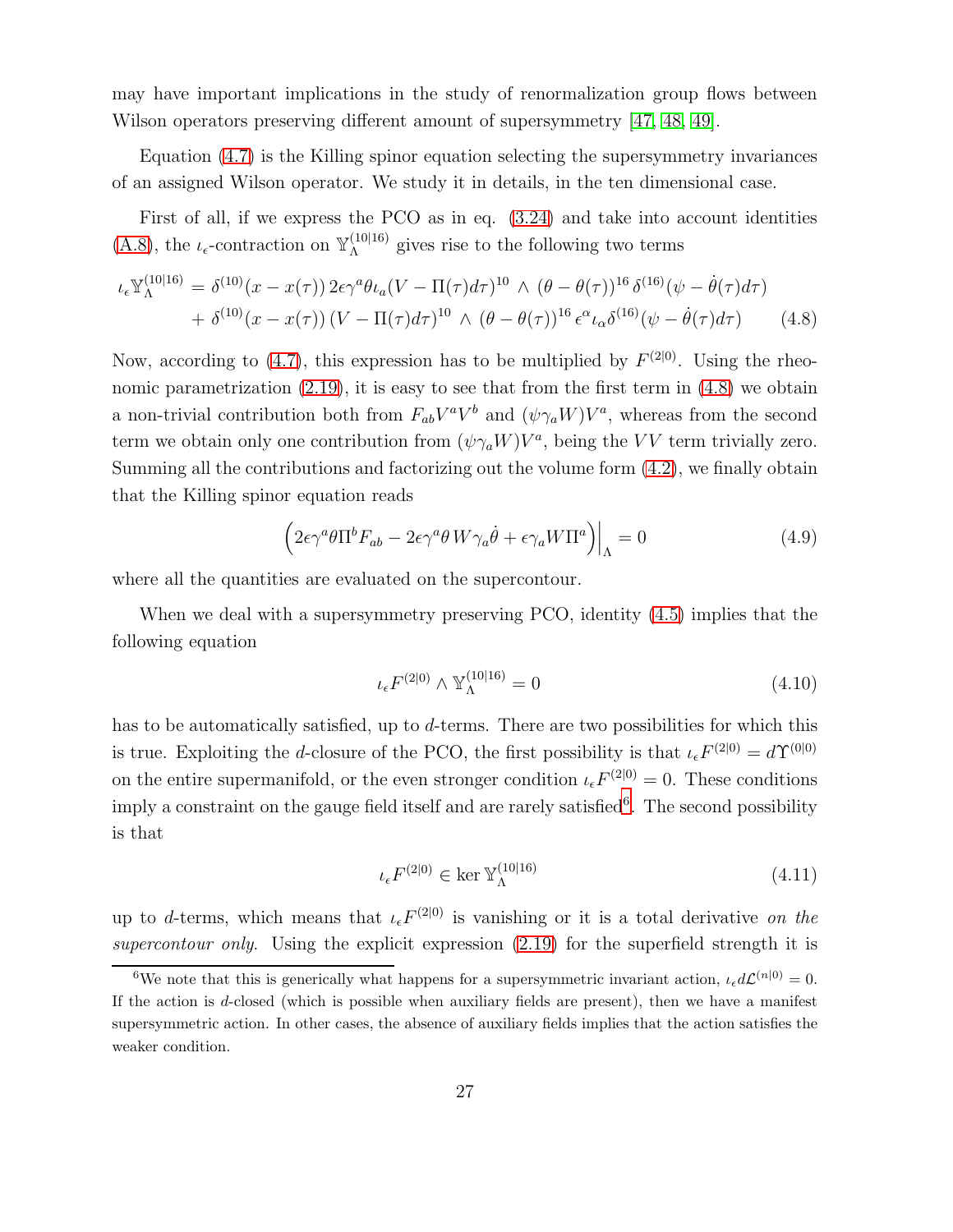easy to check that this condition leads exactly to the Killing spinor equation [\(4.9\)](#page-27-2). This is a consistency check of the manifest supersymmetry invariance in superspace.

In general, for arbitrary values of the field strengths, equation [\(4.9\)](#page-27-2) can be solved locally on the contour, leading to a *local supersymmetry* generated by a Killing spinor  $\epsilon(\tau)$ . Remarkably, in the case of a Wilson loop defined on an ordinary bosonic path  $(\theta(\tau) = 0$  on the supercontour) it leads to the well-known condition

<span id="page-28-1"></span>
$$
\epsilon(\tau)\gamma_a \dot{x}^a(\tau) = 0 \tag{4.12}
$$

When reduced to four dimensions, solutions to this equation for  $\epsilon$  constant lead to Zarembo-like BPS operators in  $N = 4$  SYM [\[50\]](#page-51-6). Instead, in the case of ten dimensional light-like paths, eq. [\(4.12\)](#page-28-1) has a non-trivial kernel, since it automatically squares to 0. Reduced to four dimensions it defines  $1/2$ -BPS operators in  $N = 4$  SYM if the extra coordinates are identified with the internal couplings to the scalars [\[45,](#page-51-1) [20\]](#page-48-7). In this case a systematic classification of solutions to  $(4.12)$  has been given in [\[51\]](#page-51-7), which involves ten dimensional pure spinors. We note that the light-like nature of the contour in ten dimensions is related to kappa-symmetry, as we are going to analyse in the next section.

#### <span id="page-28-0"></span>4.4 Kappa Symmetry

The superconnection Γ that defines a Wilson loop can be interpreted as the action of a non-dynamical superparticle moving in an electromagnetic field. Since the superparticle in ten dimensions exhibits kappa-symmetry invariance [\[52\]](#page-51-8), it is sensible to study how the ten dimensional Γ behaves under this symmetry. This has been extensively discussed in [\[21,](#page-48-8) [24,](#page-48-11) [25\]](#page-49-0). Here we reformulate the problem in the language of superdifferential forms. In particular, we will confirm the result that kappa-symmetry invariance in ten dimensions is strictly related to BPS properties of the super-Wilson operator in  $N = 4$  SYM theory.

A kappa-symmetry transformation is generated by a vector  $\tilde{\kappa} \equiv \kappa^{\alpha} D_{\alpha}$ , with the kappasymmetry parameter expressed in terms of geometric data as

<span id="page-28-2"></span>
$$
\kappa^{\alpha} = (\gamma^a)^{\alpha\beta} \mathcal{L}_a K_\beta \tag{4.13}
$$

Here  $K_{\beta}$  is a 0-form carrying a spinorial index and  $\mathcal{L}_{a}$  is the infinitesimal translation operator. As is well-known, only half of the  $\kappa^{\alpha}$  components are independent. This can be easily understood by proving that the operator  $(\gamma^a)^{\alpha\beta} \mathcal{L}_a$  has a non-trivial kernel, thus allowing to fix half of the fermionic components. An alternative proof, as well as kappa-symmetry transformations of the coordinates, of the basic one-forms and of generic superfields are reviewed in appendix [A.](#page-40-0)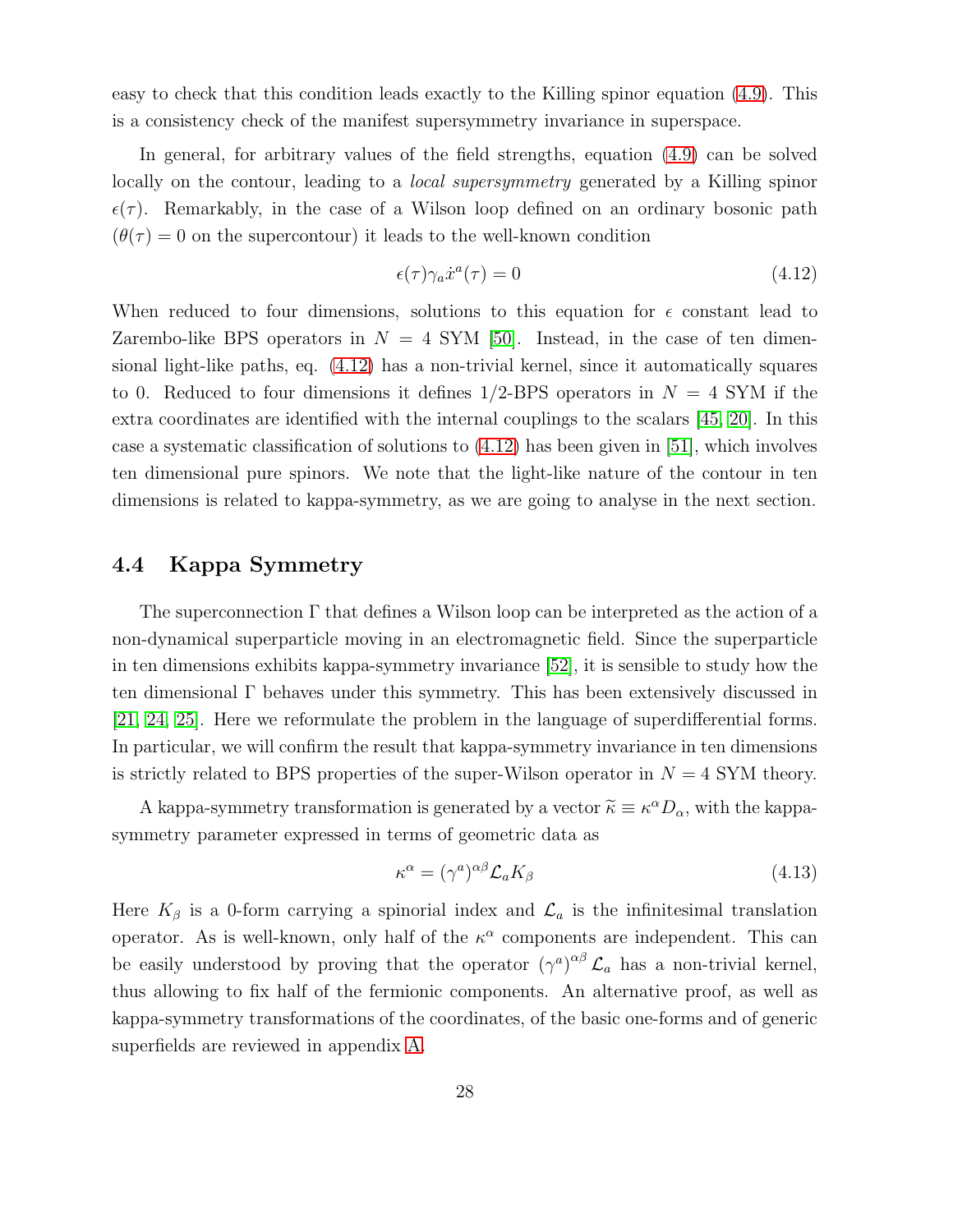#### <span id="page-29-0"></span>4.4.1 Kappa-symmetry for the super-Wilson loop in 10D

We investigate the action of kappa-symmetry on the Wilson operator  $W = e^{\Gamma}$ , with  $\Gamma$ given in [\(3.24\)](#page-18-4). Since kappa-symmetry transformations fall into the class of superdiffeomorphisms discussed in section [4.2](#page-25-0) the Wilson loop is manifestly invariant under kappa-symmetry by construction. In particular, it has to satisfy identity [\(4.4\)](#page-25-1) with  $X = \tilde{\kappa}$ , which once again tells us that the Wilson loop variation is entirely due to the variation of its supercontour, i.e.  $(\delta_{\tilde{\kappa}}\mathcal{W})(\Lambda) = -\mathcal{W}(\delta_{\tilde{\kappa}}\Lambda)$ .

We want to study the WL behavior  $(\delta_{\tilde{\kappa}}W)(\Lambda)$  at fixed  $\Lambda$  and see under which conditions this variation, or equivalently  $(\delta_{\tilde{\kappa}}\Gamma)(\Lambda)$ , vanishes. As just said, and in analogy to what we have done for supersymmetry invariance, this is traded by the following condition

$$
\Gamma(\delta_{\widetilde{\kappa}}\Lambda) = 0 \quad \Longleftrightarrow \quad F^{(2|0)} \wedge \iota_{\widetilde{\kappa}}\mathbb{Y}_{\Lambda}^{(n|m)} = 0 \tag{4.14}
$$

Specializing to ten dimensions and using identities [\(A.14\)](#page-41-1) we have

$$
\iota_{\widetilde{\kappa}}\mathbb{Y}_{\Lambda}^{(10|16)} = \left(\theta - \theta(\tau)\right)^{16} \delta^{10} (x - x(\tau)) \left(V - \Pi d\tau\right)^{10} \kappa^{\alpha} \iota_{\alpha} \delta^{16} (\psi - \dot{\theta} d\tau) \tag{4.15}
$$

The wedge product with  $F^{(2|0)}$  in [\(2.19\)](#page-10-1) eventually gives

$$
F^{(2|0)} \wedge \iota_{\widetilde{\kappa}} \mathbb{Y}_{\Lambda}^{(10|16)} = -10 \Pi^{a}(W\gamma_{a}\kappa) \times \text{Vol}
$$
 (4.16)

with the volume form given in [\(4.2\)](#page-24-2). Integrating on  $\mathcal{SM} \times \mathbb{T}$  we eventually obtain that invariance under kappa-symmetry transformations is ensured by the condition

<span id="page-29-1"></span>
$$
\Pi^{a}(W\gamma_{a}\kappa)\Big|_{\Lambda} = 0\tag{4.17}
$$

Substituting  $\kappa$  with expression [\(4.13\)](#page-28-2) in momentum representation and localised on the supercontour we end up with  $\delta_{\tilde{\kappa}} \Gamma \propto \Pi^2$ . Therefore, the Wilson loop invariance under kappa-symmetry is ensured by the light-like condition,  $\Pi^2(\tau) = 0$  at each point of the contour. In the AdS/CFT framework, the worldline kappa-symmetry invariance of the Wilson loop corresponds to the kappa-symmetry invariance of the dual string worldsheet [\[21\]](#page-48-8).

We note that the fact that we are in ten dimensions has not played any special role in the derivation of this result. Therefore, the same procedure can be applied to super-Wilson loops in 4D without the Wilson-Maldacena terms. Also in that case we find that kappa-symmetry is ensured by the light-like condition on the supercovariant momentum [\[31\]](#page-49-6).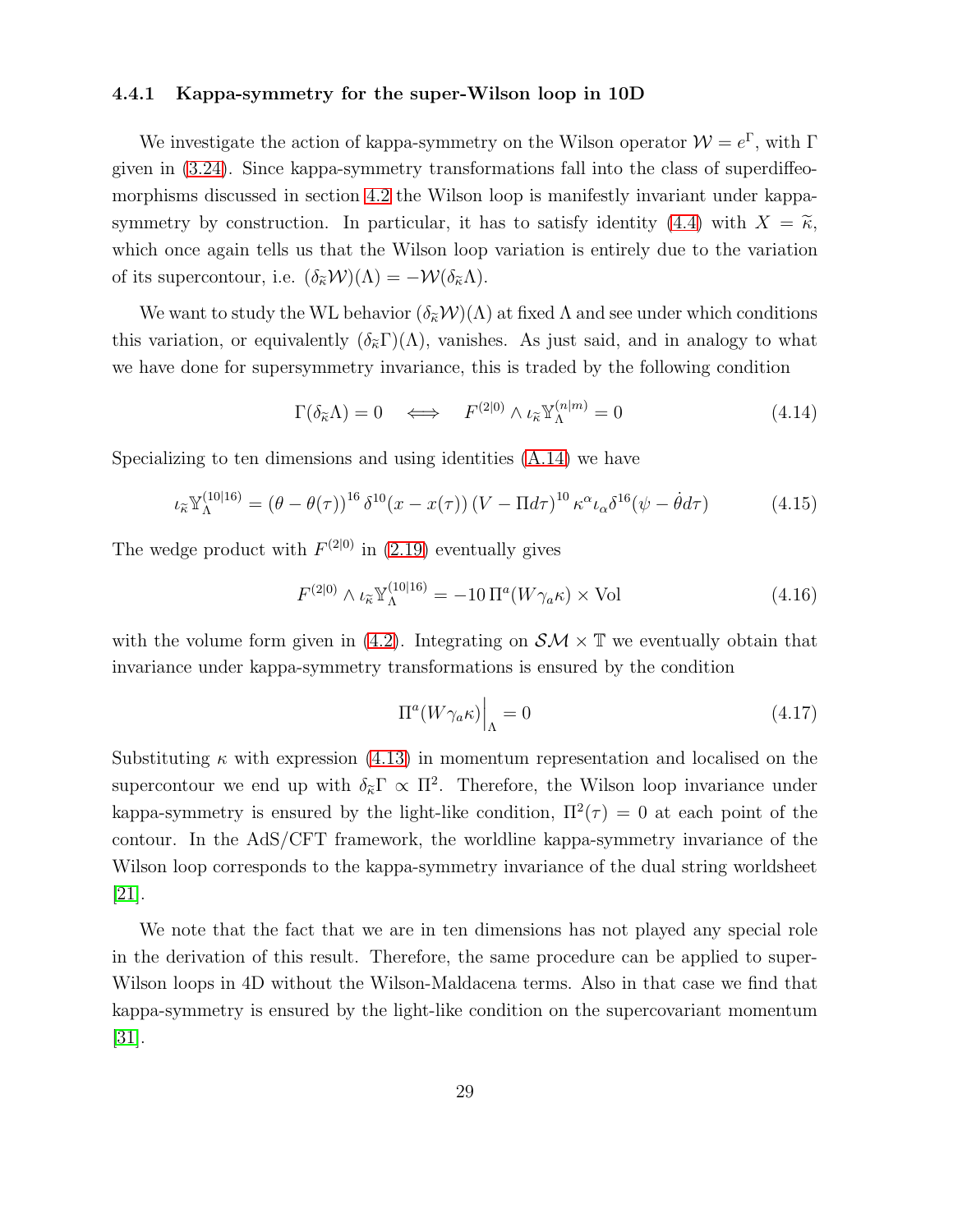#### <span id="page-30-0"></span>4.4.2 Kappa-symmetry for the Wilson-Maldacena loop in 4D

We now study the kappa-symmetry variation of the four dimensional Wilson-Maldacena connection given in eq. [\(3.43\)](#page-23-2). As discussed in section [3.3](#page-23-0) this connection can be written in terms of an integrable superform associated to PCO [\(3.41\)](#page-23-1), [\(3.42\)](#page-23-3), which differs from the PCO localizing the path at  $\theta^{\alpha} = 0$  by a d-exact term. Explicitly it is given by

<span id="page-30-2"></span>
$$
\mathbb{Y}_{\Lambda}^{(4|16)} = \mathbb{Y}_{0}^{(4|16)} + d\Sigma^{(3|16)} = \mathbb{Y}_{0}^{(4|16)} + \left( N^{AB} \epsilon^{\alpha\beta} D_{\alpha A} \iota_{\beta B} + \bar{N}_{AB} \epsilon^{\dot{\alpha}\dot{\beta}} \bar{D}_{\dot{\alpha}}^{A} \iota_{\dot{\beta}}^{B} \right) \times \text{Vol} \quad (4.18)
$$

where  $D_{\alpha A}$ ,  $\bar{D}_{\dot{\alpha}}^A$ ,  $A = 1, \ldots, 4$  are the covariant spinorial derivatives in the non-chiral  $N = 4$  superspace.

As discussed above, the kappa-symmetry invariance of the corresponding Wilson loop is ensured when the form

<span id="page-30-1"></span>
$$
F^{(2|0)} \wedge \iota_{\widetilde{\kappa}} \mathbb{Y}_{\Lambda}^{(4|16)} = F^{(2|0)} \wedge \iota_{\widetilde{\kappa}} \mathbb{Y}_{0}^{(4|16)} + F^{(2|0)} \wedge \iota_{\widetilde{\kappa}} d\Sigma^{(3|16)} \tag{4.19}
$$

is integrated to zero.

Being the first term in [\(4.19\)](#page-30-1) similar to the ten dimensional expression studied in the previous section, its variation can be easily figured out by reducing the previous result [\(4.17\)](#page-29-1) to four dimensions. We obtain

<span id="page-30-4"></span><span id="page-30-3"></span>
$$
F^{(2|0)} \wedge \iota_{\widetilde{\kappa}} \mathbb{Y}_0^{(4|16)} = 4 \left( W^{\alpha A} \bar{\kappa}_A^{\dot{\alpha}} + \bar{W}_A^{\dot{\alpha}} \kappa^{\alpha A} \right) \Pi_{\alpha \dot{\alpha}} \times \text{Vol} \tag{4.20}
$$

The second term in [\(4.19\)](#page-30-1) is new and requires a separated analysis. First of all, neglecting d-exact terms, from  $(4.18)$  we obtain

$$
\iota_{\widetilde{\kappa}} d\Sigma^{(3|16)} = 2 \Big[ N^{AB} \epsilon^{\alpha\beta} D_{\alpha A} \iota_{\beta B} + \bar{N}_{AB} \epsilon^{\dot{\alpha}\dot{\beta}} \bar{D}_{\dot{\alpha}}^{A} \iota_{\dot{\beta}}^{B} \Big] \Big( \kappa^{\gamma C} \iota_{\gamma C} + \kappa_{C}^{\dot{\gamma}} \iota_{\dot{\gamma}}^{C} \Big) \times \text{Vol}
$$

Now taking the wedge product with the superfield strength given in [\(2.25\)](#page-11-1), it is easy to realize that only the last two terms there contribute and we are left with

$$
F^{(2|0)} \wedge \iota_{\widetilde{\kappa}} d\Sigma^{(3|16)} = -4 \left( W^{\alpha A} \kappa^{\beta B} \epsilon_{\alpha \beta} \bar{N}_{AB} + \bar{W}^{\dot{\alpha}}_{A} \bar{\kappa}_{B}^{\dot{\beta}} \epsilon_{\dot{\alpha}\dot{\beta}} N^{AB} \right) \times \text{Vol}
$$
(4.21)

We now have to sum the two expressions [\(4.20\)](#page-30-3) and [\(4.21\)](#page-30-4), and choose a particular parametrization for the four-dimensional spinors in terms of independent components. The most general expression with the correct index structure is

$$
\kappa^{\alpha A} = \Pi^{\alpha \dot{\alpha}} \bar{K}_{\dot{\alpha}}^A + N^{AB} K_B^{\alpha} \qquad , \qquad \bar{\kappa}_A^{\dot{\alpha}} = \Pi^{\alpha \dot{\alpha}} K_{\alpha A} + \bar{N}_{AB} \bar{K}^{\dot{\alpha} B} \tag{4.22}
$$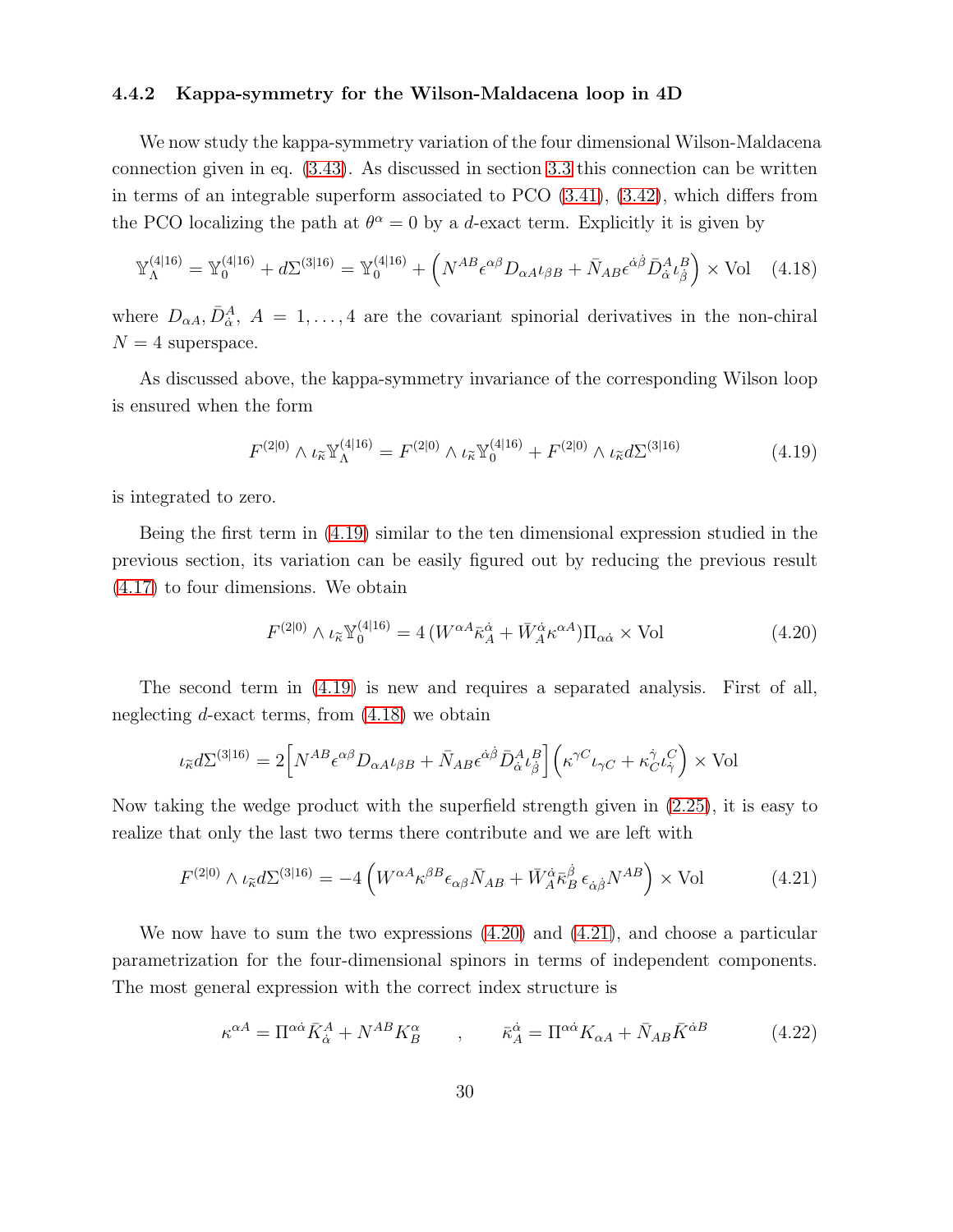Inserting in the previous equations it is easy to see that mixed  $\Pi$ -N and  $\Pi$ -N contributions cancel, whereas from [\(4.20\)](#page-30-3) we obtain a term proportional to the four-dimensional  $\Pi^2 \equiv \Pi^{\alpha\dot{\alpha}}\Pi_{\alpha\dot{\alpha}}$  and from [\(4.21\)](#page-30-4) an expression proportional to  $N^{AB}\bar{N}_{AB}$ . The total variation  $\delta_{\tilde{\lambda}} \Gamma$  turns out to be proportional to  $(\Pi^2 + N^{AB} \bar{N}_{AB})$ . Therefore, invariance under kappa-symmetry requires  $\Pi^2 = -N^{AB} \bar{N}_{AB}$ . This is the well-known condition that in four dimensional  $N = 4$  SYM theory leads to BPS Wilson loops [\[20\]](#page-48-7).

<span id="page-31-0"></span>Again, this formalism allows for an easy extension to the general case [\(3.44\)](#page-24-3).

## 5 Generalization to non-abelian gauge groups

The construction of super-Wilson loops in terms of integral forms can be strightforwadly generalized to the case of a non-abelian gauge theory. In fact, it is sufficient to recall that in the non-abelian case the ordinary definition of a gauge invariant Wilson operator reads

<span id="page-31-2"></span>
$$
W = \text{Tr}_{\mathcal{R}} P e^{\Gamma}, \qquad \Gamma = \oint_{\lambda} A_*^{(1)} \tag{5.1}
$$

where  $\lambda$  is a closed path,  $Tr_R$  is the trace in representation R and the exponential has been generalized to a path ordered exponential<sup>[7](#page-31-1)</sup>. Therefore, in the present set-up it is sufficient to use definition [\(5.1\)](#page-31-2), but write  $\Gamma$  as in [\(3.7\)](#page-14-2) for the bosonic operator and [\(3.21\)](#page-18-3) for the supersymmetric one.

What is interesting to investigate is how in this geometric set-up the invariances of the (super)-Wilson loop discussed in sects. [3](#page-13-0) and [4](#page-24-0) generalize to the case of a non-abelian (super)connection. As prototypical examples, we are going to study gauge invariance of the bosonic Wilson loop and the conditions for supersymmetry invariance of the super-Wilson operator in ten dimensions.

<span id="page-31-1"></span><sup>7</sup>We use the convention  $P\left(\int_{\lambda} A_*^{(1)}\right)^n = n! \int_{t_i}^{t_f} dt_1 \int_{t_i}^{t_1} dt_2 \cdots \int_{t_i}^{t_{n-1}} dt_n A_*^{(1)}(t_1) A_*^{(1)}(t_2) \ldots A_*^{(1)}(t_n)$ .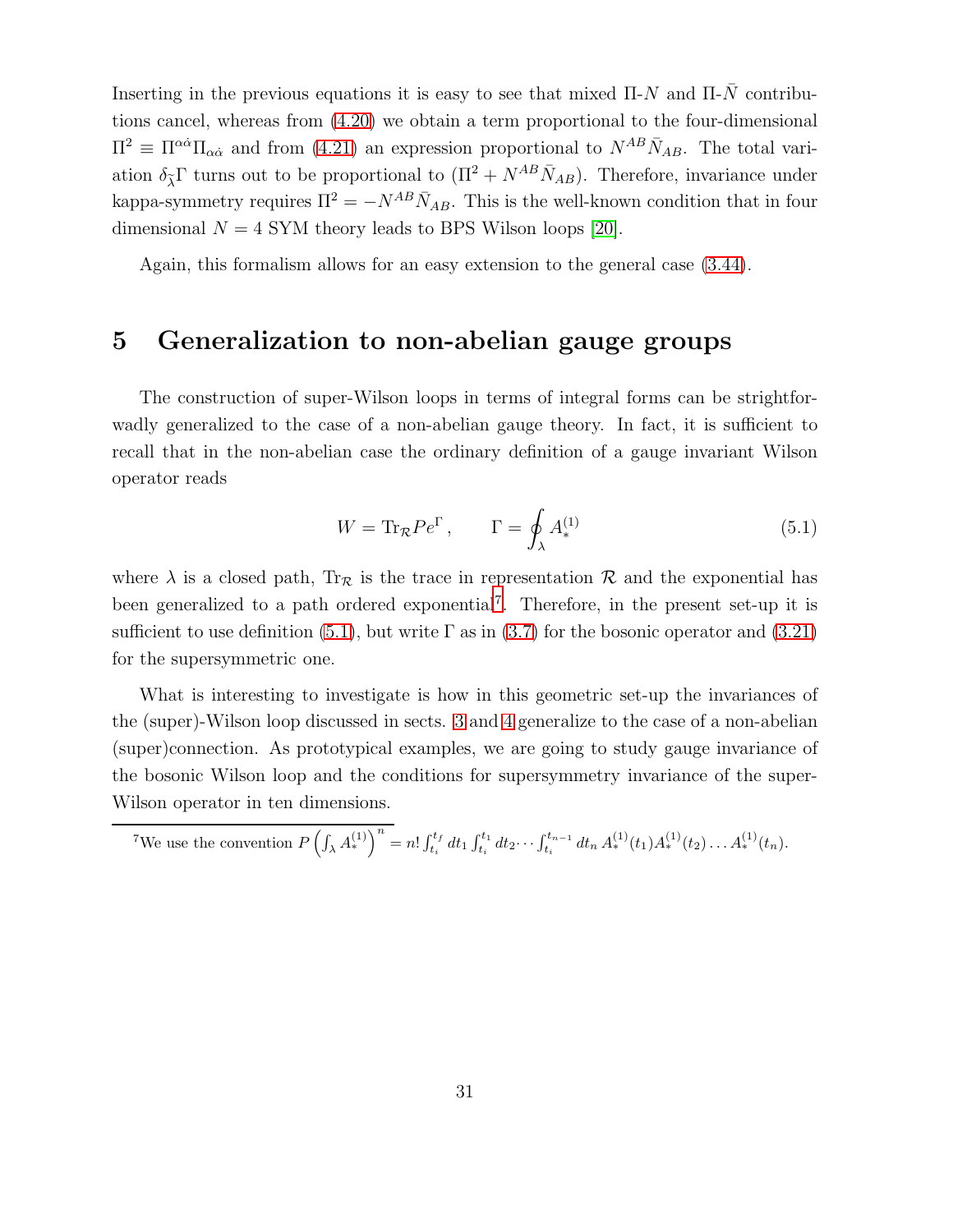#### <span id="page-32-0"></span>5.1 Gauge Invariance

For a gauge theory associated to a non-abelian group  $\mathcal{G}$ , we consider the bosonic W operator expanded as[8](#page-32-1)

<span id="page-32-2"></span>
$$
W = \text{Tr}_{\mathcal{R}} \left( 1 + \int_{\mathcal{M} \times \mathbb{T}} A^{(1)}(x) \mathbb{Y}_{\lambda}^{(n)}(x, \tau) \right. \\ \left. + \frac{1}{2} \iint_{\mathcal{M} \times \mathbb{T}} A^{(1)}(x_1) A^{(1)}(x_2) P \left[ \mathbb{Y}_{\lambda}^{(n)}(x_1, \tau_1) \mathbb{Y}_{\lambda}^{(n)}(x_2, \tau_2) \right] + \dots \right)
$$
\n(5.2)

where  $\mathbb{Y}_{\lambda}^{(n)}$  $\lambda^{(n)}$  is given in [\(3.13\)](#page-16-0) and localizes the integrands on a closed path  $\lambda$ , while the path-ordered product of PCOs is defined as

<span id="page-32-3"></span>
$$
P\left[\mathbb{Y}_{\lambda}^{(n)}(x_1,\tau_1)\mathbb{Y}_{\lambda}^{(n)}(x_2,\tau_2)\right] = \Theta(\tau_1-\tau_2)\mathbb{Y}_{\lambda}^{(n)}(x_1,\tau_1)\mathbb{Y}_{\lambda}^{(n)}(x_2,\tau_2) + \Theta(\tau_2-\tau_1)\mathbb{Y}_{\lambda}^{(n)}(x_1,\tau_2)\mathbb{Y}_{\lambda}^{(n)}(x_2,\tau_1)
$$
\n(5.3)

We note that in  $(5.2)$  the path ordering involves only the PCOs, since it is well-defined only for functions living on the contour. Inserting  $(5.3)$  in the W expansion and performing the  $M$  integrals we are back to the usual path-ordered expansion defined in footnote 7.

We consider the gauge variation of [\(5.2\)](#page-32-2) under

$$
\delta A^{(1)} = d\omega + [A^{(1)}, \omega] \equiv \nabla \omega \tag{5.4}
$$

where  $\omega$  is a smooth function on the M manifold with values in the Lie algebra of G. Due to the second term in this transformation, the gauge invariance of [\(5.2\)](#page-32-2) requires cancellation of terms arising from different orders in the expansion. We are going to check gauge invariance up to cubic order in the connection.

We start discussing the variation of the linear term in [\(5.2\)](#page-32-2). At this order gauge invariance easily follows from the chain of identities

$$
\delta \int_{\mathcal{M}\times\mathbb{T}} A^{(1)}(x) \mathbb{Y}_{\lambda}^{(n)}(x,\tau) = \int_{\mathcal{M}\times\mathbb{T}} \left( \nabla \omega(x) \mathbb{Y}_{\lambda}^{(n)}(x,\tau) \right) = \int_{\mathcal{M}\times\mathbb{T}} \nabla \left( \omega(x) \mathbb{Y}_{\lambda}^{(n)}(x,\tau) \right)
$$

$$
= \int_{\mathcal{M}\times\mathbb{T}} \left[ A^{(1)}(x) \mathbb{Y}_{\lambda}^{(n)}(x,\tau), \omega(x) \right]
$$
(5.5)

where in the first line we have used  $\nabla \mathbb{Y}_{\lambda}^{(n)} = d \mathbb{Y}_{\lambda}^{(n)} = 0$ , being the PCO a d-closed, gauge singlet form. Moreover, in the second line we have neglected d-exact terms. This expression trivially vanishes when the trace is taken.

<span id="page-32-1"></span><sup>&</sup>lt;sup>8</sup>To simplify the reading we avoid writing explicitly the wedge product symbol. Moreover, we introduce the notation  $\mathbb{Y}_{\lambda}^{(n)}(x_i, \tau_i)$  to denote the PCO which localizes the  $x_i$ -integral on the curve  $\tau_i \to x(\tau_i)$ parametrized by  $\tau_i$ .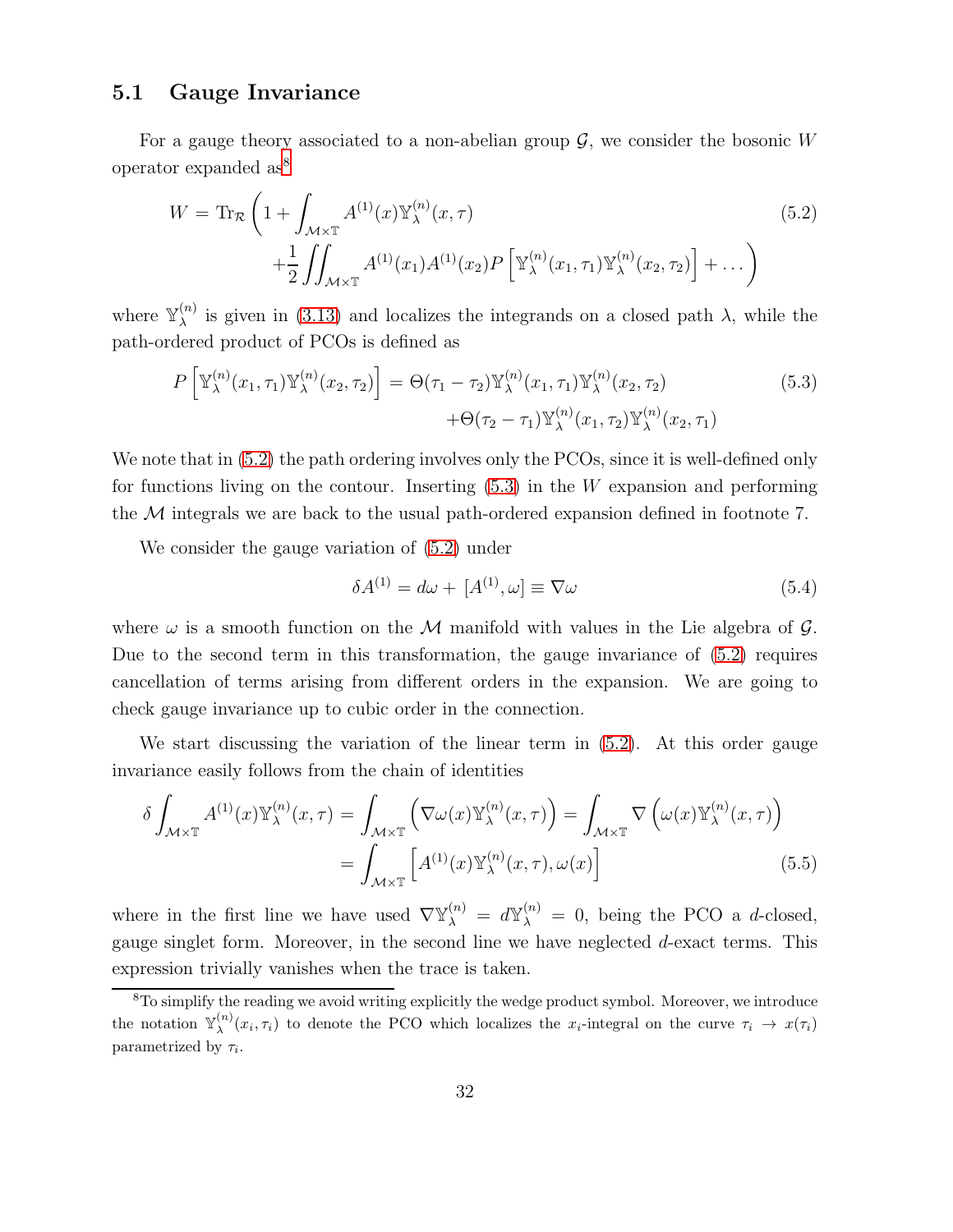We now move to the second order term in  $(5.2)$ . We begin by considering the contribution coming from  $\delta A^{(1)} \to d\omega$ . It is explicitly given by

<span id="page-33-1"></span>
$$
\delta \frac{1}{2} \iint_{\mathcal{M}\times\mathbb{T}} A^{(1)}(x_1) A^{(1)}(x_2) P \left[ \mathbb{Y}_{\lambda}^{(n)}(x_1, \tau_1) \mathbb{Y}_{\lambda}^{(n)}(x_2, \tau_2) \right] \n\to \frac{1}{2} \iint_{\mathcal{M}\times\mathbb{T}} \left( d_1 \omega(x_1) A^{(1)}(x_2) + A^{(1)}(x_1) d_2 \omega(x_2) \right) P \left[ \mathbb{Y}_{\lambda}^{(n)}(x_1, \tau_1) \mathbb{Y}_{\lambda}^{(n)}(x_2, \tau_2) \right] \n= \frac{1}{2} \iint_{\mathcal{M}\times\mathbb{T}} \left( \omega(x_1) A^{(1)}(x_2) d_1 P \left[ \mathbb{Y}_{\lambda}^{(n)}(x_1, \tau_1) \mathbb{Y}_{\lambda}^{(n)}(x_2, \tau_2) \right] \n- A^{(1)}(x_1) \omega(x_2) d_2 P \left[ \mathbb{Y}_{\lambda}^{(n)}(x_1, \tau_1) \mathbb{Y}_{\lambda}^{(n)}(x_2, \tau_2) \right] \right)
$$
\n(5.6)

In the last step we have integrated by parts the differentials  $d_1$  and  $d_2$  acting on  $x_1$  and  $x_2$ coordinates, respectively. Now, we can use the following identities (we refer to appendix [C](#page-43-1) for their proof)

<span id="page-33-0"></span>
$$
d_1 P\left[\mathbb{Y}_{\lambda}^{(n)}(x_1, \tau_1)\mathbb{Y}_{\lambda}^{(n)}(x_2, \tau_2)\right] = 2d\tau_1 \delta(\tau_1 - \tau_2) \delta^{(n)}(x_1 - x_2) \bigwedge_{a=1}^{n} dx_1^a \wedge \mathbb{Y}_{\lambda}^{(n)}(x_2, \tau_2)
$$
  

$$
d_2 P\left[\mathbb{Y}_{\lambda}^{(n)}(x_1, \tau_1)\mathbb{Y}_{\lambda}^{(n)}(x_2, \tau_2)\right] = -2d\tau_2 \delta(\tau_1 - \tau_2) \mathbb{Y}_{\lambda}^{(n)}(x_1, \tau_1) \wedge \delta^{(n)}(x_1 - x_2) \bigwedge_{a=1}^{n} dx_2^a
$$
\n(5.7)

where the minus sign in the second equation is due to the path ordering. We can then write [\(5.6\)](#page-33-1) as

<span id="page-33-2"></span>
$$
\iint_{\mathcal{M}\times\mathbb{T}} \left( \omega(x_1) A^{(1)}(x_2) d\tau_1 \delta(\tau_1 - \tau_2) \delta^{(n)}(x_1 - x_2) \bigwedge_{a=1}^n dx_1^a \wedge \mathbb{Y}_{\lambda}^{(n)}(x_2, \tau_2) \right. \\
\left. + A^{(1)}(x_1) \omega(x_2) d\tau_2 \delta(\tau_1 - \tau_2) \, \mathbb{Y}_{\lambda}^{(n)}(x_1, \tau_1) \wedge \delta^{(n)}(x_1 - x_2) \bigwedge_{a=1}^n dx_2^a \right) \\
= \int_{\mathcal{M}\times\mathbb{T}} \left[ \omega(x), A^{(1)}(x) \, \mathbb{Y}_{\lambda}^{(n)}(x, \tau) \right] \tag{5.8}
$$

where in the last line we have integrated in the  $(x_2, \tau_2)$  variables using the identity  $\delta(\tau_1 \tau_2$ ) =  $-\delta(\tau_2 - \tau_1)$  in order to preserve the orientation of the loop. By taking the trace this term eventually vanishes.

We now consider the contribution from the variation of the second order term in  $(5.2)$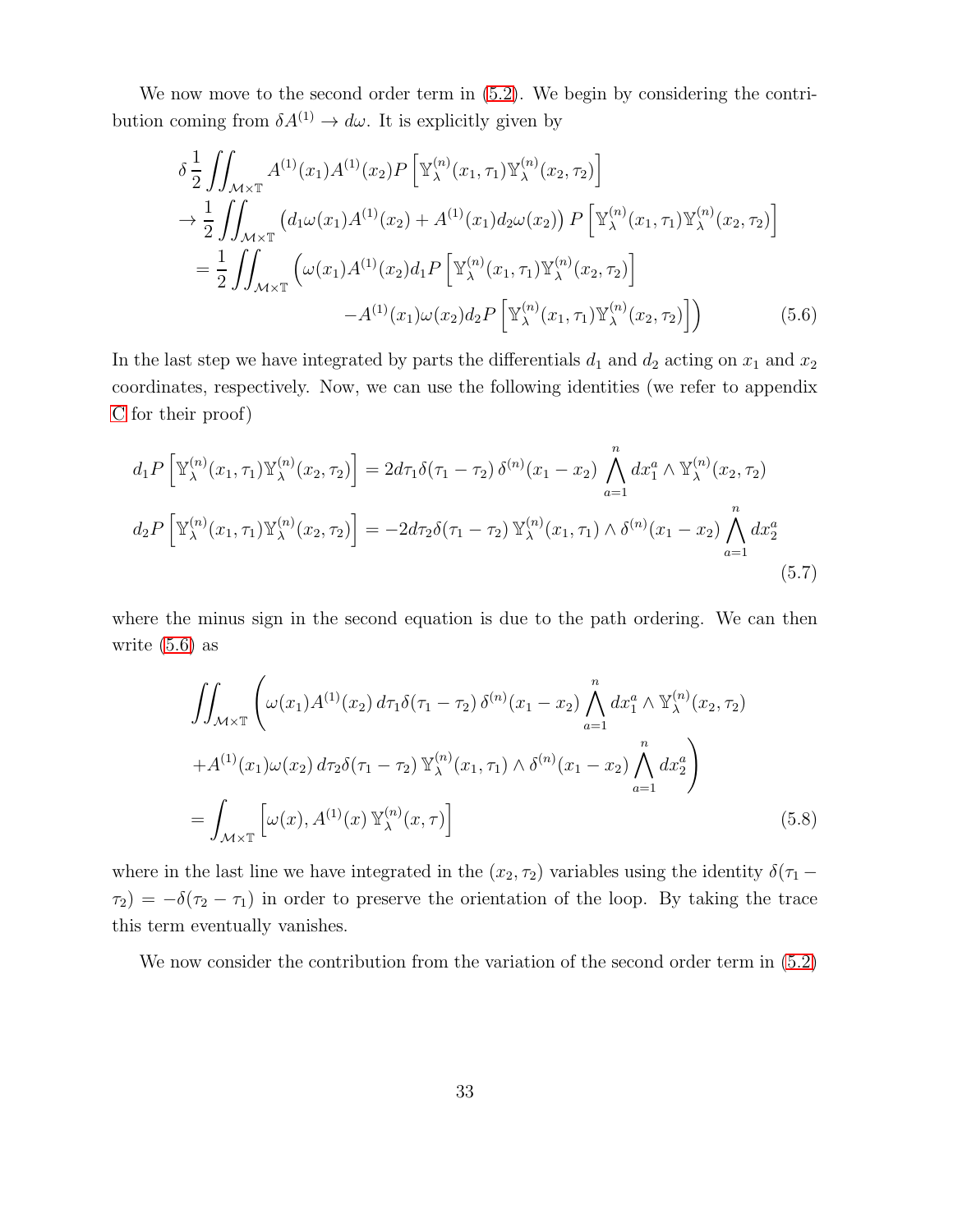under  $\delta A^{(1)}(x) \rightarrow [A^{(1)}(x), \omega(x)],$ 

<span id="page-34-2"></span>
$$
\frac{1}{2} \delta \operatorname{Tr}_{\mathcal{R}} \iint_{\mathcal{M} \times \mathbb{T}} A^{(1)}(x_1) A^{(1)}(x_2) P \left[ \mathbb{Y}_{\lambda}^{(n)}(x_1, \tau_1) \mathbb{Y}_{\lambda}^{(n)}(x_2, \tau_2) \right]
$$
(5.9)  
\n
$$
= \frac{1}{2} \iint_{\mathcal{M} \times \mathbb{T}} \operatorname{Tr}_{\mathcal{R}} \left( [A^{(1)}(x_1), \omega(x_1)] A^{(1)}(x_2) + A^{(1)}(x_1) [A^{(1)}(x_2), \omega(x_2)] \right)
$$
  
\n
$$
\times P \left[ \mathbb{Y}_{\lambda}^{(n)}(x_1, \tau_1) \mathbb{Y}_{\lambda}^{(n)}(x_2, \tau_2) \right]
$$
  
\n
$$
= \iint_{\mathcal{M} \times \mathbb{T}} \operatorname{Tr}_{\mathcal{R}} \left( [A^{(1)}(x_1), \omega(x_1)] A^{(1)}(x_2) \right) P \left[ \mathbb{Y}_{\lambda}^{(n)}(x_1, \tau_1) \mathbb{Y}_{\lambda}^{(n)}(x_2, \tau_2) \right]
$$

This term is not vanishing itself, but it is expected to compensate the variation of the cubic term in [\(5.2\)](#page-32-2) under  $\delta A^{(1)}(x) \to d\omega(x)$ . In fact, integrating by parts, the variation of the cubic term gives rise to

<span id="page-34-1"></span>
$$
\frac{1}{3!} \delta \operatorname{Tr}_{\mathcal{R}} \iiint_{\mathcal{M} \times \mathbb{T}} A^{(1)}(x_1) A^{(1)}(x_2) A^{(1)}(x_3) P \left[ \mathbb{Y}_{\lambda}^{(n)}(x_1, \tau_1) \mathbb{Y}_{\lambda}^{(n)}(x_2, \tau_2) \mathbb{Y}_{\lambda}^{(n)}(x_3, \tau_3) \right] \n\to \frac{1}{3!} \iiint_{\mathcal{M} \times \mathbb{T}} \operatorname{Tr}_{\mathcal{R}} \left( -\omega(x_1) A^{(1)}(x_2) A^{(1)}(x_3) d_1 P \left[ \mathbb{Y}_{\lambda}^{(n)}(x_1, \tau_1) \mathbb{Y}_{\lambda}^{(n)}(x_2, \tau_2) \mathbb{Y}_{\lambda}^{(n)}(x_3, \tau_3) \right] \n+ A^{(1)}(x_1) \omega(x_2) A^{(1)}(x_3) d_2 P \left[ \mathbb{Y}_{\lambda}^{(n)}(x_1, \tau_1) \mathbb{Y}_{\lambda}^{(n)}(x_2, \tau_2) \mathbb{Y}_{\lambda}^{(n)}(x_3, \tau_3) \right] \n- A^{(1)}(x_1) A^{(1)}(x_2) \omega(x_3) d_3 P \left[ \mathbb{Y}_{\lambda}^{(n)}(x_1, \tau_1) \mathbb{Y}_{\lambda}^{(n)}(x_2, \tau_2) \mathbb{Y}_{\lambda}^{(n)}(x_3, \tau_3) \right] \right)
$$
\n(5.10)

As described in appendix [C](#page-43-1) (see for instance eq.  $(C.6)$ ), the action of the  $d_{i=1,2,3}$  differ-ential on the path-ordered product of PCO's has the net effect to replace<sup>[9](#page-34-0)</sup>  $\Theta(\tau_{j-1} - \tau_j)$ with  $-d\tau_j \delta(\tau_{j-1} - \tau_j)$  and correspondingly  $\mathbb{Y}_{\lambda}^{(n)}$  $\lambda^{(n)}(x_j, \tau_j)$  with  $\delta^{(n)}(x_{j-1}-x_j)$   $(\bigwedge_{a=1}^n dx_j^a)$ ; or  $\Theta(\tau_j - \tau_{j+1})$  with  $d\tau_j \delta(\tau_j - \tau_{j+1})$  and  $\mathbb{Y}_{\lambda}^{(n)}$  $\lambda^{(n)}(x_j, \tau_j)$  with  $\delta^{(n)}(x_j - x_{j+1}) \left(\bigwedge_{a=1}^n dx_j^a\right)$ . In both cases the delta functions allow to perform the  $d\tau_j \left(\bigwedge_{a=1}^n dx_j^a\right)$  integrations, so reducing [\(5.10\)](#page-34-1) to a double integral. Moreover, having the two terms opposite sign, we can easily reconstruct a commutator  $[\omega(x_i), A^{(1)}(x_i)]$  for every  $j = 1, 2, 3$ . Exploiting the symmetries of the integrand under the exchange of integration variables the six terms in each path-ordered product give eventually the same contribution, so that we end up with

$$
\frac{1}{3!} \, 3! \, \iint_{\mathcal{M} \times \mathbb{T}} \! \mathrm{Tr}_{\mathcal{R}} \Big( \left[ \omega(x_1), A^{(1)}(x_1) \right] A^{(1)}(x_2) \Big) P \left[ \mathbb{Y}_{\lambda}^{(n)}(x_1, \tau_1) \mathbb{Y}_{\lambda}^{(n)}(x_2, \tau_2) \right] \tag{5.11}
$$

This expression cancels exactly the contribution in [\(5.9\)](#page-34-2). We have then proved gauge invariance of [\(5.2\)](#page-32-2), up to cubic order. However, it is an easy task to realize that the same

<span id="page-34-0"></span><sup>&</sup>lt;sup>9</sup>Here we use the cycling convention  $\tau_0 \equiv \tau_3$ ,  $\tau_4 \equiv \tau_1$ .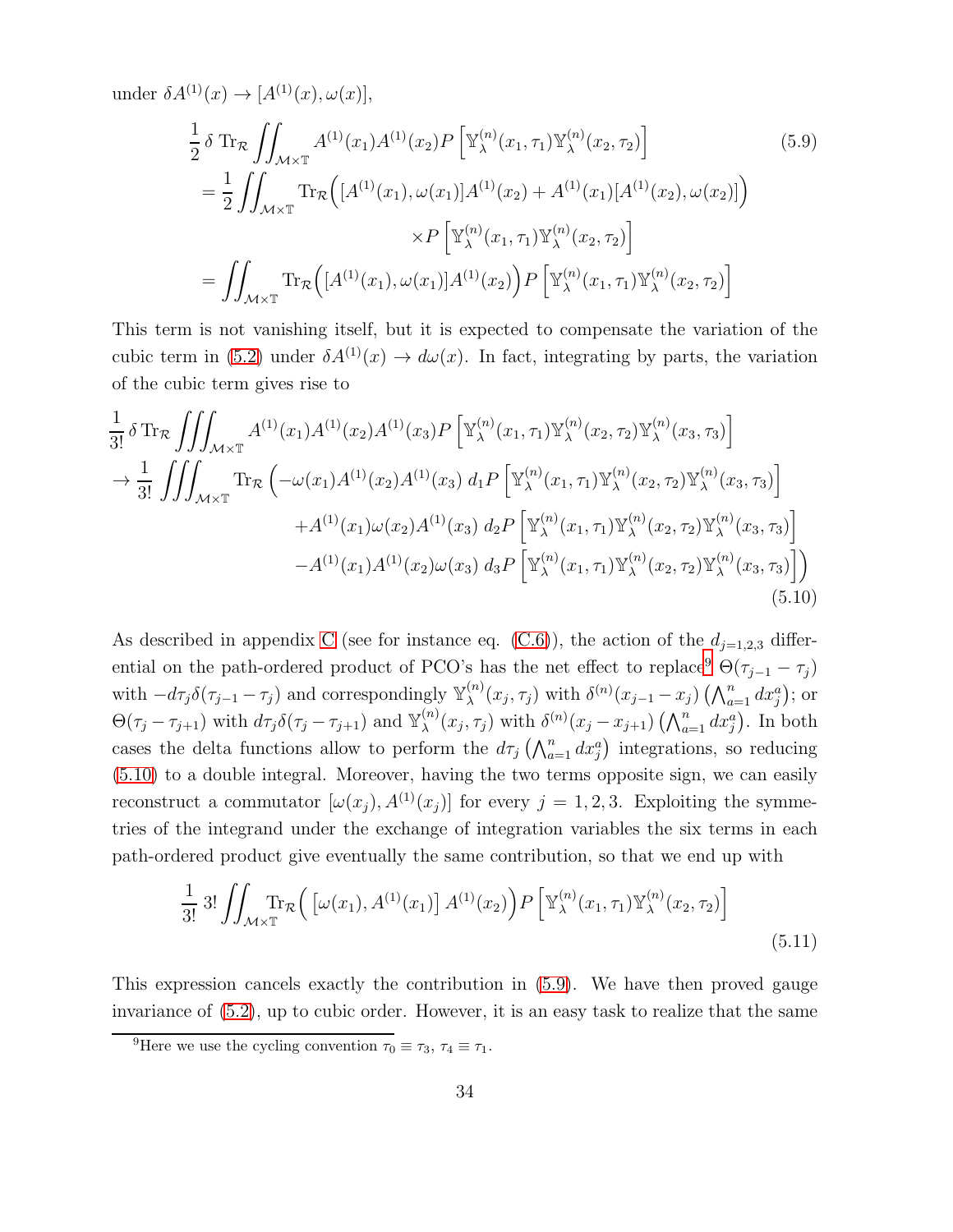pattern keeps repeating order by order, so ensuring gauge invariance of the complete Wilson operator.

<span id="page-35-0"></span>A similar analysis holds also in the case of non-abelian super-Wilson loops.

#### 5.2 Supersymmetry Invariance

We now consider the non-abelian generalization of a super-Wilson loop,  $W = Tr_{\mathcal{R}} Pe^{\Gamma}$ with super-holonomy  $\Gamma$  given in [\(3.21\)](#page-18-3), and study its variation under supersymmetry transformations. For the abelian case, in section [4.3](#page-26-0) we have discussed conditions that can be imposed in order to have either local or global supersymmetry. In this section we briefly show that in the non-abelian case slight differences arise. Given an expansion for W in powers of the supergauge connection similar to  $(5.2)$ , we will restrict to the study of the linear term.

We first recall that the supersymmetry variation of a non-abelian gauge superfield, obtained as usual by the action of a Lie derivative, can be expressed as

$$
\delta_{\epsilon} A^{(1|0)} = \nabla \iota_{\epsilon} A^{(1|0)} + \iota_{\epsilon} F^{(2|0)} \tag{5.12}
$$

where  $\nabla = d + [A^{(1|0)}, \cdot]$  is the gauge covariant differential in superspace. The supersymmetry variation of the linear term in the  $W$  expansion can then be written as

$$
\int_{\mathcal{SM}} \text{Tr}_{\mathcal{R}} \left( \delta_{\epsilon} A^{(1|0)} \wedge \mathbb{Y}_{\Lambda}^{(n-1|m)} \right) = \int_{\mathcal{SM}} \text{Tr}_{\mathcal{R}} \left[ \nabla \left( \iota_{\epsilon} A^{(1|0)} \wedge \mathbb{Y}_{\Lambda}^{(n-1|m)} \right) + \iota_{\epsilon} F^{(2|0)} \wedge \mathbb{Y}_{\Lambda}^{(n-1|m)} \right] \tag{5.13}
$$

where we have used  $\nabla \mathbb{Y}_{\Lambda}^{(n-1|m)} = 0$ . For closed paths the first term vanishes identically. Therefore, the only term that may affect the supersymmetry invariance of  $W$  is the second one. Following the discussion in section [4.3](#page-26-0) and adapting it to the non-abelian case, this term drops out if we require

$$
\iota_{\epsilon} F^{(2|0)} \Big|_{\Lambda} = \nabla \Upsilon \tag{5.14}
$$

<span id="page-35-1"></span>As in the abelian case, neglecting  $\nabla$ -exact terms this condition reduces to [\(4.9\)](#page-27-2).

## 6 Relating Wilson Loops and Pure Spinor Vertex **Operators**

The Wilson loop expectation value  $\langle W \rangle$ , which describes the motion of a superparticle along a path  $\Lambda$  in a gauge background has a stringy interpretation within the AdS/CFT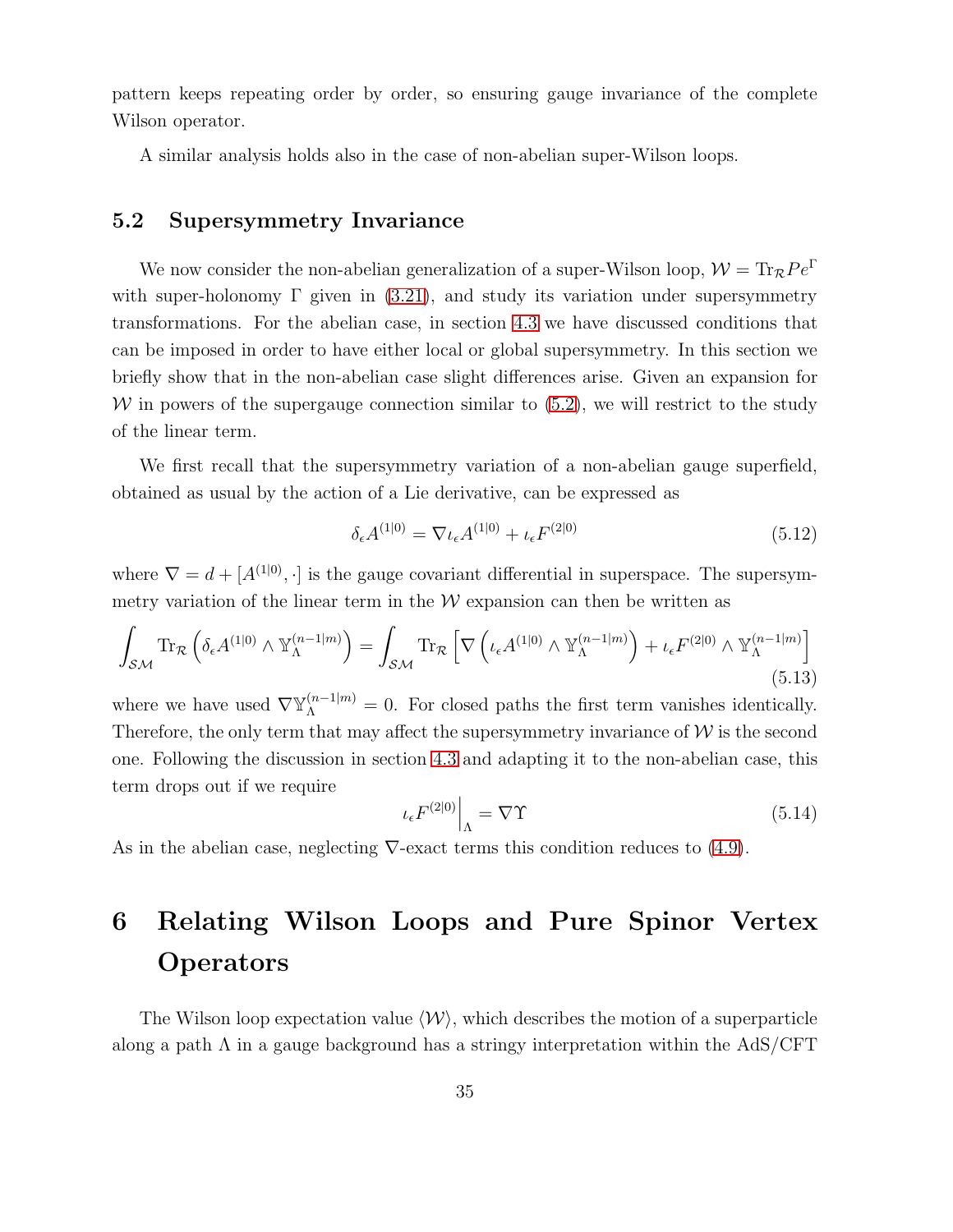correspondence [\[45,](#page-51-1) [46\]](#page-51-2). In fact, being the particle excited by an open massless vertex operator at the boundary of the string worldsheet, the Wilson loop expectation value equals the string partition function on a worldsheet ending on  $\Lambda$  at the boundary<sup>[10](#page-36-0)</sup>. In particular, in the  $\alpha' \to 0$  limit the partition function can be computed semiclassically and leads to a prediction for  $\langle W \rangle$  at strong coupling [\[20,](#page-48-7) [45,](#page-51-1) [46\]](#page-51-2).

On the other hand, in the pure spinor approach to string theory the integrated vertex operator for the massless spectrum of the open superstring reads [\[56\]](#page-51-9)

<span id="page-36-1"></span>
$$
V = \int d\tau \left( A_a \Pi^a + A_\alpha \dot{\theta}^\alpha + F^{ab} N_{ab} + W^\alpha d_\alpha \right) \tag{6.1}
$$

where  $d_{\alpha}$  is a worldsheet field related to the conjugate momentum to  $\theta^{\alpha}$  and  $N_{ab}$  is the Lorentz generator in the pure spinor space. At quantum level it is invariant under the BRST transformations [\[56\]](#page-51-9)

<span id="page-36-2"></span>
$$
Qd_{\alpha} = \Pi^{a}(\gamma_{a}\lambda)_{\alpha} , \qquad QN_{ab} = d^{\alpha}(\gamma_{ab})_{\alpha\beta}\lambda^{\beta} \qquad (6.2)
$$

where the nilpotency conditions  $Q^2 d_{\alpha} = Q^2 N_{ab} = 0$  follow from the requirement for  $\lambda_{\alpha}$  to be a commuting pure spinor, i.e.  $\lambda \gamma^a \lambda = 0$ .

Comparing equation [\(6.1\)](#page-36-1) with the expression for the ten dimensional superholonomy  $\Gamma$  given in [\(3.26\)](#page-19-2) we see that the first two terms are identical. Therefore, from the perspective of relating Wilson loops to open string worldsheets, we investigate whether it is possible to modify  $\Gamma$  in such a way to obtain an expression formally identical to the string vertex operator. Indeed, we show that this is possible by applying a d-deformation to the PCO [\(3.24\)](#page-18-4) along the lines described in section [3.2.](#page-17-0)

To prove this statement we deform the original PCO in [\(3.24\)](#page-18-4) as

<span id="page-36-3"></span>
$$
\mathbb{Y}_{\Lambda}^{(10|16)} \to \mathbb{Y}_{\Lambda}^{(10|16)} + d\Sigma^{(9|16)} \tag{6.3}
$$
\n
$$
\Sigma^{(9|16)} = d\tau \epsilon_{a_1...a_{10}} V^{a_1} \wedge V^{a_8} N^{a_9 a_{10}} \delta^{16}(\psi) + d\tau \epsilon_{a_1...a_{10}} V^{a_1} \wedge V^{a_9} d_{\alpha} (\gamma^{a_{10}})^{\alpha \beta} \frac{\partial}{\partial \psi^{\beta}} \delta^{16}(\psi)
$$

where we have introduced the two-vector  $N_{ab}$  and the ten dimensional spinor  $d_{\alpha}$ . In order to compute  $d\Sigma^{(9|16)}$  we need to specify how the differential acts on these new fields. In analogy with the action of the  $Q$  operator in eq.  $(6.2)$  we propose

$$
d d_{\alpha} = V^{a}(\gamma_{a}\psi)_{\alpha}, \qquad dN_{ab} = d^{\alpha}(\gamma_{ab})_{\alpha\beta}\psi^{\beta} - \frac{1}{2}V_{a}\wedge V_{b}
$$
(6.4)

<span id="page-36-0"></span> $10$ This is strictly true for Wilson loops in fundamental representation. For Wilson loops in higherdimensional representations the dual description is in terms of D3- or D5-brane configurations [\[53,](#page-51-10) [54,](#page-51-11) [55\]](#page-51-12).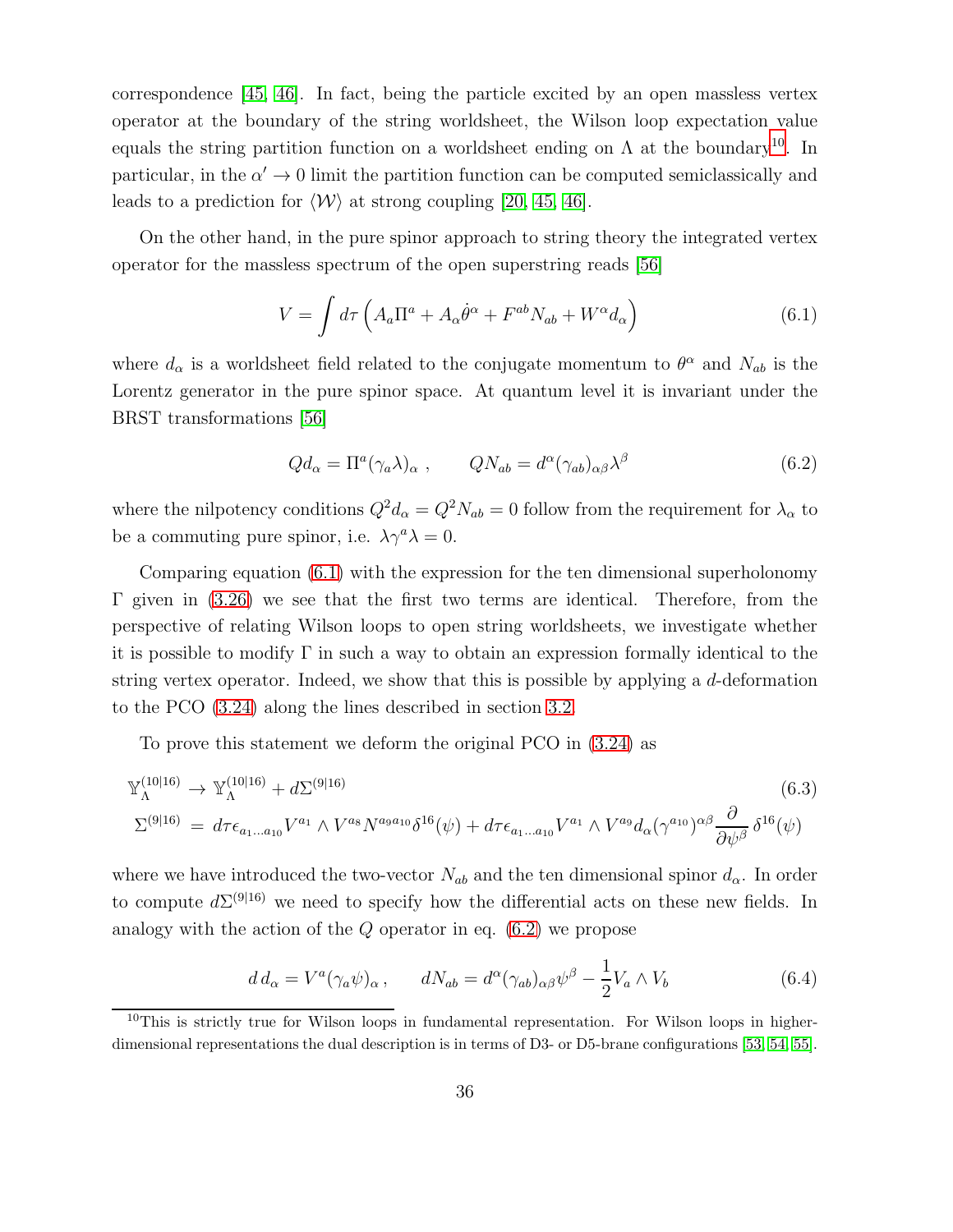We note that, without imposing any pure spinor constraint, these definitions automatically satisfy the Bianchi identities  $d^2d_{\alpha} = 0$  and  $d^2N_{ab} = 0$ . In particular, for  $N_{ab}$  this is guaranteed by the addition of the extra term  $-\frac{1}{2}$  $\frac{1}{2}V_a \wedge V_b$ , which is instead absent in [\(6.2\)](#page-36-2).

Given these definitions we can now evaluate how the original superholonomy gets modified. Recalling that

<span id="page-37-1"></span>
$$
\Gamma \to \Gamma' = \Gamma + \int_{\mathcal{SM} \times \mathbb{T}} F^{(2|0)} \wedge \Sigma^{(9|16)} \tag{6.5}
$$

we focus only on the new term proportional to  $F^{(2|0)}$ . Inserting [\(6.3\)](#page-36-3) and the superfield strength [\(2.19\)](#page-10-1), it is explicitly given by (we shortly indicate  $d_{\alpha}(\gamma^{a_{10}})^{\alpha\beta}\frac{\partial}{\partial\psi^{\beta}}\equiv d\gamma^{a_{10}}\iota$ )

$$
\int_{\mathcal{SM}\times\mathbb{T}} \left( V^a \wedge V^b F_{ab} + (\psi \gamma_a W) V^a \right) \wedge \left( d\tau \epsilon_{a_1 \dots a_{10}} V^{a_1} \wedge V^{a_8} N^{a_9 a_{10}} \delta^{16}(\psi) \right. \\
\left. + d\tau \epsilon_{a_1 \dots a_{10}} V^{a_1} \wedge V^{a_9} d\gamma^{a_{10}} \iota \delta^{16}(\psi) \right)
$$
\n
$$
= \int_{\mathcal{SM}\times\mathbb{T}} \left( d\tau V^a \wedge V^b F_{ab} \wedge \epsilon_{a_1 \dots a_{10}} V^{a_1} \wedge V^{a_8} N^{a_9 a_{10}} \delta^{16}(\psi) \right. \\
\left. + d\tau (\psi \gamma_a W) V^a \wedge \epsilon_{a_1 \dots a_{10}} V^{a_1} \wedge V^{a_9} d\gamma^{a_{10}} \iota \delta^{16}(\psi) \right)
$$
\n
$$
(6.6)
$$

In the first term we simply antisymmetrize the vielbeins to obtain a desidered term proportional to  $F^{ab}N_{ab}$  times a factorized volume form  $V^{10}\delta^{16}(\psi)$ . In the second term we first integrate by parts  $\iota$  on the  $\psi$  spinor and, after a bit of algebra, we produce a contribution proportional to  $W^{\alpha}d_{\alpha}$  times a factorized volume. In total, summing the two terms we obtain

$$
\int_{\mathcal{SM}\times\mathbb{T}} (F^{ab}N_{ab} + W^{\alpha}d_{\alpha}) d\tau V^{10}\delta^{(16)}(\psi)
$$
\n(6.7)

We can now project the integrand onto the Wilson path by performing the integrations on the supermanifold coordinates. The obtained contributions, when added to the original  $\Gamma$  as in [\(6.5\)](#page-37-1), reproduce the pure spinor vertex operator [\(6.1\)](#page-36-1) written as a supermanifold integral.

## <span id="page-37-0"></span>7 Conclusions

We have constructed super-Wilson operators in terms of integral forms describing the immersion of the supercontour in a supermanifold. In such a formulation the corresponding superholonomy is written as an integral over the entire supermanifold and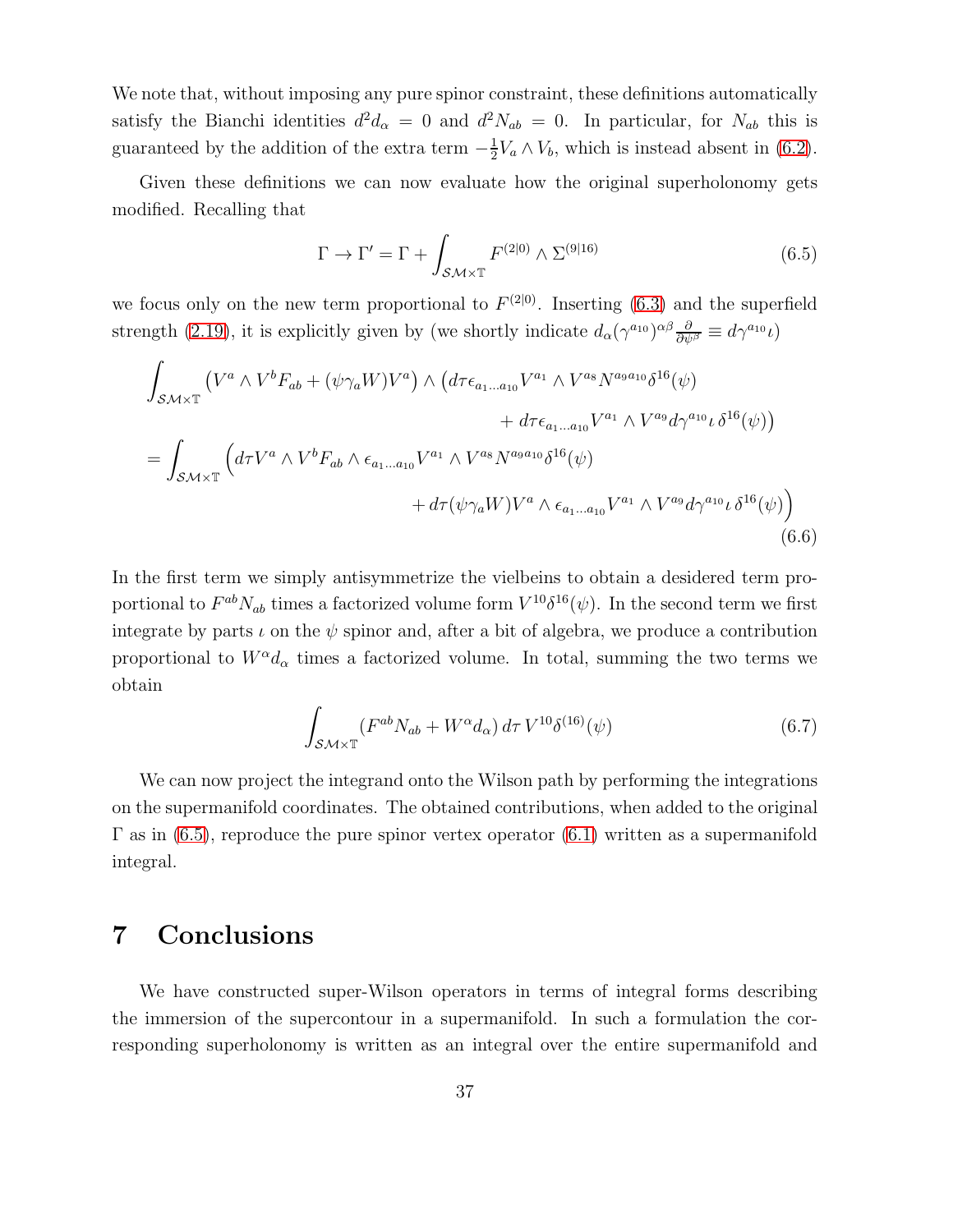the invariance of the operator under superdiffeomorphisms becomes manifest. As a byproduct, we obtain an alternative description also of the ordinary Wilson loops, which can be obtained from the supersymmetric one by setting all the spinorial coordinates to zero. We have reformulated kappa-symmetry in this language and studied the Killing spinor equations associated to supersymmetry invariance.

We have highlighted the role of the d-cohomology in the construction of the Picture Changing Operators (PCO). Different PCOs corresponding to different supercontours are all comohological equivalent. Nevertheless, they may preserve a different amount of supersymmetry and more generally they exhibit a different spectrum of symmetries. In particular, it follows that by adding d-exact terms we can tune the BPS degree of a Wilson operator and we can easily relate two operators which preserve a different fraction of supersymmetries. As a remarkable example, we have shown how the BPS Wilson-Maldacena loop of  $N = 4$  SYM theory can be obtained from the non-BPS one by the addition of a suitable d-exact term to the ordinary non-supersymmetric PCO.

It would be interesting to generalize our formulation at quantum level to compute perturbative corrections to Wilson loops. In particular, it would be nice to understand which is the effect of the  $d$ -varying symmetries mechanism, in a frame where  $d$ -exact terms could be treated as perturbations. More ambitiously, it could be interesting to understand how to reformulate localization in a geometrical framework and exploit our expression for the Wilson loop to compute its vacuum expectation value exactly.

Finally, as emphasised in the paper, this formalism allows for a straightforward generalization to curved supermanifolds, hence leading to Wilson operators defined in a supergravity framework [\[3,](#page-47-2) [57\]](#page-52-0). This geometrical setting might be also applied to Wilson loops in different dimensions, for example to the well known bosonic BPS Wilson loops in three dimensional Chern-Simons-matter theories [\[58,](#page-52-1) [59,](#page-52-2) [60,](#page-52-3) [61\]](#page-52-4). This formalism is ready also for describing higher dimensional (BPS) defects, as it only requires to choose the suitable PCO dual to the immersion of the defining hypersurface.

## Acknowledgement

We enjoyed discussions with Leonardo Castellani, Luca Griguolo and Domenico Seminara. This work has been partially supported by Università del Piemonte Orientale research funds, by Italian Ministero dell'Università e della Ricerca (MIUR), and by Istituto Nazionale di Fisica Nucleare (INFN) through the "FieLds And Gravity" (FLAG)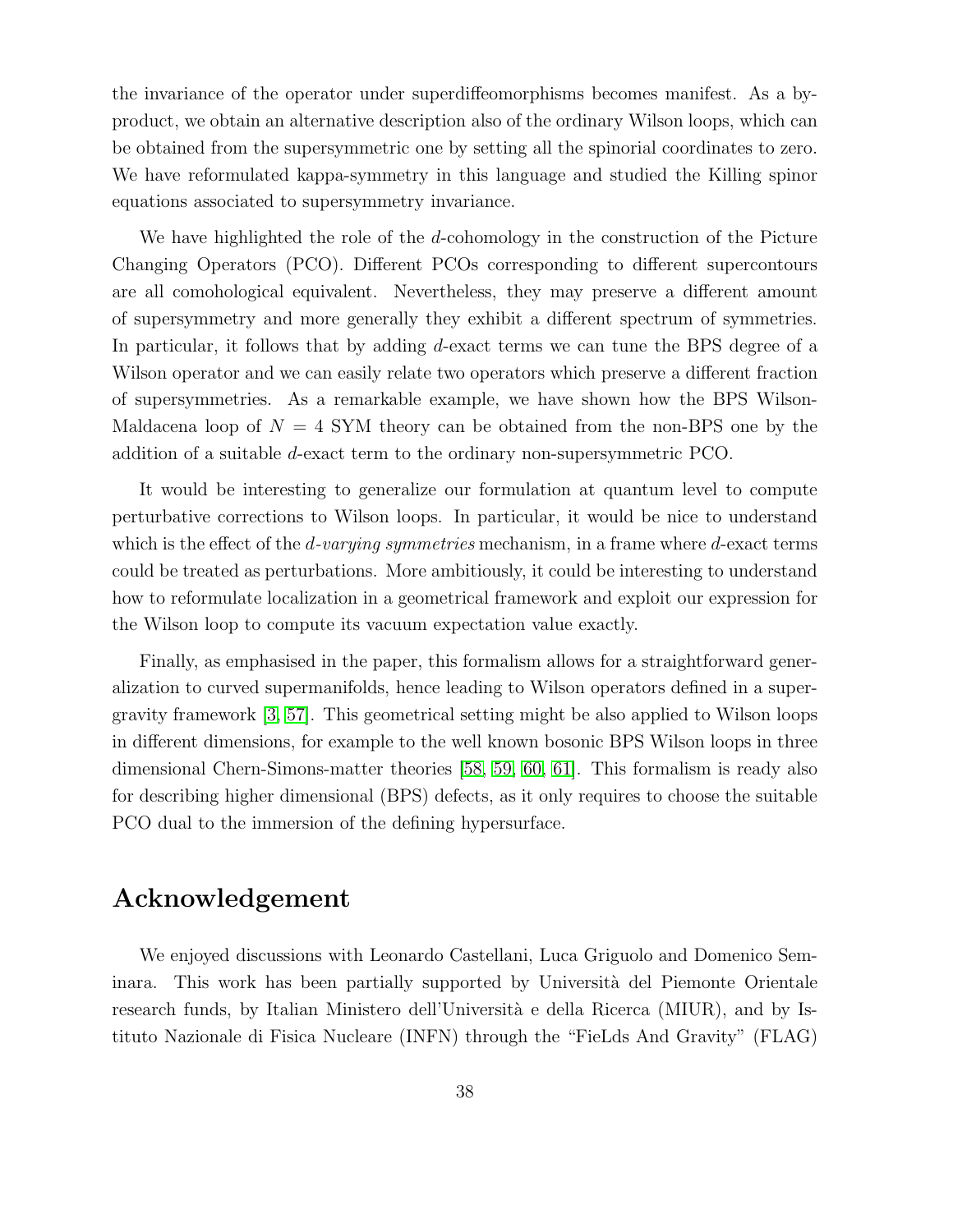and "Gauge theories, Strings, Supergravity" (GSS) research projects.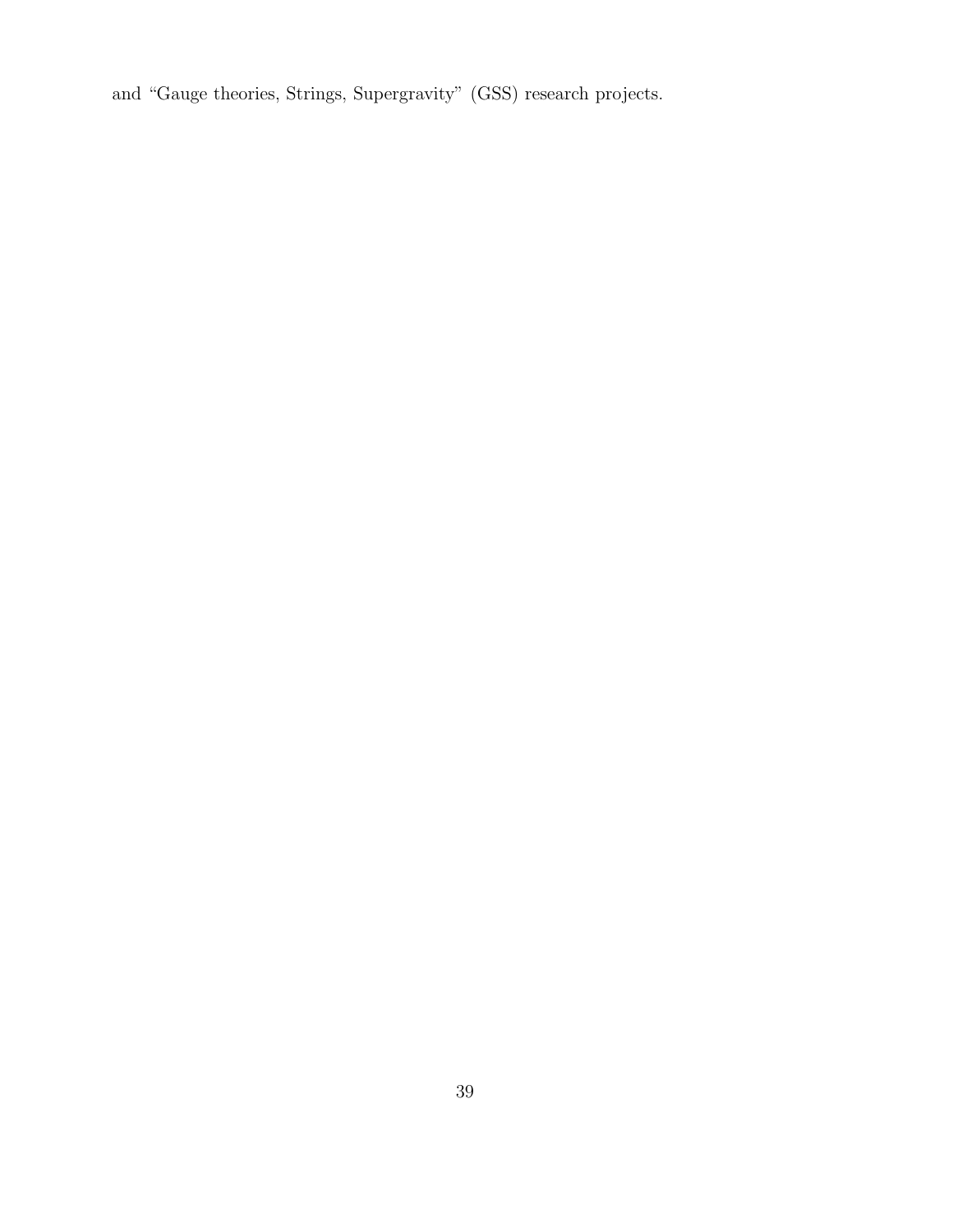## <span id="page-40-0"></span>A Superspace conventions

In this appendix we collect the conventions on supermanifolds that we have used in the main text. To be definite we focus on the  $\mathcal{N} = 1$  superspace in ten dimensions described by coordinates  $z^M = (x^{\mu}, \theta^{\alpha})$ , with  $\mu = 0, \ldots, 9$  and  $\alpha = 1, \ldots, 16$ . Here  $\theta^{\alpha}$  are Majorana-Weyl spinors.

Introducing ten dimensional  $16 \times 16$  gamma matrices  $\gamma_{\alpha\beta}^a$ <sup>[11](#page-40-3)</sup>, supercharges and supercovariant derivatives are defined as

<span id="page-40-6"></span>
$$
Q_{\alpha} = \partial_{\alpha} + \theta^{\beta} \gamma_{\alpha\beta}^{a} \partial_{a} , \qquad D_{\alpha} = \partial_{\alpha} - \theta^{\beta} \gamma_{\alpha\beta}^{a} \partial_{a} . \tag{A.1}
$$

with  $Q_{\alpha} = D_{\alpha} + 2\theta^{\beta} \gamma_{\alpha\beta}^{a} \partial_{a}$ . They satisfy

$$
\{Q_{\alpha}, Q_{\beta}\} = 2\gamma^a \partial_a , \quad \{D_{\alpha}, D_{\beta}\} = -2\gamma^a \partial_a , \quad \{Q_{\alpha}, D_{\beta}\} = 0
$$
 (A.2)

Flat supervielbeins are defined as

<span id="page-40-1"></span>
$$
V^{a} \equiv e_{M}^{a} dz^{M} = dx^{a} + \theta^{\alpha} \gamma_{\alpha\beta}^{a} d\theta^{\beta} , \quad \psi^{\alpha} \equiv e_{M}^{\alpha} dz^{M} = d\theta^{\alpha}
$$
 (A.3)

and satisfy the Maurer-Cartan equations

<span id="page-40-4"></span>
$$
dV^a = \psi \gamma^a \psi \quad , \quad d\psi^\alpha = 0 \tag{A.4}
$$

Introducing the ordinary super-differential basis  $(dx^a, d\theta^{\alpha})$  through the defining identities  $\langle \partial_a, dx^b \rangle = \delta_a^b$  and  $\langle \partial_\alpha, d\theta^\beta \rangle = \delta_\alpha^\beta$ , the differential operator d is given by

$$
d \equiv dx^a \partial_a + d\theta^\alpha \partial_\alpha = V^a \partial_a + \psi^\alpha D_\alpha \tag{A.5}
$$

Supersymmetry transformations. In the present framework, a supersymmetry transformation is a superdiffeomorphism whose action on differential forms is represented by a Lie derivative along the vector field  $\epsilon = \epsilon^{\alpha} D_{\alpha} + 2\epsilon \gamma^a \theta \partial_a \equiv \epsilon^{\alpha} Q_{\alpha}$ ,

<span id="page-40-2"></span>
$$
\mathcal{L}_{\epsilon} = \iota_{\epsilon} d + d\iota_{\epsilon} \tag{A.6}
$$

where in general  $\iota_v$  is the contraction operator defined on a p–form as  $\iota_v \omega(v_1, \ldots, v_{p-1}) =$  $\omega(v_1,\ldots,v_{p-1},v)$ . Using  $\iota_{\epsilon}\theta^{\alpha}=\iota_{\epsilon}x^a=0$ , it then follows that

<span id="page-40-5"></span>
$$
\mathcal{L}_{\epsilon}\theta^{\alpha} = (\iota_{\epsilon}d + d\iota_{\epsilon})\theta^{\alpha} = \iota_{\epsilon}d\theta^{\alpha} = \epsilon^{\alpha}
$$
\n
$$
\mathcal{L}_{\epsilon}x^{a} = (\iota_{\epsilon}d + d\iota_{\epsilon})x^{a} = \iota_{\epsilon}dx^{a} = \epsilon\gamma^{a}\theta
$$
\n(A.7)

<span id="page-40-3"></span><sup>&</sup>lt;sup>11</sup>Similarly, we can use matrices  $(\gamma^a)^{\alpha\beta}$  which have the same numerical values as  $\gamma^a_{\alpha\beta}$ .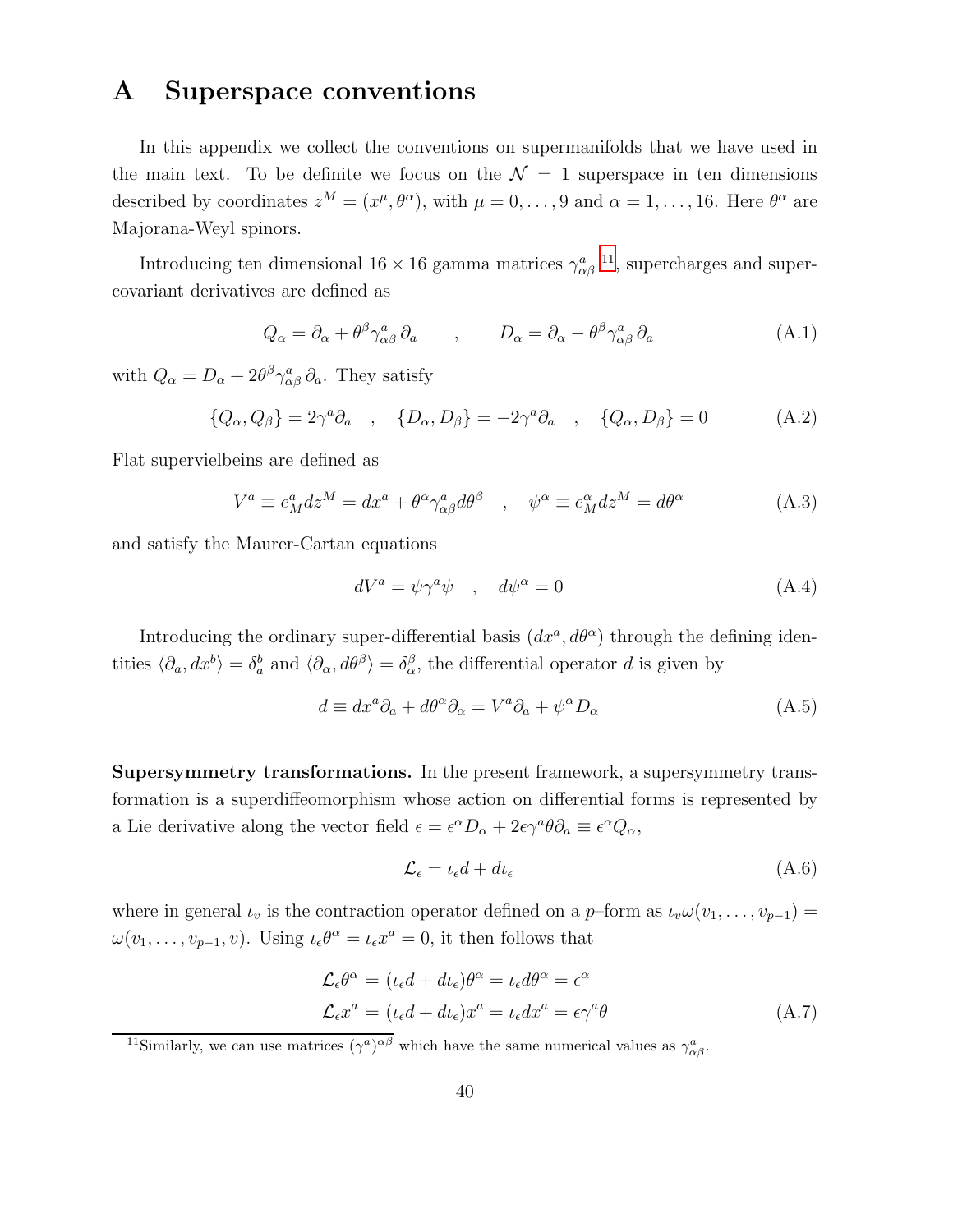which are the ordinary supersymmetry transformations of the superspace coordinates. In particular, these defining identities follow

<span id="page-41-0"></span>
$$
\iota_{\epsilon} V^{a} = 2\epsilon \gamma^{a} \theta , \qquad \iota_{\epsilon} \psi^{\alpha} = \epsilon^{\alpha}
$$
 (A.8)

As a consistency check of our conventions we find that  $(V^a, \psi^\alpha)$  are invariant under supersymmetry as a consequence of identities [\(A.4\)](#page-40-4) and [\(A.7\)](#page-40-5)

$$
\mathcal{L}_{\epsilon}\psi^{\alpha} = \iota_{\epsilon}d\psi^{\alpha} + d\iota_{\epsilon}\psi^{\alpha} = 0 ,
$$
  

$$
\mathcal{L}_{\epsilon}V^{a} = \iota_{\epsilon}dV^{a} + d\iota_{\epsilon}V^{a} = 2\epsilon\gamma^{a}\psi + d(2\epsilon\gamma^{a}\theta) = 0
$$
 (A.9)

The supersymmetry variation of a scalar function  $\Phi$  on the supermanifold is defined as

<span id="page-41-3"></span>
$$
\delta_{\epsilon} \Phi = \mathcal{L}_{\epsilon} \Phi = d\iota_{\epsilon} \Phi + \iota_{\epsilon} d\Phi = \iota_{\epsilon} (V^a \partial_a \Phi + \psi^\alpha D_\alpha \Phi)
$$
  
=  $2\epsilon \gamma^a \theta \partial_a \Phi + \epsilon^\alpha D_\alpha \Phi = \epsilon^\alpha Q_\alpha \Phi$  (A.10)

where  $Q_{\alpha}$  is the supersymmetry generator introduced in eq. [\(A.1\)](#page-40-6).

Similarly, the supersymmetry variation of a superconnection  $A^{(1|0)}$  reads

$$
\mathcal{L}_{\epsilon} A^{(1|0)} = d \left( \iota_{\epsilon} A^{(1|0)} \right) + \iota_{\epsilon} F^{(2|0)} \tag{A.11}
$$

where the first term is a gauge transformation of  $A^{(1|0)}$  and in the second term  $F^{(2|0)}$  is the superfield strength defined as  $F^{(2|0)} = dA^{(1|0)} + [A^{(1|0)}, A^{(1|0)}].$ 

Kappa-symmetry transformations. A kappa-symmetry transformation is generated by a vector  $\tilde{\kappa} \equiv \kappa^{\alpha} D_{\alpha}$  which differs from the supersymmetry generator by the simple replacement

<span id="page-41-2"></span>
$$
\epsilon = \epsilon^{\alpha} Q_{\alpha} \longrightarrow \widetilde{\kappa} = \kappa^{\alpha} D_{\alpha} = \kappa^{\alpha} Q_{\alpha} - 2\kappa \gamma^{a} \theta \partial_{a}
$$
 (A.12)

In particular, it follows that a kappa-symmetry transformation can be formally written as the action of the Lie derivative  $\mathcal{L}_{\tilde{\kappa}} = {\iota_{\tilde{\kappa}}, d}$  where

$$
\iota_{\tilde{\kappa}} = \iota_{\kappa} - 2\kappa \gamma^a \theta \iota_a \tag{A.13}
$$

When  $\iota_{\tilde{\kappa}}$  acts on the flat supervielbeins  $(V^a, \psi^\alpha)$ , using  $\iota_a V^b = \delta^b_a$  we find

<span id="page-41-1"></span>
$$
\iota_{\tilde{\kappa}} \psi^{\alpha} = \kappa^{\alpha} , \qquad \iota_{\tilde{\kappa}} V^{a} = \iota_{\kappa} V^{a} - (2\kappa \gamma^{b} \theta) \iota_{b} V^{a} = 0
$$
\n(A.14)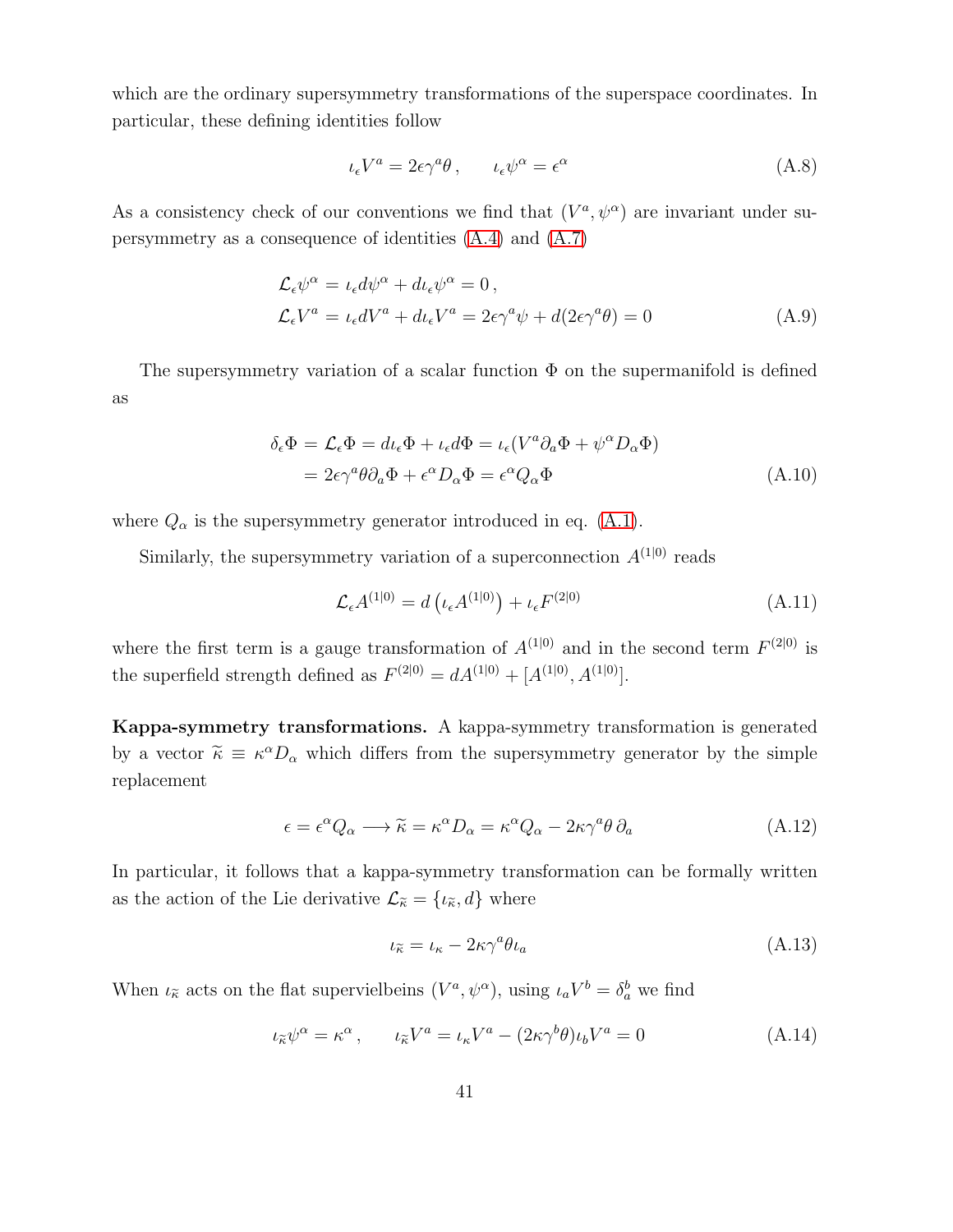Therefore, kappa-symmetry transformations of the superspace coordinates and the basic one-forms read

$$
\delta_{\tilde{\kappa}}\theta^{\alpha} = \mathcal{L}_{\tilde{\kappa}}\theta^{\alpha} = \kappa^{\beta}\iota_{\beta}\psi^{\alpha} = \kappa^{\alpha} \tag{A.15}
$$

$$
\delta_{\tilde{\kappa}} x^a = \mathcal{L}_{\tilde{\kappa}} x^a = \kappa^{\alpha} \iota_{\alpha} \left( dx^a - \theta \gamma^a \psi \right) + \kappa^{\alpha} \iota_{\alpha} \theta \gamma^a \psi = \kappa \gamma^a \theta \tag{A.16}
$$

$$
\delta_{\tilde{\kappa}} \psi^{\alpha} = \mathcal{L}_{\tilde{\kappa}} \psi^{\alpha} = d(\iota_{\tilde{\kappa}} \psi^{\alpha}) = d\kappa^{\alpha}
$$
\n(A.17)

$$
\delta_{\tilde{\kappa}} V^a = \mathcal{L}_{\tilde{\kappa}} V^a = \iota_{\tilde{\kappa}} dV^a = \iota_{\tilde{\kappa}} (\psi \gamma^a \psi) = 2\kappa \gamma^a \psi \tag{A.18}
$$

In the case of rigid symmetry,  $d\kappa^{\alpha} = 0$ .

It is interesting to note that the replacement of the Q with the D generators in [\(A.12\)](#page-41-2) leads to the following dual situation between supersymmetry and kappa-symmetry transformations of the bosonic supervielbein

$$
\begin{cases}\n\iota_{\epsilon}V^{a} \neq 0 \\
\mathcal{L}_{\epsilon}V^{a} = 0\n\end{cases}\n\qquad \qquad\n\begin{cases}\n\iota_{\tilde{\kappa}}V^{a} = 0 \\
\mathcal{L}_{\tilde{\kappa}}V^{a} \neq 0\n\end{cases}\n\tag{A.19}
$$

Applied to a generic superfield  $\Phi$ , a kappa-symmetry transformation reads

$$
\delta_{\tilde{\kappa}} \Phi = \mathcal{L}_{\tilde{\kappa}} \Phi = (\iota_{\tilde{\kappa}} d + d\iota_{\tilde{\kappa}}) \Phi = \iota_{\tilde{\kappa}} (V^a \partial_a \Phi + \psi^\alpha D_\alpha \Phi) = \kappa^\alpha D_\alpha \Phi \tag{A.20}
$$

and can be correctly obtained from a supersymmetry transformation [\(A.10\)](#page-41-3) by replacing the  $Q_{\alpha}$  generator with  $D_{\alpha}$ .

Parametrizing the  $\tilde{\kappa}$  generator as

<span id="page-42-0"></span>
$$
\tilde{\kappa} = (\gamma^a)^{\alpha\beta} \mathcal{L}_a K_\beta D_\alpha \tag{A.21}
$$

with  $K_\beta$  a 0-form and  $\mathcal{L}_a$  the infinitesimal translation operator, we shift  $K_\beta$  as

$$
K_{\beta} \to K'_{\beta} = K_{\beta} + \mathcal{L}_b \mathcal{K}^{\gamma} (\gamma^b)_{\gamma\beta} \tag{A.22}
$$

Consequently, the  $\kappa^{\alpha}$  parameter transforms as

$$
\kappa^{\alpha} \to \kappa^{\alpha} + (\gamma^{a} \gamma^{b})^{\alpha}_{\gamma} \mathcal{L}_{a} \mathcal{L}_{b} \mathcal{K}^{\gamma} \sim \kappa^{\alpha} + \frac{1}{2} \partial^{2} \mathcal{K}^{\alpha}
$$
 (A.23)

where we have exploited  $[\mathcal{L}_a, \mathcal{L}_b] = 0$ . If K is an *harmonic* function, then transformation [\(A.22\)](#page-42-0) is a symmetry of the kappa-symmetry parameter, i.e.  $K_{\beta}$  and  $K'_{\beta}$  give rise to the same kappa-symmetry transformation. This degeneracy can be used to halve the number of independent components of the K spinor.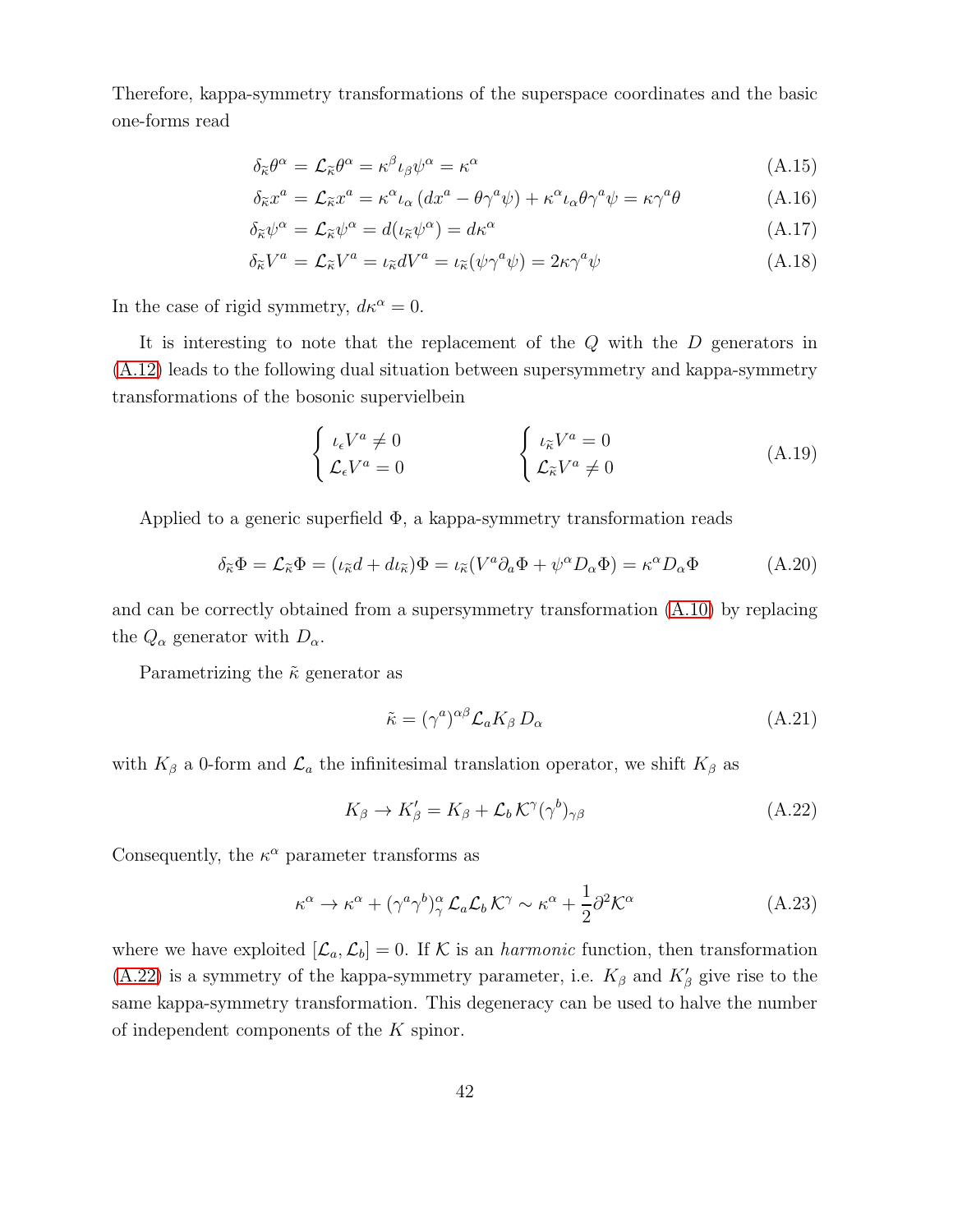# <span id="page-43-0"></span>B An alternative expression for the ordinary Wilson loop

In this appendix we show that we can re-express formula [\(3.7\)](#page-14-2) for the bosonic Wilson loop as

$$
\int_{\mathcal{M}} A^{(1)} \wedge \mathbb{Y}_{\lambda}^{(n-1)} = \int_{\mathcal{M}} \text{Vol}^{(n)} \prod_{a=1}^{n-1} \delta(\phi_a) , \qquad (B.1)
$$

where Vol<sup>(n)</sup> is the volume form on M, given by Vol<sup>(n)</sup> =  $A^{(1)} \wedge \prod_{a=1}^{n-1} d\phi_a$ .

This formula can be proved as follows. Given the Poincaré dual  $\mathbb{Y}_{\lambda}^{(n-1)}$  $\lambda^{(n-1)}$  in eq. [\(3.3\)](#page-13-2) that defines the immersion of the  $\lambda$  curve, we choose a (local) basis of vectors  $\{X^a\}_{a=1}^{n-1}$  of  $\lambda^{\perp}$  normalised by  $\iota_a d\phi^b \equiv X^a (\phi_b) = \delta^a_b$ . Then, it is easy to prove that

$$
\prod_{a=1}^{n-1} t_a \text{Vol}^{(n)} = A^{(1)} \tag{B.2}
$$

and we can write the following chain of identities

$$
\int_{\mathcal{M}} A^{(1)} \wedge \mathbb{Y}_{\lambda}^{(n-1)} = \int_{\mathcal{M}} A^{(1)} \prod_{a=1}^{n-1} d\phi_a \delta(\phi_a) = \int_{\mathcal{M}} \left[ \prod_{a=1}^{n-1} d\phi_a \delta(\phi_a) \iota_a \right] \text{Vol}^{(n)} =
$$
\n
$$
= \int_{\mathcal{M}} \text{Vol}^{(n)} \prod_{a=1}^{n-1} \delta(\phi_a) \tag{B.3}
$$

where in the last equality we have used the Leibnitz rule and

$$
\iota_{X_{a_1}} \left[ d\phi_{a_1} \wedge \ldots \wedge d\phi_{a_{n-1}} \iota_{X_{a_2}} \ldots \iota_{X_{a_{n-1}}} \mathrm{Vol}^{(n)} \right] = 0 \tag{B.4}
$$

<span id="page-43-1"></span>since the form inside the brackets is an  $(n + 1)$ -form in an *n*-dimensional manifold.

## C Proof of identity [\(5.7\)](#page-33-0)

Here we want to compute the following expression

<span id="page-43-2"></span>
$$
d_j P\left[\mathbb{Y}_{\lambda}^{(n)}(x_1,\tau_1)\wedge\ldots\wedge \mathbb{Y}_{\lambda}^{(n)}(x_M,\tau_M)\right]
$$
\n(C.1)

where  $d_j \equiv dx_j^a \frac{\partial}{\partial x_j^a} + d\tau_j \frac{\partial}{\partial \tau_j^a}$  $\frac{\partial}{\partial \tau_j}$ ,  $j = 1, \ldots, M$ , denotes the exterior derivative w.r.t. the set of coordinates  $(x_j^a, \tau_j)$  acting on the path-ordered wedge product of M PCO's of the form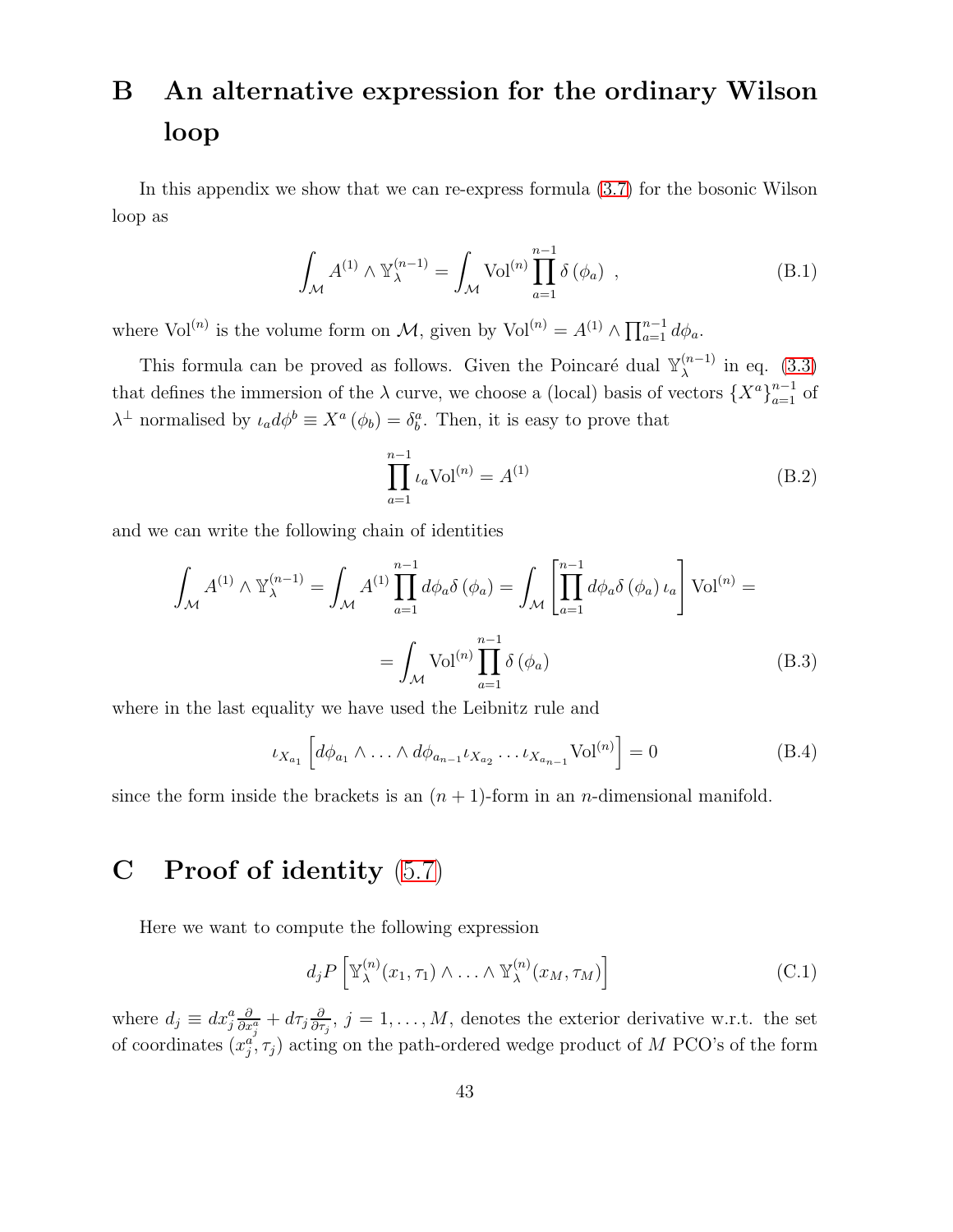[\(3.13\)](#page-16-0). This expression is required to prove gauge invariance of the non-abelian Wilson operator, as discussed in section [5.1.](#page-32-0)

All the PCO's localize on the same contour, but parametrized by different parameters  $\tau_i \in \mathbb{T}$ . The definition of the corresponding path-ordering is<sup>[12](#page-44-0)</sup>

<span id="page-44-1"></span>
$$
P\left[\mathbb{Y}_{\lambda}^{(n)}(x_1, \tau_1) \dots \mathbb{Y}_{\lambda}^{(n)}(x_M, \tau_M)\right]
$$
\n
$$
= \sum_{\sigma \in \Sigma} \Theta\left(\sigma(\tau_1) - \sigma(\tau_2)\right) \Theta\left(\sigma(\tau_2) - \sigma(\tau_3)\right) \dots \Theta\left(\sigma(\tau_{M-1}) - \sigma(\tau_M)\right)
$$
\n
$$
\times \mathbb{Y}_{\lambda}^{(n)}(x_1, \sigma(\tau_1)) \dots \mathbb{Y}_{\lambda}^{(n)}(x_M, \sigma(\tau_M))
$$
\n(C.2)

where  $\Sigma$  denotes all the possible M! permutations of  $\{\tau_1, \ldots, \tau_M\}$ .

As a warming-up we compute [\(C.1\)](#page-43-2) for  $M = 2$ . From the previous definitions, recalling that  $d\mathbb{Y}_{\lambda}^{(n)}=0$ , we can write

$$
d_1 P\left[\mathbb{Y}_{\lambda}^{(n)}(x_1, \tau_1) \mathbb{Y}_{\lambda}^{(n)}(x_2, \tau_2)\right] = d_1 \Theta(\tau_1 - \tau_2) \mathbb{Y}_{\lambda}^{(n)}(x_1, \tau_1) \mathbb{Y}_{\lambda}^{(n)}(x_2, \tau_2) + \tau_1 \leftrightarrow \tau_2
$$
  
=  $d\tau_1 \delta(\tau_1 - \tau_2) \delta^{(n)}(x_1 - x(\tau_1)) (dx_1 - \dot{x}(\tau_1) d\tau_1)^n \delta^{(n)}(x_2 - x(\tau_2)) (dx_2 - \dot{x}(\tau_2) d\tau_2)^n + \tau_1 \leftrightarrow \tau_2$   
=  $2d\tau_1 \delta(\tau_1 - \tau_2) \delta^{(n)}(x_1 - x_2) d^n x_1 \mathbb{Y}_{\lambda}^{(n)}(x_2, \tau_2)$ 

where in the last step the product of all the delta functions has been used to generate  $\delta^{(n)}(x_1 - x_2)$ . Similarly, it is easy to realize that applying the  $d_2$  differential we end up with

$$
d_2P\left[\mathbb{Y}_{\lambda}^{(n)}(x_1,\tau_1)\mathbb{Y}_{\lambda}^{(n)}(x_2,\tau_2)\right] = -2d\tau_2\,\delta(\tau_1-\tau_2)\,\mathbb{Y}_{\lambda}^{(n)}(x_1,\tau_1)\,\delta^{(n)}(x_1-x_2)\,d^nx_2
$$

where the minus sign comes from applying  $d_2$  to  $\Theta(\tau_1 - \tau_2)$ . This is indeed the sign that turns out to be crucial for producing eventually the integral of a commutator (see eq.  $(5.8)$ .

We now generalize the calculation to the product of  $M$  PCO's. For the sake of clarity, we focus on a single term of [\(C.2\)](#page-44-1), namely

$$
\Theta\left(\tau_1-\tau_2\right)\Theta\left(\tau_2-\tau_3\right)\dots\Theta\left(\tau_{M-1}-\tau_M\right)\mathbb{Y}_{\lambda}^{(n)}(x_1,\tau_1)\dots\mathbb{Y}_{\lambda}^{(n)}(x_M,\tau_M) \tag{C.3}
$$

and first consider applying  $d_1$ . Since  $d_1$  acts on a single theta function, we obtain the

<span id="page-44-0"></span> $12$ In order to avoid cluttering, in what follows we will neglect the wedge symbol.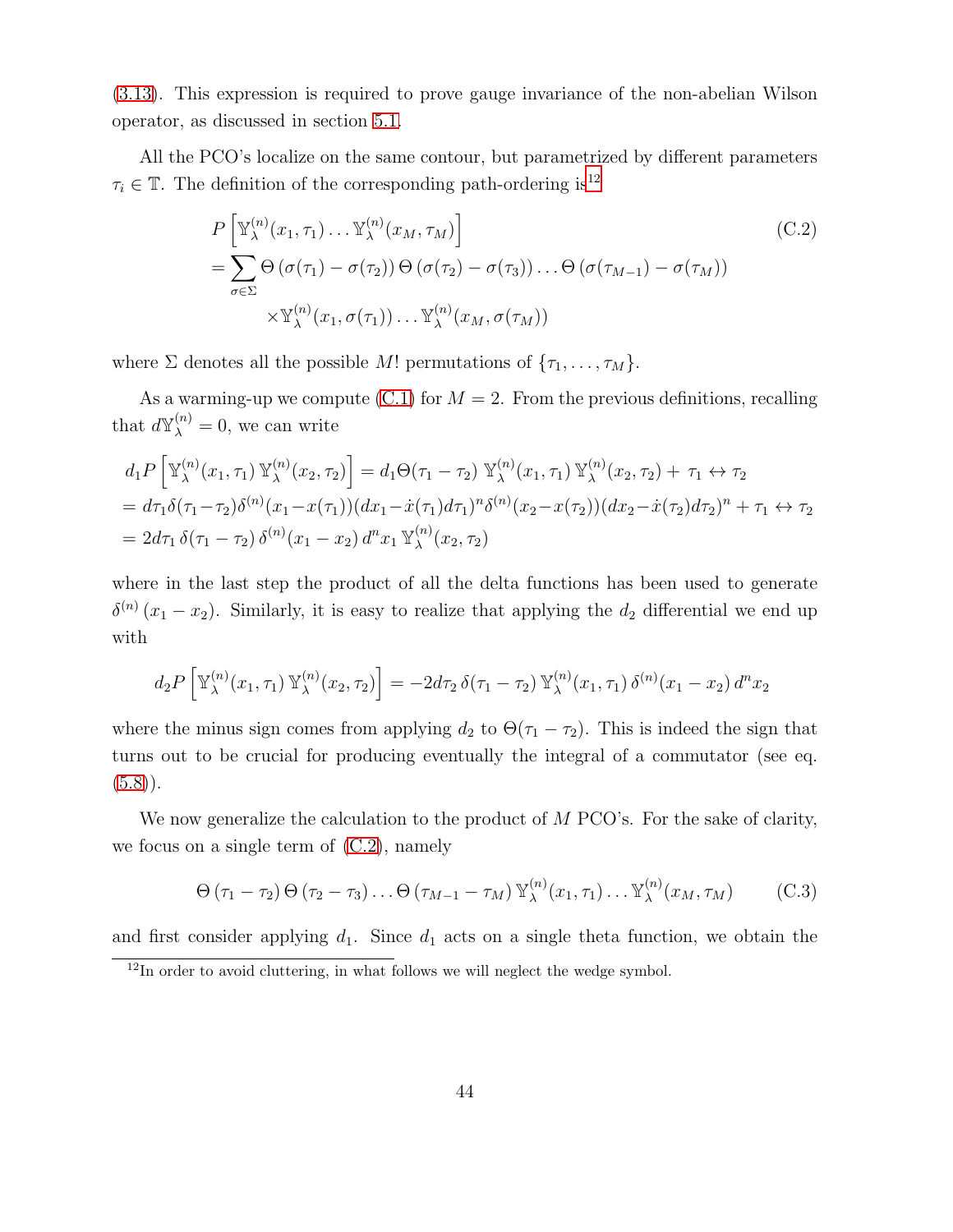following chain of identities

<span id="page-45-1"></span>
$$
d_1 \left[ \Theta \left( \tau_1 - \tau_2 \right) \Theta \left( \tau_2 - \tau_3 \right) \dots \Theta \left( \tau_{M-1} - \tau_M \right) \mathbb{Y}_{\lambda}^{(n)}(x_1, \tau_1) \dots \mathbb{Y}_{\lambda}^{(n)}(x_M, \tau_M) \right]
$$
  
\n
$$
= d\tau_1 \delta(\tau_1 - \tau_2) \Theta(\tau_2 - \tau_3) \dots \Theta(\tau_{N-1} - \tau_N) \mathbb{Y}_{\lambda}^{(n)}(x_1, \tau_1) \dots \mathbb{Y}_{\lambda}^{(n)}(x_M, \tau_M)
$$
  
\n
$$
= d\tau_1 \delta(\tau_1 - \tau_2) \Theta(\tau_2 - \tau_3) \dots \Theta(\tau_{M-1} - \tau_M)
$$
  
\n
$$
\times \left( \delta^{(n)}(x_1 - x_2) \bigwedge_{a=1}^n dx_1^a \right) \wedge \mathbb{Y}_{\lambda}^{(n)}(x_2, \tau_2) \wedge \dots \wedge \mathbb{Y}_{\lambda}^{(n)}(x_M, \tau_M)
$$
  
\n(C.4)

If we now apply  $d_2$  we have to take into account that this time the differential acts on two different theta functions. Therefore, in this case we obtain

$$
d_2 \left[ \Theta \left( \tau_1 - \tau_2 \right) \Theta \left( \tau_2 - \tau_3 \right) \dots \Theta \left( \tau_{M-1} - \tau_M \right) \mathbb{Y}_{\lambda}^{(n)}(x_1, \tau_1) \dots \mathbb{Y}_{\lambda}^{(n)}(x_M, \tau_M) \right] \qquad (C.5)
$$
  
\n
$$
= -d\tau_2 \delta(\tau_1 - \tau_2) \Theta(\tau_2 - \tau_3) \Theta(\tau_3 - \tau_4) \dots \Theta(\tau_{M-1} - \tau_M)
$$
  
\n
$$
\times \mathbb{Y}_{\lambda}^{(n)}(x_1, \tau_1) \wedge \left( \delta^{(n)}(x_1 - x_2) \bigwedge_{a=1}^{n} dx_2^a \right) \wedge \mathbb{Y}_{\lambda}^{(n)}(x_3, \tau_3) \wedge \dots \wedge \mathbb{Y}_{\lambda}^{(n)}(x_M, \tau_M)
$$
  
\n
$$
+ \Theta(\tau_1 - \tau_2) d\tau_2 \delta(\tau_2 - \tau_3) \Theta(\tau_3 - \tau_4) \dots \Theta(\tau_{M-1} - \tau_M)
$$
  
\n
$$
\times \mathbb{Y}_{\lambda}^{(n)}(x_1, \tau_1) \wedge \left( \delta^{(n)}(x_2 - x_3) \bigwedge_{a=1}^{n} dx_2^a \right) \wedge \mathbb{Y}_{\lambda}^{(n)}(x_3, \tau_3) \wedge \dots \wedge \mathbb{Y}_{\lambda}^{(n)}(x_M, \tau_M)
$$

We see that the first term is exactly *minus* the term in  $(C.4)$ , whereas the second term will coincide with *minus* one of the two terms which arise when we apply  $d_3$ . This pattern repeats itself for any other differential acting on intermediate theta functions. The  $d_j$ differential will produce two terms

<span id="page-45-0"></span>
$$
d_{j}\left[\Theta\left(\tau_{1}-\tau_{2}\right)\Theta\left(\tau_{2}-\tau_{3}\right)\dots\Theta\left(\tau_{M-1}-\tau_{M}\right)\mathbb{Y}_{\lambda}^{(n)}(x_{1},\tau_{1})\dots\mathbb{Y}_{\lambda}^{(n)}(x_{M},\tau_{M})\right]
$$
(C.6)  
\n
$$
=-\Theta(\tau_{1}-\tau_{2})\dots d\tau_{j}\,\delta(\tau_{j-1}-\tau_{j})\,\Theta(\tau_{j}-\tau_{j+1})\dots\Theta(\tau_{M-1}-\tau_{M})
$$
  
\n
$$
\times\mathbb{Y}_{\lambda}^{(n)}(x_{1},\tau_{1})\dots\left(\delta^{(n)}(x_{j-1}-x_{j})\bigwedge_{a=1}^{n}dx_{j}^{a}\right)\mathbb{Y}_{\lambda}^{(n)}(x_{j+1},\tau_{j+1})\dots\mathbb{Y}_{\lambda}^{(n)}(x_{M},\tau_{M})
$$
  
\n
$$
+\Theta(\tau_{1}-\tau_{2})\dots d\tau_{j}\,\delta(\tau_{j}-\tau_{j+1})\,\Theta(\tau_{j+1}-\tau_{j+2})\dots\Theta(\tau_{M-1}-\tau_{M})
$$
  
\n
$$
\times\mathbb{Y}_{\lambda}^{(n)}(x_{1},\tau_{1})\dots\left(\delta^{(n)}(x_{j}-x_{j+1})\bigwedge_{a=1}^{n}dx_{j}^{a}\right)\mathbb{Y}_{\lambda}^{(n)}(x_{j+1},\tau_{j+1})\dots\mathbb{Y}_{\lambda}^{(n)}(x_{M},\tau_{M})
$$

the first one being opposite in sign to a term coming from  $d_{j-1}$  and the second one opposite to a term from the application of  $d_{j+1}$ .

The same pattern holds for any other term of [\(C.2\)](#page-44-1) when we consider the contributions coming from the application of  $d_{\sigma(\tau_{i-1})}$ ,  $d_{\sigma(\tau_i)}$  and  $d_{\sigma(\tau_{i+1})}$  on the product  $\Theta\left(\sigma(\tau_{i-1})-\sigma(\tau_i)\right) \Theta\left(\sigma(\tau_i)-\sigma(\tau_{i+1})\right)$ . Precisely, the  $d_{\sigma(\tau_i)}$  derivative produces two terms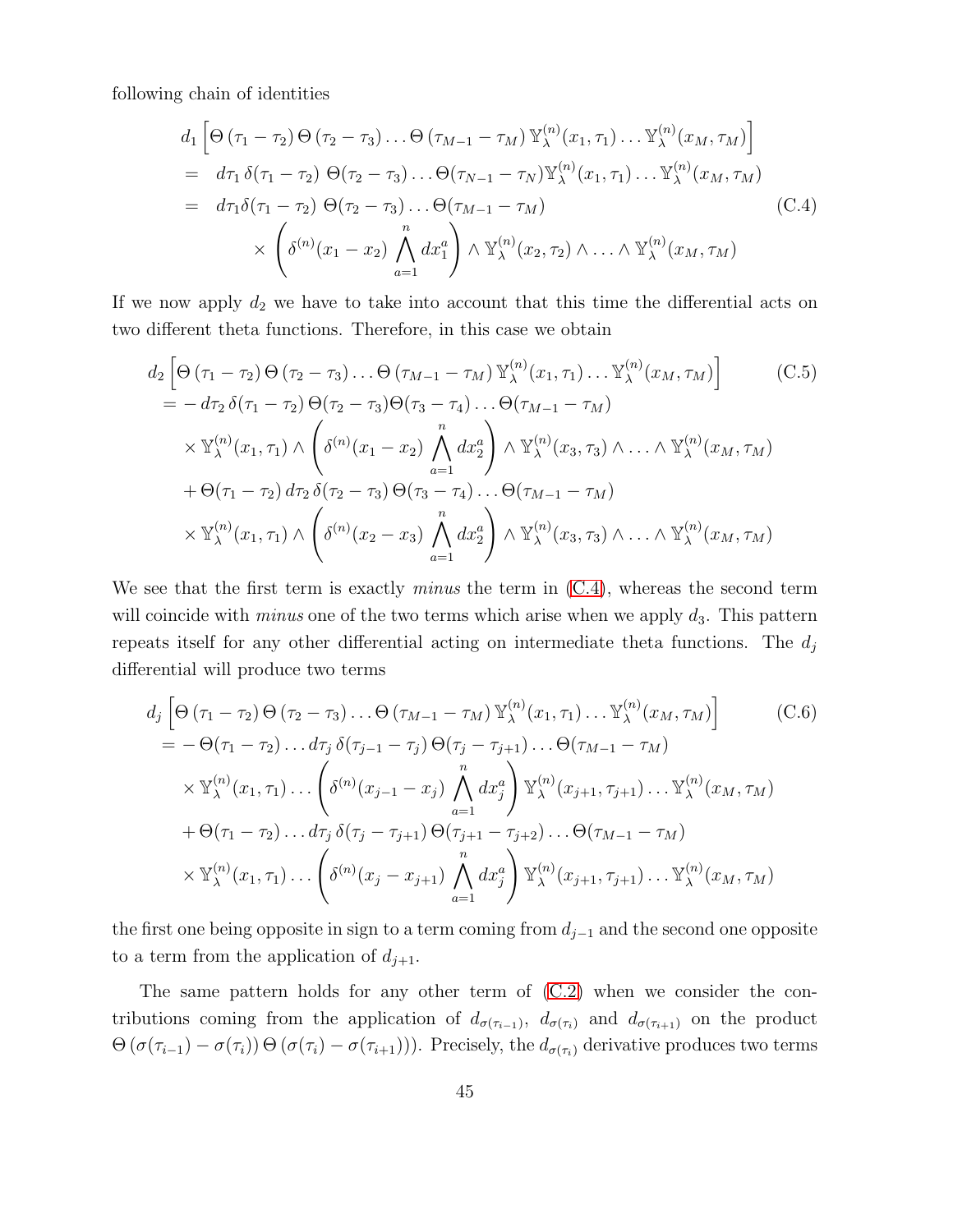which come in pair with opposite signs with one term from  $d_{\sigma(\tau_{i-1})}$  and one from  $d_{\sigma(\tau_{i+1})}$ . As we discuss in section [5.1,](#page-32-0) these signs are crucial for reconstructing commutators and ensure cancellation in the gauge variation of the Wilson loop.

It is important to observe that an identical proof works also in the case of a supermanifold  $\mathcal{SM}$ , i.e. for products of super-Poincaré duals of the form  $\mathbb{Y}^{(n|0)} \wedge \mathbb{Y}^{(0|m)}$  (see eq. [\(3.20\)](#page-18-1)) localizing super-integrals on supercontours.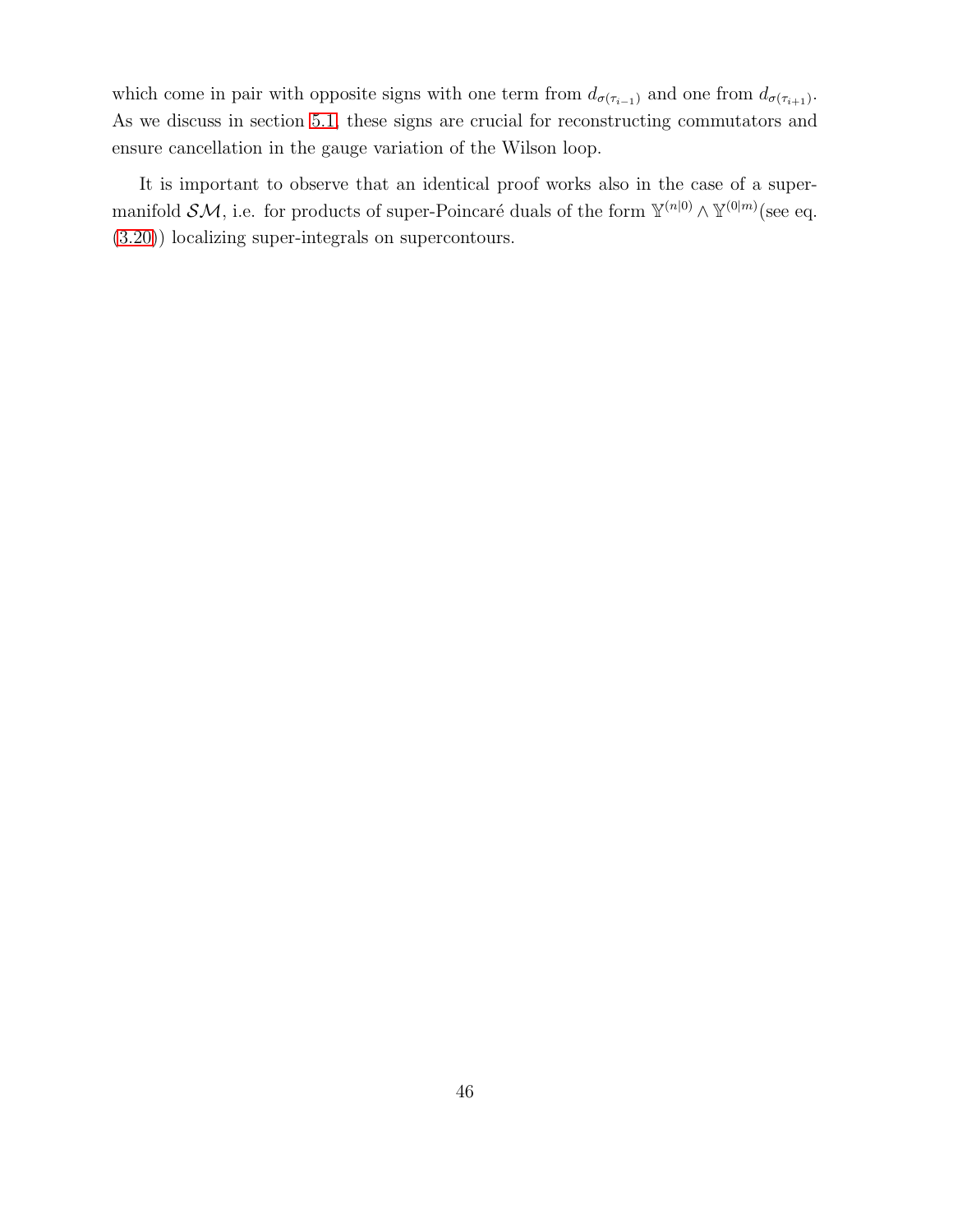## <span id="page-47-0"></span>References

- <span id="page-47-1"></span>[1] E. Witten, "Notes On Supermanifolds and Integration", [arXiv:1209.2199](http://arxiv.org/abs/1209.2199) [hep-th].
- <span id="page-47-2"></span>[2] A. Belopolsky, "Picture changing operators in supergeometry and superstring theory", [hep-th/9706033.](http://arxiv.org/abs/hep-th/9706033)
- [3] L. Castellani, R. Catenacci and P. A. Grassi, "Supergravity Actions with Integral Forms", Nucl. Phys. B 889 (2014) 419 doi:10.1016/j.nuclphysb.2014.10.023 [\[arXiv:1409.0192](http://arxiv.org/abs/1409.0192) [hep-th]].
- <span id="page-47-3"></span>[4] L. Castellani, R. Catenacci and P. A. Grassi, "The Geometry of Supermanifolds and New Supersymmetric Actions", Nucl. Phys. B 899 (2015) 112 doi:10.1016/j.nuclphysb.2015.07.028 [\[arXiv:1503.07886](http://arxiv.org/abs/1503.07886) [hep-th]].
- <span id="page-47-5"></span><span id="page-47-4"></span>[5] D. A. Leites, "Introduction to the theory of supermanifolds", Russ. Math. Surveys 35 (1980) no.1, 1. doi:10.1070/RM1980v035n01ABEH001545.
- [6] Y. I. Manin, "Gauge Field Theory And Complex Geometry", BERLIN, GERMANY: SPRINGER (1988) 295 P. (GRUNDLEHREN DER MATHEMATISCHEN WIS-SENSCHAFTEN, 289).
- <span id="page-47-6"></span>[7] P.Deligne, P.Etingof, D. S. Freed, L. C. Jeffrey, D. Kazhdan, J. W. Morgan, D. R. Morrison, E. Witten, "Quantum Fields and Strings: a Course for Mathematicians, Vol.1,2", Amer. Math. Soc., (1999).
- <span id="page-47-7"></span>[8] Th.Th. Voronov, "Geometric Integration Theory on Supermanifolds", Soviet Scientific Review, Section C: Mathematical Physics, 9, Part 1, Harwood Academic Publisher (1992). Second Edition: Cambridge Scientific Publisher (2014).
- <span id="page-47-9"></span><span id="page-47-8"></span>[9] J. Polchinski, "String Theory" Vol. 1-2, CUP (1998).
- <span id="page-47-10"></span>[10] P. A. Grassi and C. Maccaferri, "Chern-Simons Theory on Supermanifolds," JHEP 1609 (2016) 170 doi:10.1007/JHEP09(2016)170 [\[arXiv:1606.06609](http://arxiv.org/abs/1606.06609) [hep-th]].
- <span id="page-47-11"></span>[11] C. A. Cremonini and P. A. Grassi, "Pictures from Super Chern-Simons Theory," [arXiv:1907.07152](http://arxiv.org/abs/1907.07152) [hep-th].
- [12] C. A. Cremonini and P. A. Grassi, "Super Chern-Simons Theory: BV-formalism and  $A_{\infty}$ -algebras," [arXiv:1912.10807](http://arxiv.org/abs/1912.10807) [hep-th].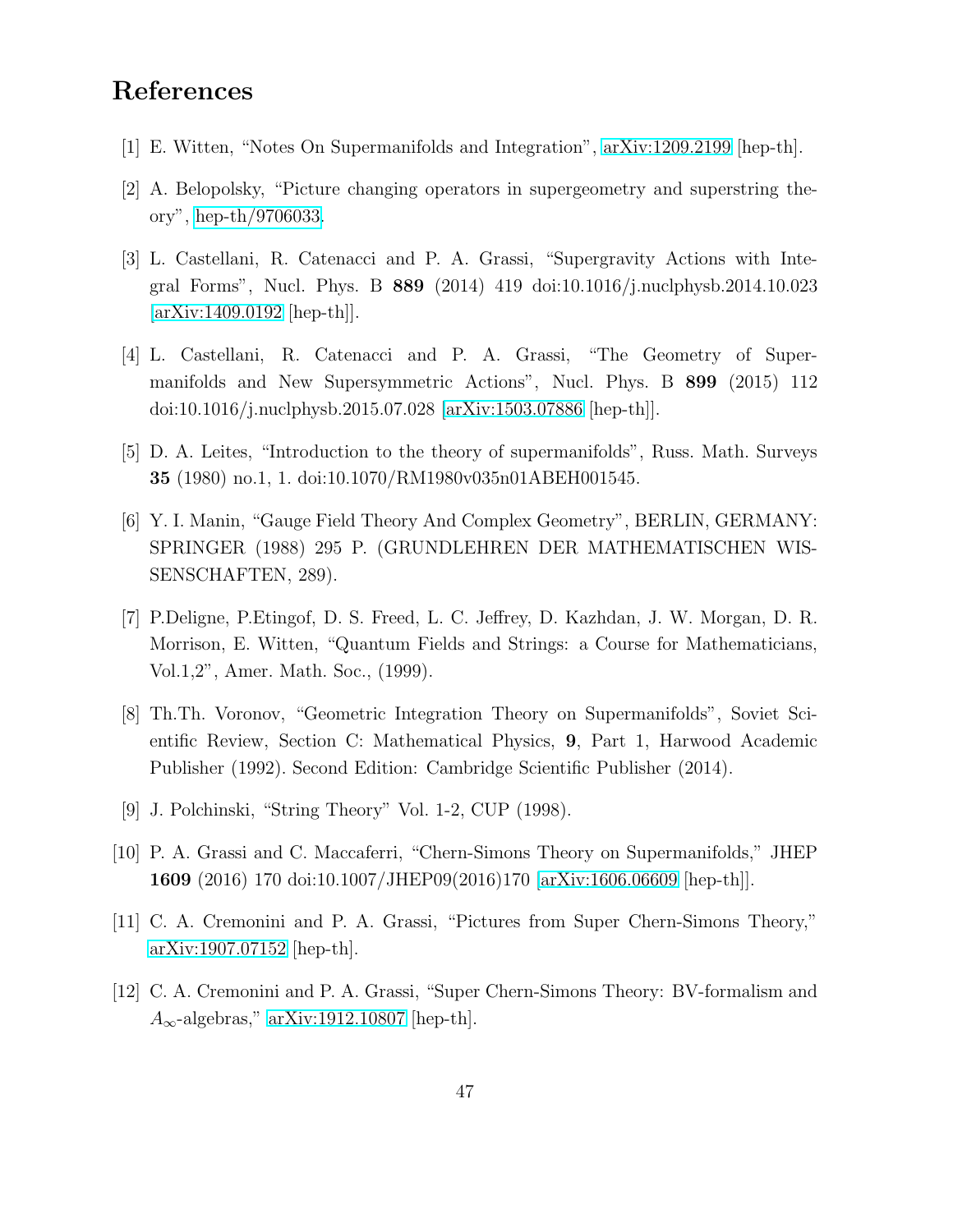- <span id="page-48-1"></span><span id="page-48-0"></span>[13] K. G. Wilson, "Confinement of Quarks", Phys. Rev. D 10 (1974) 2445. doi:10.1103/PhysRevD.10.2445
- <span id="page-48-2"></span>[14] S. J. Gates, Jr., "Spinor Yang-Mills Superfields", Phys. Rev. D 16 (1977) 1727. doi:10.1103/PhysRevD.16.1727
- [15] J. L. Gervais, M. T. Jaekel and A. Neveu, "Hadronic and Supersymmetric String States in Chromodynamics", Nucl. Phys. B 155 (1979) 75. doi:10.1016/0550- 3213(79)90356-0
- <span id="page-48-4"></span><span id="page-48-3"></span>[16] S. Marculescu and L. Mezincescu, "Phase Factors and Point Splitting in Supersymmetry", Nucl. Phys. B 181 (1981) 127. doi:10.1016/0550-3213(81)90510-1
- <span id="page-48-5"></span>[17] R. L. Mkrtchian, "Dynamics Of Loops In Superspace", Nucl. Phys. B 198 (1982) 295. doi:10.1016/0550-3213(82)90559-4
- [18] M. Awada and F. Mansouri, "Supersymmetric Wilson loops, superstring like observables, and the natural coupling of superstrings to supersymmetric gauge theories", Phys. Lett. B 384 (1996) 111 doi:10.1016/0370-2693(96)00803-9 [\[hep-th/9512098\]](http://arxiv.org/abs/hep-th/9512098).
- <span id="page-48-6"></span>[19] R. L. Karp and F. Mansouri, "Supersymmetric Wilson loops and super nonAbelian Stokes' theorem", Phys. Lett. B 480 (2000) 213 doi:10.1016/S0370-2693(00)00373-7 [\[hep-th/0002085\]](http://arxiv.org/abs/hep-th/0002085).
- <span id="page-48-8"></span><span id="page-48-7"></span>[20] N. Drukker, D. J. Gross and H. Ooguri, "Wilson loops and minimal surfaces", Phys. Rev. D 60 (1999) 125006 doi:10.1103/PhysRevD.60.125006 [\[hep-th/9904191\]](http://arxiv.org/abs/hep-th/9904191).
- [21] H. Ooguri, J. Rahmfeld, H. Robins and J. Tannenhauser, "Holography in superspace", JHEP 0007 (2000) 045 doi:10.1088/1126-6708/2000/07/045 [\[hep-th/0007104\]](http://arxiv.org/abs/hep-th/0007104).
- <span id="page-48-9"></span>[22] H. Mnkler and J. Pollok, "Minimal surfaces of the  $AdS_5 \times S^5$  superstring and the symmetries of super Wilson loops at strong coupling", J. Phys.  $A$  48 (2015) no.36, 365402 doi:10.1088/1751-8113/48/36/365402 [\[arXiv:1503.07553](http://arxiv.org/abs/1503.07553) [hep-th]].
- <span id="page-48-10"></span>[23] D. Mller, H. Mnkler, J. Plefka, J. Pollok and K. Zarembo, "Yangian Symmetry of smooth Wilson Loops in  $\mathcal{N} = 4$  super Yang-Mills Theory", JHEP 1311 (2013) 081 doi:10.1007/JHEP11(2013)081 [\[arXiv:1309.1676](http://arxiv.org/abs/1309.1676) [hep-th]].
- <span id="page-48-11"></span>[24] N. Beisert, D. Mller, J. Plefka and C. Vergu, "Smooth Wilson loops in  $\mathcal{N} =$ 4 non-chiral superspace", JHEP 1512 (2015) 140 doi:10.1007/JHEP12(2015)140 [\[arXiv:1506.07047](http://arxiv.org/abs/1506.07047) [hep-th]].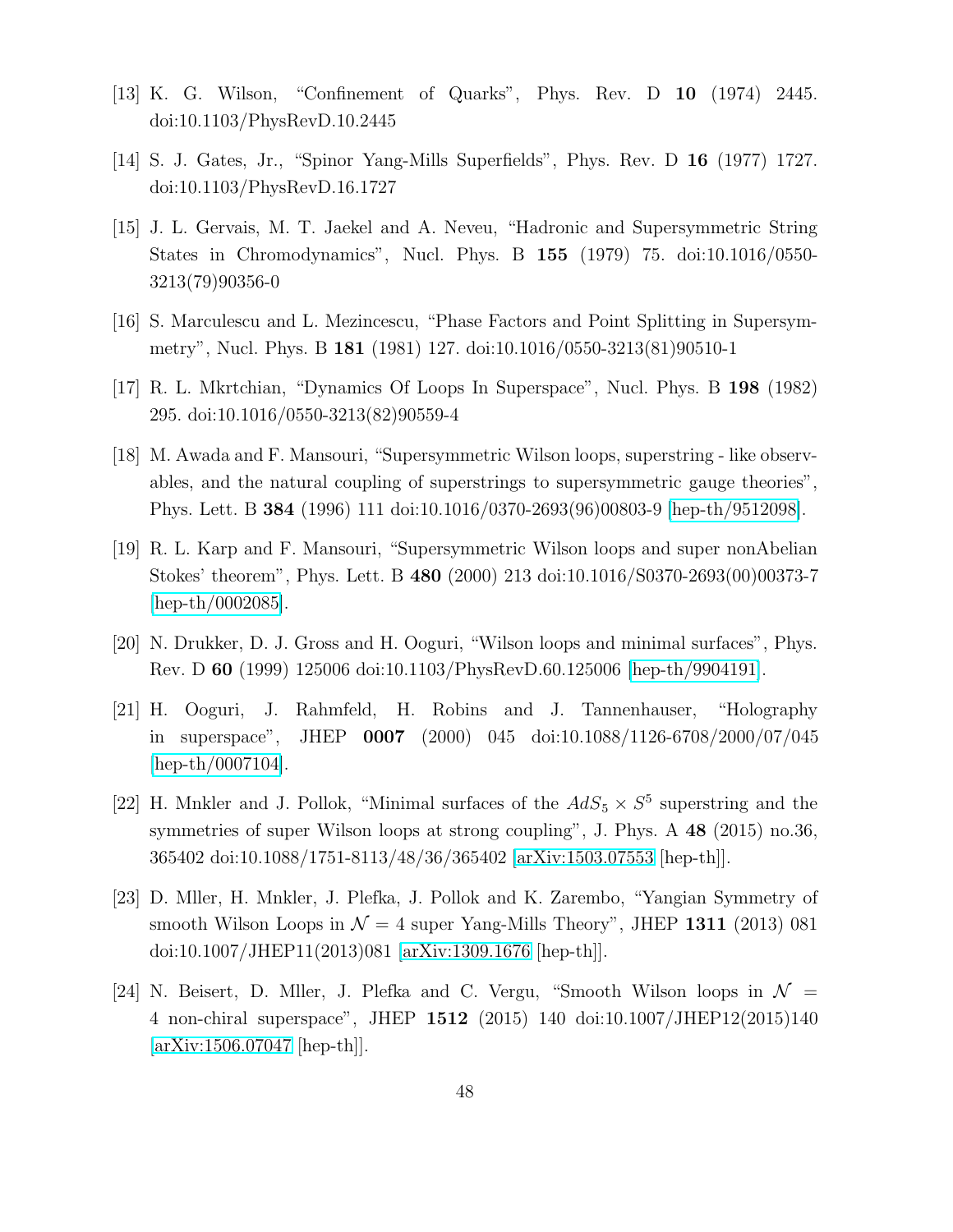- <span id="page-49-0"></span>[25] N. Beisert, D. Mller, J. Plefka and C. Vergu, "Integrability of smooth Wilson loops in  $\mathcal{N} = 4$  superspace", JHEP 1512 (2015) 141 doi:10.1007/JHEP12(2015)141 [\[arXiv:1509.05403](http://arxiv.org/abs/1509.05403) [hep-th]].
- <span id="page-49-2"></span><span id="page-49-1"></span>[26] S. Caron-Huot, "Notes on the scattering amplitude / Wilson loop duality", JHEP 1107 (2011) 058 doi:10.1007/JHEP07(2011)058 [\[arXiv:1010.1167](http://arxiv.org/abs/1010.1167) [hep-th]].
- [27] A. V. Belitsky, G. P. Korchemsky and E. Sokatchev, "Are scattering amplitudes dual to super Wilson loops?", Nucl. Phys. B 855 (2012) 333 doi:10.1016/j.nuclphysb.2011.10.014 [\[arXiv:1103.3008](http://arxiv.org/abs/1103.3008) [hep-th]].
- <span id="page-49-3"></span>[28] S. Caron-Huot, "Superconformal symmetry and two-loop amplitudes in planar N=4 super Yang-Mills", JHEP 1112 (2011) 066 doi:10.1007/JHEP12(2011)066 [\[arXiv:1105.5606](http://arxiv.org/abs/1105.5606) [hep-th]].
- <span id="page-49-4"></span>[29] N. Beisert, S. He, B. U. W. Schwab and C. Vergu, "Null Polygonal Wilson Loops in Full N=4 Superspace", J. Phys. A 45 (2012) 265402 doi:10.1088/1751- 8113/45/26/265402 [\[arXiv:1203.1443](http://arxiv.org/abs/1203.1443) [hep-th]].
- <span id="page-49-5"></span>[30] L. J. Mason and D. Skinner, "The Complete Planar S-matrix of N=4 SYM as a Wilson Loop in Twistor Space", JHEP 1012 (2010) 018 doi:10.1007/JHEP12(2010)018 [\[arXiv:1009.2225](http://arxiv.org/abs/1009.2225) [hep-th]].
- <span id="page-49-6"></span>[31] N. Beisert and C. Vergu, "On the Geometry of Null Polygons in Full N=4 Superspace", Phys. Rev. D 86 (2012) 026006 doi:10.1103/PhysRevD.86.026006 [\[arXiv:1203.0525](http://arxiv.org/abs/1203.0525) [hep-th]].
- <span id="page-49-7"></span>[32] C. Vergu, "Twistor Parametrization of Locally BPS Super-Wilson Loops", Adv. Math. Phys. 2017 (2017) 4852015 doi:10.1155/2017/4852015 [\[arXiv:1605.03165](http://arxiv.org/abs/1605.03165) [hepth]].
- <span id="page-49-8"></span>[33] S. Noja, S. L. Cacciatori, F. Dalla Piazza, A. Marrani and R. Re, "One-Dimensional Super Calabi-Yau Manifolds and their Mirrors," JHEP 1704 (2017) 094 doi:10.1007/JHEP04(2017)094 [\[arXiv:1609.03801](http://arxiv.org/abs/1609.03801) [hep-th]].
- <span id="page-49-9"></span>[34] R. Catenacci, P. A. Grassi and S. Noja, "Superstring Field Theory, Superforms and Supergeometry," J. Geom. Phys. 148 (2020) 103559 doi:10.1016/j.geomphys.2019.103559 [\[arXiv:1807.09563](http://arxiv.org/abs/1807.09563) [hep-th]].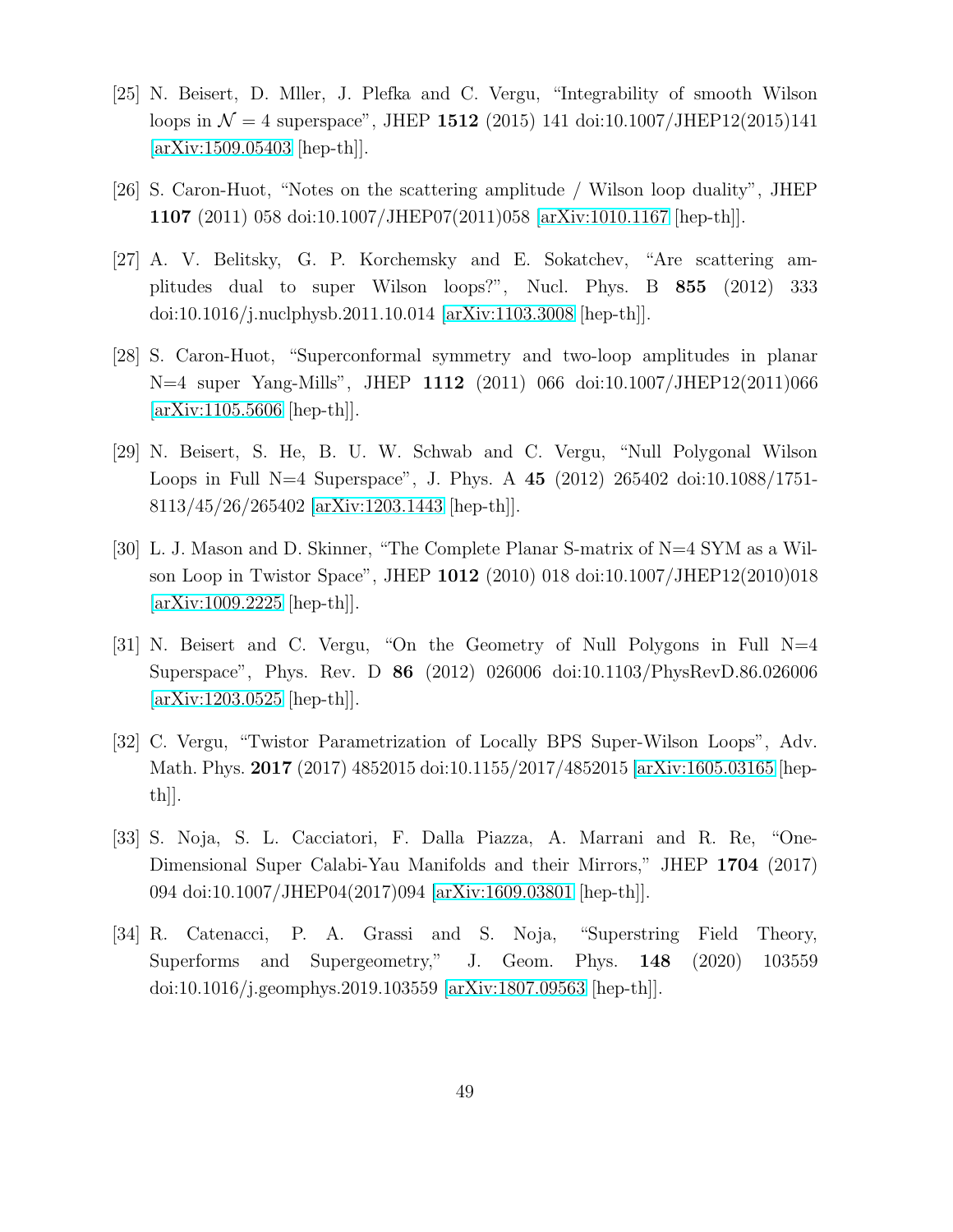- <span id="page-50-0"></span>[35] R. Catenacci, P. A. Grassi and S. Noja, " $A_{\infty}$ -Algebra from Supermanifolds," Annales Henri Poincare 20 (2019) no.12, 4163 doi:10.1007/s00023-019-00854-8 [\[arXiv:1901.00818](http://arxiv.org/abs/1901.00818) [hep-th]].
- <span id="page-50-2"></span><span id="page-50-1"></span>[36] R. Bott and L. W. Tu, "Differential Forms in Algebraic Topology", Graduate Texts in Mathematics (Book 82), Springer; 1st edition (April 21, 1995).
- [37] N. Berline and M. Vergne, "Classes caracteristiques equivariantes. Formule de localisation en cohomologie equivariante", Comptes rendus de l'Acadmie des sciences, 1982; M.F. Atiyah, R. Bott, "The moment map and equivariant cohomology", Topology. an International Journal of Mathematics, 23 (1): 128, 1984, doi:10.1016/0040- 9383(84)90021-1, MR 0721448; J.J. Duistermaat, G. J. Heckman, G. J. "On the variation in the cohomology of the symplectic form of the reduced phase space", Inventiones Mathematicae, 69 (2): 259268, 1982, doi:10.1007/BF01399506, MR 0674406
- <span id="page-50-3"></span>[38] S. Cordes, G. W. Moore and S. Ramgoolam, "Lectures on 2-d Yang-Mills theory, equivariant cohomology and topological field theories," Nucl. Phys. B Proc. Suppl. 41 (1995), 184-244 doi:10.1016/0920-5632(95)00434-B [\[arXiv:hep-th/9411210](http://arxiv.org/abs/hep-th/9411210) [hepth]].
- <span id="page-50-4"></span>[39] L. Castellani, R. D'Auria and P. Fre, "Supergravity and superstrings: A Geometric perspective. Vol. 1: Mathematical foundations", Singapore, Singapore: World Scientific (1991) 1-603; "Supergravity and superstrings: A Geometric perspective. Vol. 2: Supergravity", Singapore, Singapore: World Scientific (1991) 607-1371; "Supergravity and superstrings: A Geometric perspective. Vol. 3: Superstrings", Singapore, Singapore: World Scientific (1991) 1375-2162.
- <span id="page-50-6"></span><span id="page-50-5"></span>[40] B. E. W. Nilsson, "Off-shell Fields For The Ten-dimensional Supersymmetric Yangmills Theory", GOTEBORG-81-6.
- <span id="page-50-7"></span>[41] E. Witten, "Twistor - Like Transform in Ten-Dimensions", Nucl. Phys. B 266 (1986) 245. doi:10.1016/0550-3213(86)90090-8.
- [42] J. P. Harnad and S. Shnider, "Constraints And Field Equations For Tendimensional Superyang-mills Theory", Commun. Math. Phys. 106 (1986) 183. doi:10.1007/BF01454971.
- <span id="page-50-8"></span>[43] R. D'Auria, P. Fre and A. J. da Silva, "Geometric Structure of  $N = 1D = 10$  and  $N =$  $4D = 4$  Superyang-mills Theory", Nucl. Phys. B 196 (1982) 205. doi:10.1016/0550-3213(82)90036-0.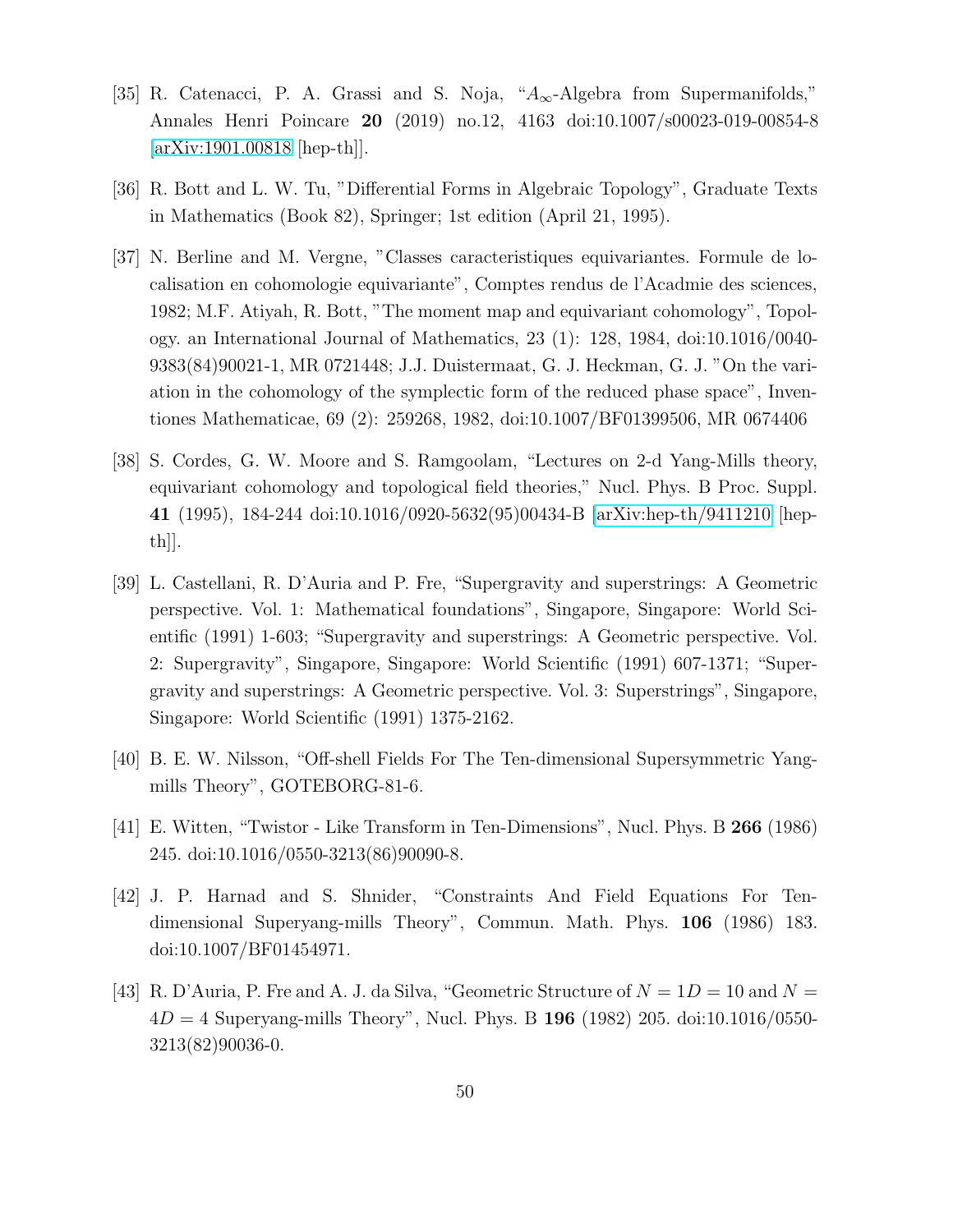- <span id="page-51-1"></span><span id="page-51-0"></span>[44] S. J. Gates, M. T. Grisaru, M. Rocek and W. Siegel, "Superspace Or One Thousand and One Lessons in Supersymmetry", Front. Phys. 58 (1983) 1 [\[hep-th/0108200\]](http://arxiv.org/abs/hep-th/0108200).
- <span id="page-51-2"></span>[45] J. M. Maldacena, "Wilson loops in large N field theories", Phys. Rev. Lett. **80** (1998) 4859 doi:10.1103/PhysRevLett.80.4859 [\[hep-th/9803002\]](http://arxiv.org/abs/hep-th/9803002).
- [46] S. J. Rey and J. T. Yee, "Macroscopic strings as heavy quarks in large N gauge theory and anti-de Sitter supergravity", Eur. Phys. J. C 22 (2001) 379 doi:10.1007/s100520100799 [\[hep-th/9803001\]](http://arxiv.org/abs/hep-th/9803001).
- <span id="page-51-4"></span><span id="page-51-3"></span>[47] J. Polchinski and J. Sully, "Wilson Loop Renormalization Group Flows", JHEP 1110 (2011) 059 doi:10.1007/JHEP10(2011)059 [\[arXiv:1104.5077](http://arxiv.org/abs/1104.5077) [hep-th]].
- [48] M. Beccaria, S. Giombi and A. Tseytlin, "Non-supersymmetric Wilson loop in  $\mathcal{N} =$ 4 SYM and defect 1d CFT", JHEP 1803 (2018) 131 doi:10.1007/JHEP03(2018)131 [\[arXiv:1712.06874](http://arxiv.org/abs/1712.06874) [hep-th]].
- <span id="page-51-5"></span>[49] M. Beccaria and A. A. Tseytlin, "On non-supersymmetric generalizations of the Wilson-Maldacena loops in  $N = 4$  SYM", Nucl. Phys. B 934 (2018) 466 doi:10.1016/j.nuclphysb.2018.07.019 [\[arXiv:1804.02179](http://arxiv.org/abs/1804.02179) [hep-th]].
- <span id="page-51-7"></span><span id="page-51-6"></span>[50] K. Zarembo, "Supersymmetric Wilson loops," Nucl. Phys. B 643 (2002) 157 doi:10.1016/S0550-3213(02)00693-4 [\[hep-th/0205160\]](http://arxiv.org/abs/hep-th/0205160).
- [51] A. Dymarsky and V. Pestun, "Supersymmetric Wilson loops in N=4 SYM and pure spinors", JHEP 1004, 115 (2010) doi:10.1007/JHEP04(2010)115 [\[arXiv:0911.1841](http://arxiv.org/abs/0911.1841) [hep-th]].
- <span id="page-51-10"></span><span id="page-51-8"></span>[52] W. Siegel, "Hidden Local Supersymmetry in the Supersymmetric Particle Action", Phys. Lett. 128B (1983) 397. doi:10.1016/0370-2693(83)90924-3.
- <span id="page-51-11"></span>[53] N. Drukker and B. Fiol, "All-genus calculation of Wilson loops using D-branes", JHEP 0502 (2005) 010 doi:10.1088/1126-6708/2005/02/010 [\[hep-th/0501109\]](http://arxiv.org/abs/hep-th/0501109).
- <span id="page-51-12"></span>[54] J. Gomis and F. Passerini, "Holographic Wilson Loops", JHEP 0608 (2006) 074 doi:10.1088/1126-6708/2006/08/074 [\[hep-th/0604007\]](http://arxiv.org/abs/hep-th/0604007).
- <span id="page-51-9"></span>[55] J. Gomis and F. Passerini, "Wilson Loops as D3-Branes", JHEP 0701 (2007) 097 doi:10.1088/1126-6708/2007/01/097 [\[hep-th/0612022\]](http://arxiv.org/abs/hep-th/0612022).
- [56] N. Berkovits, "Covariant quantization of the superparticle using pure spinors", JHEP 0109, 016 (2001) doi:10.1088/1126-6708/2001/09/016 [\[hep-th/0105050\]](http://arxiv.org/abs/hep-th/0105050).